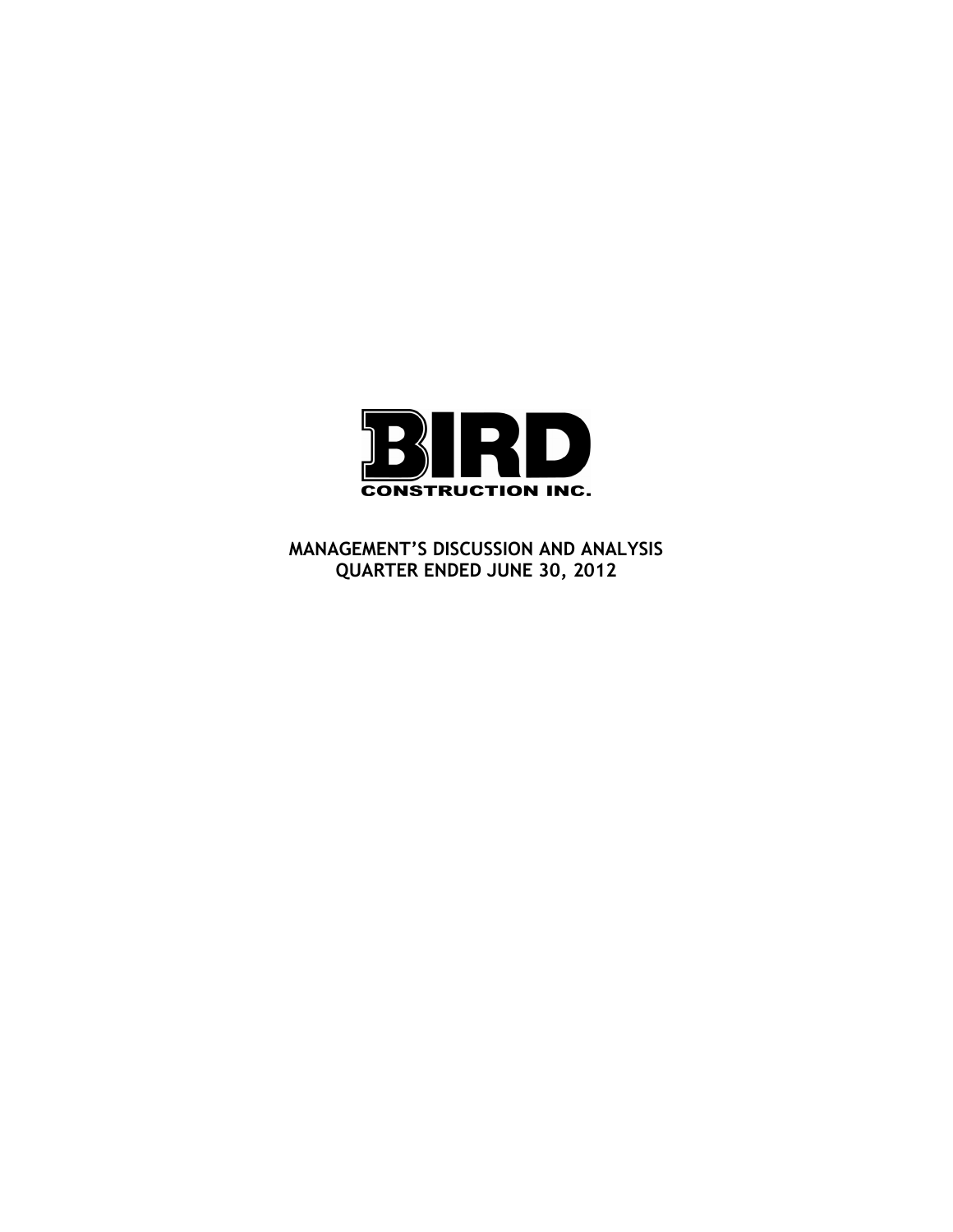# **Management's Discussion and Analysis**

*The following Management's Discussion and Analysis ("MD&A") of Bird Construction Inc.'s ("the Company" or "Bird") financial condition and results of operations should be read in conjunction with the December 31, 2011 consolidated financial statements of Bird Construction Inc. and the notes thereto presented in comparison to the preceding year. This discussion contains forward looking statements, which are subject to a variety of factors that could cause actual results to differ materially from those contemplated by these statements. See "Forward Looking Information". Some of the factors that could cause results or events to differ from current expectations include, but are not limited to, the factors described under "Risks Relating to the Business" and "Risks Relating to the Shares" included in the Company's most current Annual Information Form dated March 7, 2012. This MD&A has been prepared as of August 7, 2012. Additional information about the Company is available through the System for Electronic Document Analysis and Retrieval (SEDAR) at www.sedar.com and includes the Company's Annual Information Form and other filings, including those filed by its predecessor, Bird Construction Income Fund ("the Fund").* 

# **TABLE OF CONTENTS**

| ADJUSTED NET INCOME MEASURE (NON-GAAP INFORMATION): 4         |  |
|---------------------------------------------------------------|--|
|                                                               |  |
|                                                               |  |
|                                                               |  |
|                                                               |  |
|                                                               |  |
|                                                               |  |
|                                                               |  |
|                                                               |  |
|                                                               |  |
| FINANCIAL CONDITION, CAPITAL RESOURCES AND LIQUIDITY:  13     |  |
|                                                               |  |
|                                                               |  |
|                                                               |  |
|                                                               |  |
|                                                               |  |
| OUTSTANDING COMMON SHARE DATA AND STOCK EXCHANGE LISTING:  18 |  |
| <b>CONTROLS AND PROCEDURES:.</b>                              |  |
|                                                               |  |
|                                                               |  |
|                                                               |  |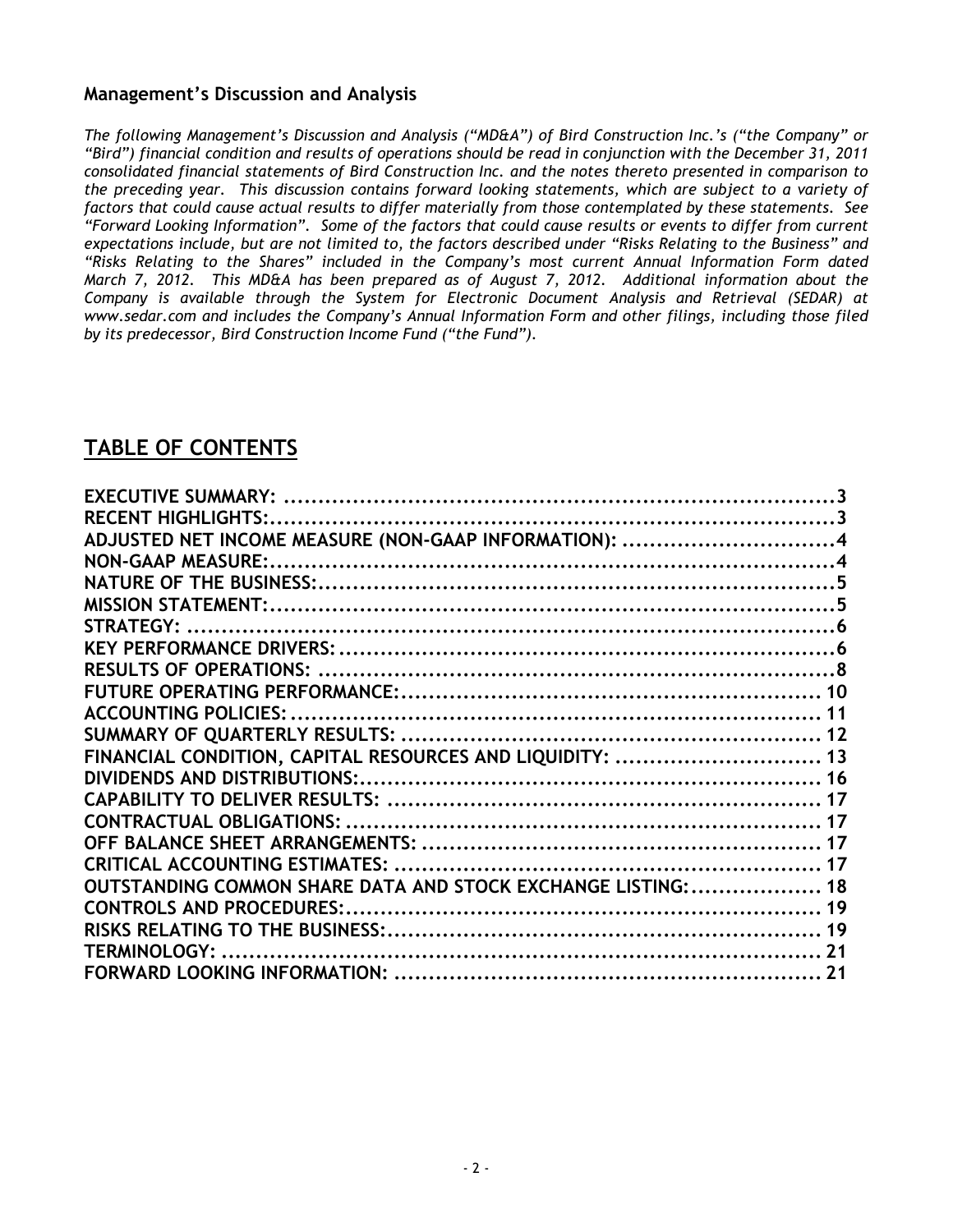# <span id="page-2-0"></span>**EXECUTIVE SUMMARY:**

|                                                    | For the six months ended June 30 |               |    |                   |  |  |  |  |
|----------------------------------------------------|----------------------------------|---------------|----|-------------------|--|--|--|--|
| (thousands of dollars, except per share amounts)   |                                  | 2012          |    | 2011              |  |  |  |  |
| <b>Income Statement Data</b>                       |                                  |               |    |                   |  |  |  |  |
| Revenue                                            | \$                               | 637,737       | \$ | 363,907           |  |  |  |  |
| Net income <sup>(1)</sup>                          |                                  | 15,437        |    | 7,122             |  |  |  |  |
| Basic and diluted earnings per share (3)           |                                  | 0.37          |    | 0.17              |  |  |  |  |
| Adjusted Net Income <sup>(4)</sup>                 |                                  |               |    |                   |  |  |  |  |
| Adjusted net income                                |                                  | 17,082        |    | 7,616             |  |  |  |  |
| Adjusted net income per share                      |                                  | 0.41          |    | 0.18              |  |  |  |  |
| <b>Cash Flow Data</b>                              |                                  |               |    |                   |  |  |  |  |
| Cash flows from operations                         |                                  | (37, 049)     |    | (24,091)          |  |  |  |  |
| Additions to property and equipment <sup>(2)</sup> |                                  | (20, 211)     |    | (1,879)           |  |  |  |  |
| Cash dividends/distributions paid                  |                                  | (14, 543)     |    | (13, 701)         |  |  |  |  |
| Cash dividends declared per share (3)              |                                  | 0.35          |    | 0.33              |  |  |  |  |
|                                                    |                                  | June 30, 2012 |    | December 31, 2011 |  |  |  |  |
| <b>Balance Sheet Data</b>                          |                                  |               |    |                   |  |  |  |  |
| <b>Total assets</b>                                |                                  | 657,290       |    | 632,475           |  |  |  |  |
| Working capital                                    |                                  | 128,845       |    | 122,962           |  |  |  |  |
| Loans and borrowings (including current portion)   |                                  | 55,786        |    | 43,495            |  |  |  |  |
| Shareholders' equity                               |                                  | 163,403       |    | 162,413           |  |  |  |  |

 $(1)$  includes comprehensive income, hereafter referred to as net income

 $(2)$  computer software purchases included in intangible assets

<sup>(3)</sup> adjusted for the April 2011 three-for-one stock split

 $<sup>(4)</sup>$  adjusted net income is a non-GAAP measure and does not have standardized meaning. See page 4.</sup>

# <span id="page-2-1"></span>**RECENT HIGHLIGHTS :**

- During the six months ended June 30, 2012, the Company reported net income of \$15.4 million on record construction revenues of \$637.7 million, compared with \$7.1 million and \$363.9 million, respectively in the first half of 2011. The increase in revenues and net income is a result of the acquisition of H.J. O'Connell, Limited ("O'Connell") combined with higher revenues and income derived from a number of Bird's operating districts. Increased construction activity in northern Alberta, combined with significant construction progress on a number of institutional projects contributed to higher construction revenues and income in 2012.
- For the six months ended June 30, 2012, the Company's adjusted net income (non-GAAP measure) was \$17.1 million compared with \$7.6 million in 2011. The increase in adjusted net income is a result of higher 2012 revenues combined with higher gross margin percentages, all offsetting higher general and administrative expenses. The adjusted net income per share for the six months ended June 30, 2012 was \$0.41 compared with \$0.18 in 2011.
- The Company's Board of Directors approved a 9% increase in the monthly dividend from \$0.055 to \$0.060 per share effective with the March 2012 dividend.
- The Company secured \$536.2 million of new construction contracts during the second quarter including change orders on existing contracts and put in place work valued at \$343.1 million. The Company has in place a record level of backlog at June 30, 2012 of \$1,359.1 million, compared to \$1,235.6 million as at December 31, 2011.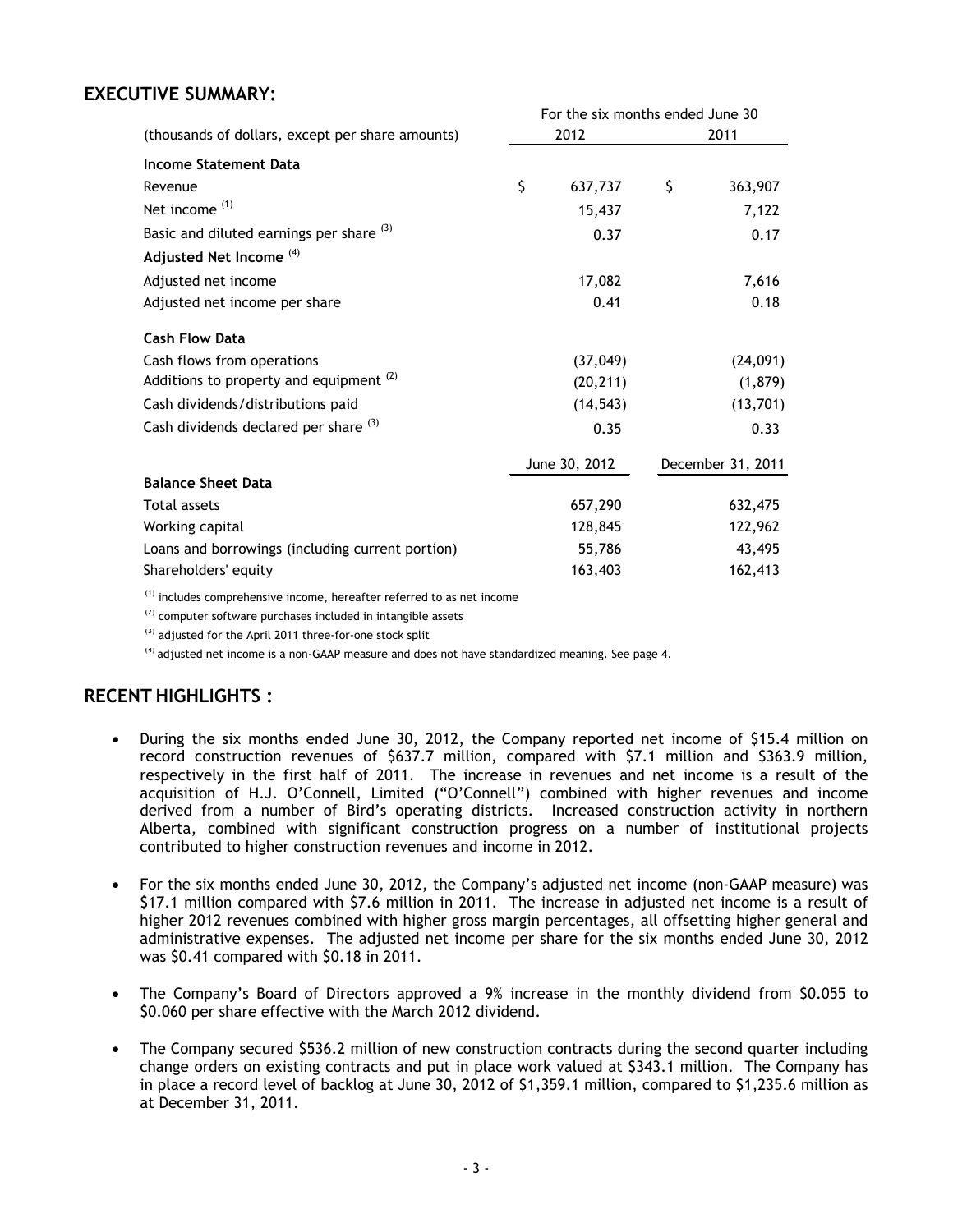- In the second quarter, the Company successfully achieved substantial completion of the Alberta School Alternative Procurement Project II. The project featured the construction of ten schools and was completed within the original time schedule.
- In May, Bird announced that it has been awarded a number of construction contracts totalling approximately \$235 million. The projects are located in a number of our operating districts within all of Bird's market segments. The largest of the projects was a contract for the Early Works Civil Program at the Voyageur Upgrader Project located north of Fort McMurray, Alberta. For a listing of the remainder of the jobs, refer to Bird's previously issued press release.
- In June, the Company announced that Maple Leaf Foods awarded a subsidiary of Bird a contract to construct a new prepared meat processing facility located in Hamilton, Ontario. The 402,000 square foot plant will be the largest and most technologically advanced of its kind in Canada and is expected to achieve LEED® Silver environmental certification.
- Subsequent to the quarter end, the Company was awarded the Alberta Public Safety and Law Enforcement Training Centre located in Fort MacLeod, Alberta. This new construction contract valued at \$95.0 million will be added to Bird's backlog in the third quarter of 2012.

# <span id="page-3-0"></span>**ADJUSTED NET INCOME MEASURE (NON-GAAP INFORMATION):**

As disclosed in note 5 to the consolidated financial statements for the year ended December 31, 2011, \$6.0 million of the total purchase price attributable to the O'Connell acquisition was allocated to the value of the backlog acquired, \$8.4 million was allocated to the value attributed to customer relationships and \$0.8 million of transaction costs was expensed in the period. For accounting purposes, these intangible assets are assumed to have finite useful lives and accordingly, the amounts are amortized and expensed to income over the expected useful life of the respective assets. Management believes this accounting principle implies that there is a decline in the value of the acquisition to the Company immediately. Management believes that this principle is not consistent with the economics used by it to support the O'Connell acquisition, as the earnings potential of the business is not diminished by the amortization of the intangible assets. Accordingly, adjusted net income excludes the non-cash amortization expense associated with intangible assets, including the intangible asset amortization relating to the Rideau transaction completed in 2008. Adjusted net income also excludes transaction costs incurred in 2011 associated with the O'Connell acquisition as such costs are non-recurring expenses undertaken to achieve increased long-term future earnings and cash flows and are not associated with the income generating activities undertaken during the year. Management believes that the presentation of adjusted net income and adjusted net income per share provides useful information to shareholders and potential investors as it provides increased transparency and predictive value. Management uses adjusted net income to set targets, assess performance of the Company and set the Company's dividend payout rate.

# <span id="page-3-1"></span>**NON-GAAP MEASURE:**

**Adjusted net income and adjusted net income per share have no standardized meaning prescribed by GAAP and are not considered GAAP measures. Therefore, these measures may not be comparable with similar measures presented by others.** 

Adjusted Net Income (Non-GAAP Information) (thousands of dollars, except per share amounts)

|                                                       | For the three months ended June 30 |       |  |       |  |        |      | For the six months ended June 30 |  |
|-------------------------------------------------------|------------------------------------|-------|--|-------|--|--------|------|----------------------------------|--|
|                                                       |                                    | 2012  |  | 2011  |  | 2012   | 2011 |                                  |  |
| Net income as reported in financial statements (GAAP) |                                    | 9.002 |  | 3.013 |  | 15.437 |      | 7.122                            |  |
| Amortization of intangible assets<br>Add:             |                                    | 1,159 |  | 140   |  | 2,253  |      | 280                              |  |
| Add:<br><b>Transaction costs</b>                      |                                    |       |  | 400   |  |        |      | 400                              |  |
| Associated tax effect<br>Add:                         |                                    | (321) |  | (145) |  | (608)  |      | (186)                            |  |
| Adjusted net income (Non-GAAP Measure)                |                                    | 9.840 |  | 3,408 |  | 17.082 |      | 7.616                            |  |
| Adjusted net income per share (Non-GAAP Measure)      |                                    | 0.24  |  | 0.08  |  | 0.41   |      | 0.18                             |  |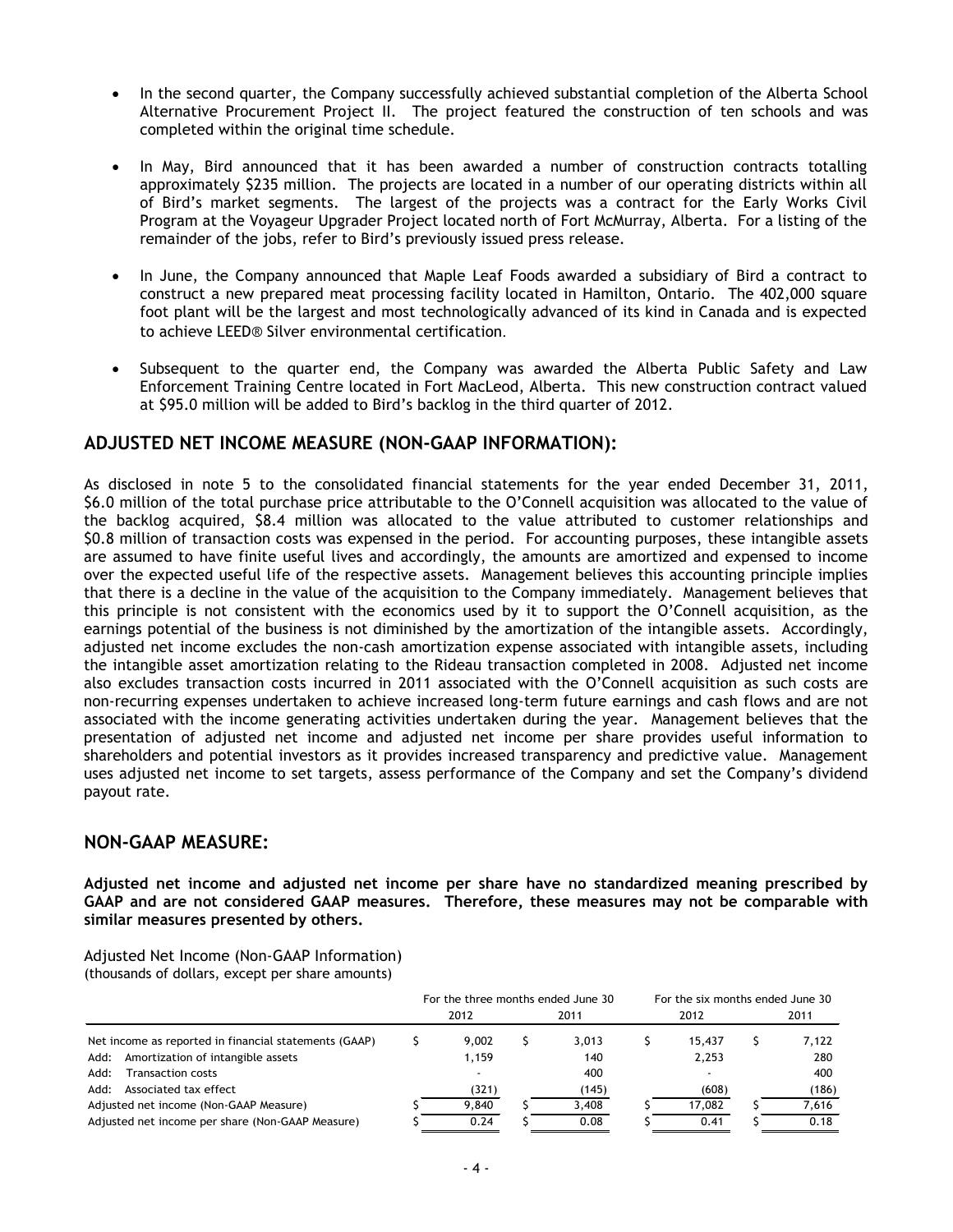In the second quarter of 2012, adjusted net income of \$9.8 million (\$0.24 per share) compares to \$3.4 million (\$0.08 per share). In the quarter, adjusted net income adjusts net income for amortization of intangible assets relating to business combinations.

# <span id="page-4-0"></span>**NATURE OF THE BUSINESS:**

The Company operates as a general contractor with offices in St. John's, Halifax, Saint John, Wabush, Montreal, Toronto, Winnipeg, Calgary, Edmonton and Vancouver. The Company and its predecessors have been in operation for over 90 years and focuses primarily on projects in the industrial, mining, commercial and institutional sectors of the general contracting industry. The Company utilizes fixed price, design-build, unit price, cost reimbursable, guaranteed upset price and construction management contract delivery methods. The Company has secured and will continue to pursue design-build contracts with entities participating in the Public Private Partnership ("PPP") market in the institutional sector.

While Bird self-performs some elements of its projects, particularly in the industrial market sector and in conjunction with the civil construction and contract mining operations conducted by O'Connell, the majority of the overall construction risk rests with its subcontractors. The scope of the work of each subcontractor is defined by the same contract documents that form the basis of the Company's agreement with its clients. The terms of the agreement between the Company and its clients are replicated in the agreement between the Company and its subcontractors. These "flow-down" provisions substantially mitigate the risk borne by the Company. Depending on the value of the work, the Company may require bonds or other forms of contract security from subcontractors which will help mitigate exposure to possible additional costs should a subcontractor not be able to meet their contractual obligations. Bird's primary constraint on growth is the securement of new work at reasonable margins and the availability of qualified professional staff who can be assigned to manage the projects.

## <span id="page-4-1"></span>**MISSION STATEMENT:**

The Company's mission statement is as follows:

## **Bird Construction Company turns ideas into reality through a tradition of building trust, delivering exceptional client service and creating value.**

The Company's long record of success is based on trust that has been built with clients, employees and business partners and a commitment to providing exceptional customer service. We are committed to providing a remarkable customer experience for our clients by understanding their goals for their project and then ensuring that these objectives are achieved. The Company's core values include:

## **Safety**

Safety is a moral obligation. Our goal is to attain a zero incident frequency.

#### **Teamwork**

We believe that the best results are achieved when everyone works together; our staff, our clients, our consultants and our subcontractors and suppliers.

#### **Honesty and Integrity**

• We do what we say. We are always honest, truthful and conduct ourselves with integrity.

## **Fairness**

• We treat others as we would wish to be treated.

## **Professionalism and Excellence**

• We conduct ourselves in a manner of which we are proud; as individuals, and as representatives of our Company and industry.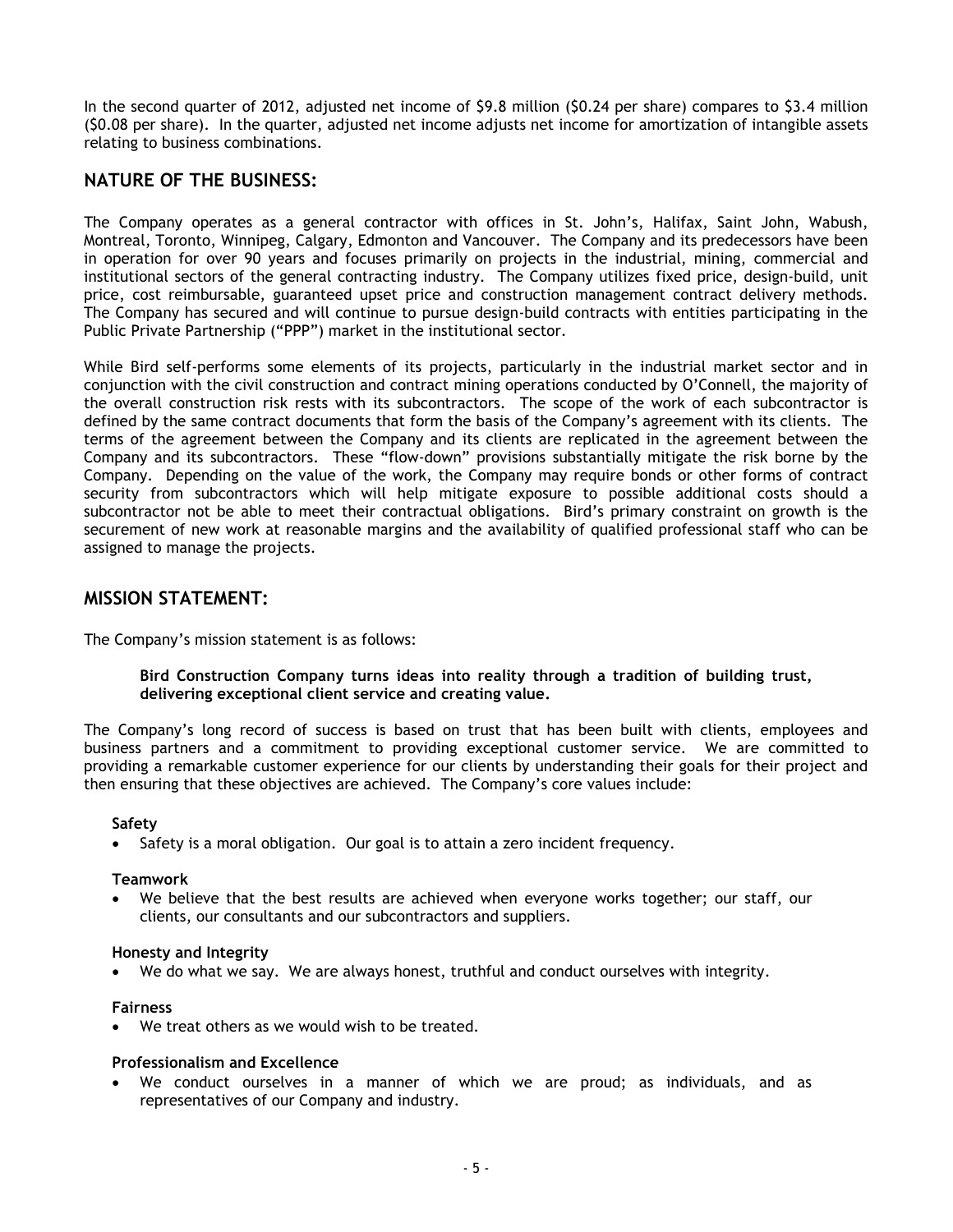## **Personal Growth**

• We support employees in their goal to expand their skills and experience. We believe that employees are entitled to meaningful, satisfying work as they help advance the goals of the Company.

# <span id="page-5-0"></span>**STRATEGY:**

The Company will pursue organic growth by expanding its construction activities for clients in the industrial, commercial and institutional market sectors. The Company will continue to utilize a range of contract formats and also will continue to pursue design-build projects across the entire market sectors. The design work required for these projects is typically specialized and varies widely based on the project type. Accordingly, the Company will continue to out-source design services in order to efficiently access the best expertise available. The Company's long-standing record of providing a quality product to its clients on time and standing behind that product after completion of construction has provided the opportunity for the Company to work with many clients on a repeat basis. The Company will continue to emphasize operational excellence as a means for generating new opportunities and thereby creating value.

The Company has secured and will continue to pursue design-build contracts with clients participating in the PPP market in the institutional sector. In addition to the Company's more traditional role of acting as a construction contractor to the PPP project, the Company is actively looking to acquire an equity position in PPP projects as a means to support its construction operations and generate additional construction opportunities. The Company has accumulated shareholders' equity in order to have the financial capacity to pre-qualify for PPP construction contracts and should the right opportunities arise, acquire a non-controlling ownership interest in the PPP concession, using internally-generated funds.

Notwithstanding some uncertainty, the Company is well positioned to capitalize on what it believes to be a resurgence of construction activities in the Alberta oil sands. In addition, the Company is also positioning itself to address the maintenance requirements of our oil sands clients. Achievement of this strategic initiative may be accomplished through an acquisition or through organic growth, or a combination of both. Through the acquisition of O'Connell, the Company expects to benefit from the many attractive opportunities that are expected to arise through the continued development of Canada's resource sector.

During the reporting period, the Company has secured a heavy civil construction contract with a significant earth moving component in the Alberta oil sands. With the expertise acquired through O'Connell, the Company plans on self-performing the earth moving component.

The Company will continue its efforts to attract and retain a highly skilled professional work force to increase its capacity to deliver increasing revenues and earnings in the future. Bird prides itself in providing a working environment for its employees based on the principles of honesty, integrity, excellence and professionalism. We support employees in their goal to expand their skills and experience. The Company believes that employees are entitled to meaningful, satisfying work as they help advance the goals of the organization.

The Company emphasizes providing a safe working environment for its employees and those of its subcontractors. Our safety program is supported through ongoing safety training programs, on-site safety supervision and audits of these programs.

# <span id="page-5-1"></span>**KEY PERFORMANCE DRIVERS:**

Securing profitable construction contracts and then controlling the costs during the execution of that work are key drivers of success for the Company.

In order to achieve this, new work must be available, which is a function of the general state of the economy. In periods of strong economic growth, capital spending will generally increase and there will be more opportunities available in the construction industry. Economic conditions relative to the construction industry since the recession began were weak and, accordingly, the competition for the contracts has increased. Both construction revenues and gross margins were impacted by the general state of the economy.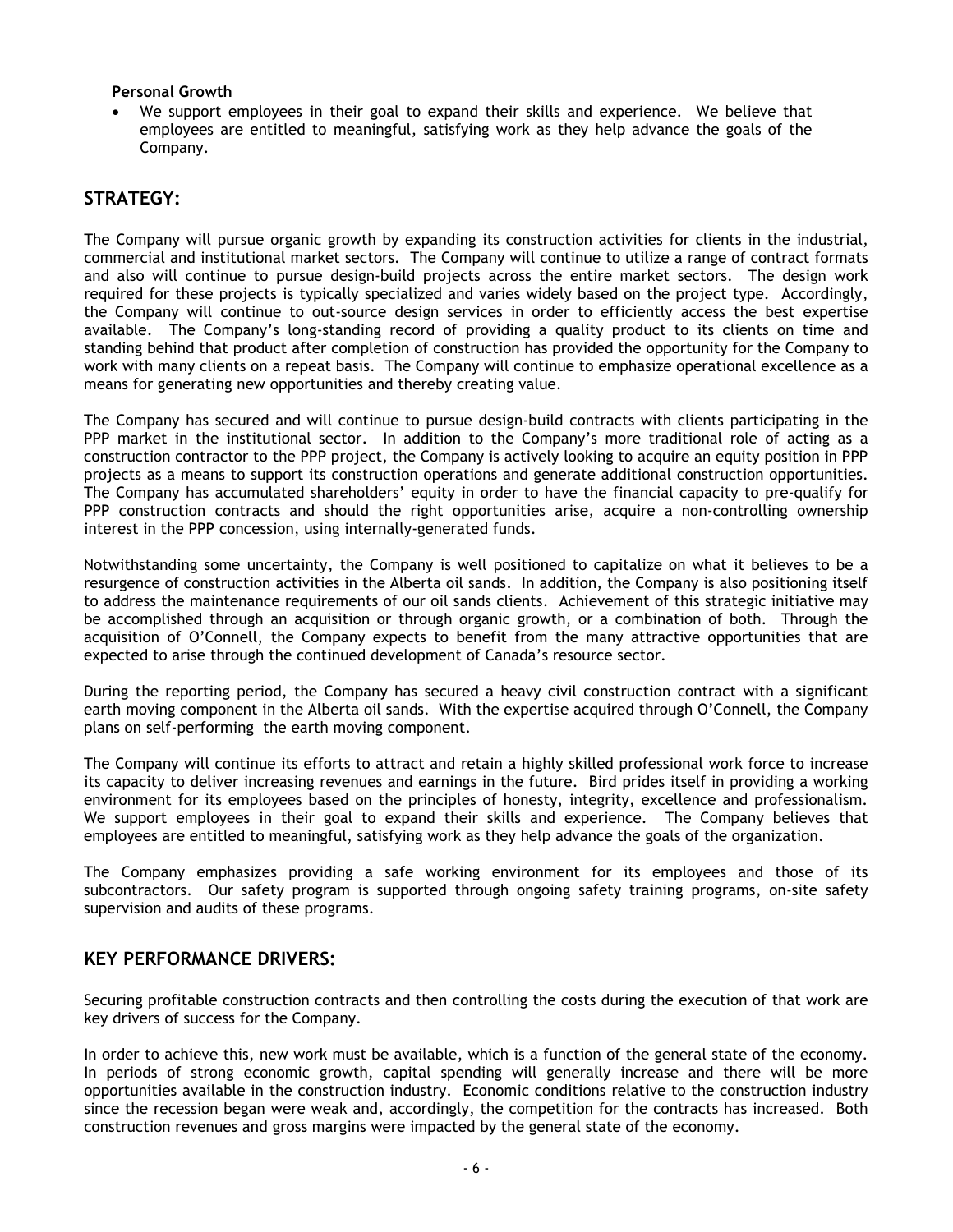The Company must be successful in securing profitable work when it is available. The construction industry is highly fragmented and, accordingly, the Company competes with a number of international, national, regional and local construction firms. One of the Company's competitive advantages rests in its long-standing reputation for delivering high quality projects that fully meet the needs of the customer.

The Company's success in securing work is also reflected in the value of backlog, which is the total value of all contracts awarded to the Company, less the total value of work completed on these contracts as of the date of the reporting period. This includes all contracts that have been awarded to the Company whether the work has commenced or will commence. The following table shows the Company's backlog at the end of the comparative reporting periods. With the strong level of securements during the first half of 2012, the Company is carrying forward a record amount of backlog at June 30, 2012.

| Backlog                | June 30,  |  | June 30,  |  | December 31, |
|------------------------|-----------|--|-----------|--|--------------|
| (thousands of dollars) | 2012      |  | 2011      |  | 2011         |
|                        |           |  |           |  |              |
| Backlog                | 1,359,100 |  | 1,138,100 |  | 1,235,600    |

Once the Company has secured a potentially profitable contract, the profitability of that contract, measured by the gross profit percentage is primarily a function of management's ability to control the costs associated with that contract. The following table shows the gross margin percentage realized by the Company in the comparative periods.

#### **Construction Gross Profit Percentage**

| Six months ended | Six months ended | Year ended        |
|------------------|------------------|-------------------|
| June 30, 2012    | June 30, 2011    | December 31, 2011 |
| 7.6%             | 6.7%             | 8.2%              |

In the first half of 2012, a gross profit percentage of 7.6% represents a modest improvement compared to the same period in 2011, consistent with improving market conditions. The lower gross profit percentage achieved in the first half of 2011 in part reflected the execution of projects that were awarded in a very competitive market due to the then recent economic recession. In the last half of 2011, the Company executed construction projects with higher embedded margins, which were more recently awarded in slightly better economic conditions. The gross margins earned in 2012 to date are lower than those earned in the 2011 fiscal year, due to the timing and mix of construction projects executed in the respective periods.

## **Financial condition**

In order to pursue and secure projects, the Company must have adequate working capital and equity retained in the business to support its surety and contract security requirements. The Company continually monitors the adequacy of its working capital and equity to satisfy contract security needs. The following shows the working capital and equity of the Company in the comparative reporting periods.

| (thousands of dollars) | June 30,<br>2012 | June 30,<br>2011 | December 31,<br>2011 |  |
|------------------------|------------------|------------------|----------------------|--|
| Working capital        | 128,845          | 131.949          | 122,962              |  |
| Shareholders' equity   | 163,403          | 153,851          | 162,413              |  |

The reduction in the amount of working capital from June 30, 2011 to December 31, 2011 is primarily a result of the use of approximately \$37.8 million of cash used in part to finance the acquisition of O'Connell, offset to some extent by the working capital acquired from O'Connell. The Company had accumulated working capital in excess of the working capital requirements for our existing business, and consequently, the use of cash to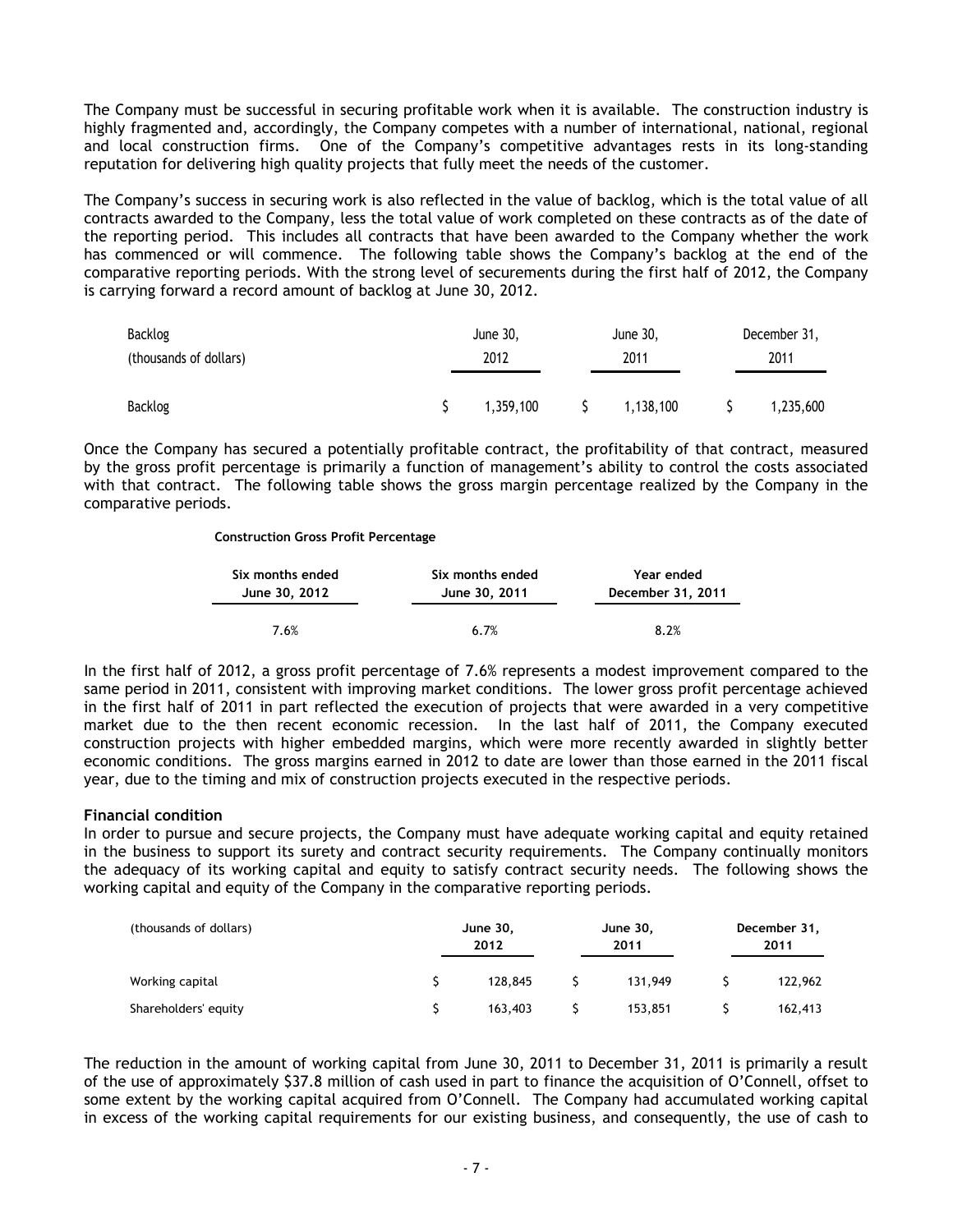partially finance the O'Connell acquisition left the Company with a sufficient amount of working capital to support the business moving forward. The increase in working capital in the six months ended June 30, 2012 represents net income adjusted for non-cash working capital items offset by the working capital used to fund dividends and the acquisition of equipment not financed with debt.

## **Safety**

The safety of the workers on our construction sites and in our offices continues to be a clear priority ensconced in our company values and reflected in our strategic plan. The Management Team is committed to ensuring that the Company is recognized as a construction safety performance leader and has established multi-year targets for both our Industrial and our Commercial operations. While our incident frequency levels remain well below the industry average, we continuously review and assess our safety program and practices to identify opportunities to improve.

Building a consistent National Safety Program and a true safety culture at the Company remains the top priority. Improvements in our worker orientation and training, developing a communication/engagement strategy to better inform, educate, and share consistent safety information and updates across the organization, and developing a more qualitative and quantitative approach to measuring safety performance and culture at Bird are just some of the ways we continue to strive to be an industry leader. During the first half of the year, the Company incurred four lost time incidents (LTI) in well over two million man hours of work for an LTI frequency of 0.37.

| <b>EDSC THIRD INCREDIT LICENSING</b> |                                   |                               |
|--------------------------------------|-----------------------------------|-------------------------------|
| Six months ended<br>June 30, 2012    | Six months ended<br>June 31, 2011 | Year end<br>December 31, 2011 |
| 0.37                                 | 0.22                              | 0.30                          |

# <span id="page-7-0"></span>**RESULTS OF OPERATIONS:**

**Lost Time Incident Frequency**

# **SIX MONTHS ENDED JUNE 30, 2012 COMPARED WITH SIX MONTHS ENDED JUNE 30, 2011**

In the first half of 2012, the Company generated net income of \$15.4 million on record construction revenue of \$637.7 million compared with \$7.1 million and \$363.9 million, respectively, in 2011. The increase in first half earnings is a result of higher construction revenue and the related increase in gross profit offset to some extent by higher general and administrative expenses, higher finance costs and higher income tax expense in the current period.

In the first half of 2012, the Company generated adjusted net income (non-GAAP measure) of \$17.1 million or 124.3% higher than the amount recorded for the comparable period in 2011.

Construction revenue of \$637.7 million in the six months ended June 30, 2012 was \$273.8 million or 75.2% higher than the amount recorded in 2011. The improvement reflects growth in revenues derived from the acquisition of O'Connell combined with higher revenues from a number of Bird's operating districts. Increased construction activity in northern Alberta, combined with significant advancement on a number of institutional projects contributed to these higher construction revenues.

In the six months ended June 30, 2012, the Company's gross profit of \$48.8 million compares with \$24.4 million recorded a year ago. The increase is a result of higher construction revenues combined with the impact of the operating results of O'Connell. In the first half of 2012, the gross profit margin was 7.6% compared with 6.7% in 2011 as a result of modestly improving market conditions combined with the positive impact of timing and mix of construction projects executed in the respective periods.

General and administrative expenses of \$28.0 million in the first half of 2012 were \$11.6 million higher than the amount recorded in 2011. The increase in costs is attributable to the inclusion of O'Connell general and administrative costs in 2012 combined with the impact of higher staff costs necessary to support the higher revenue base and higher amortization expense primarily relating to the amortization of intangible assets arising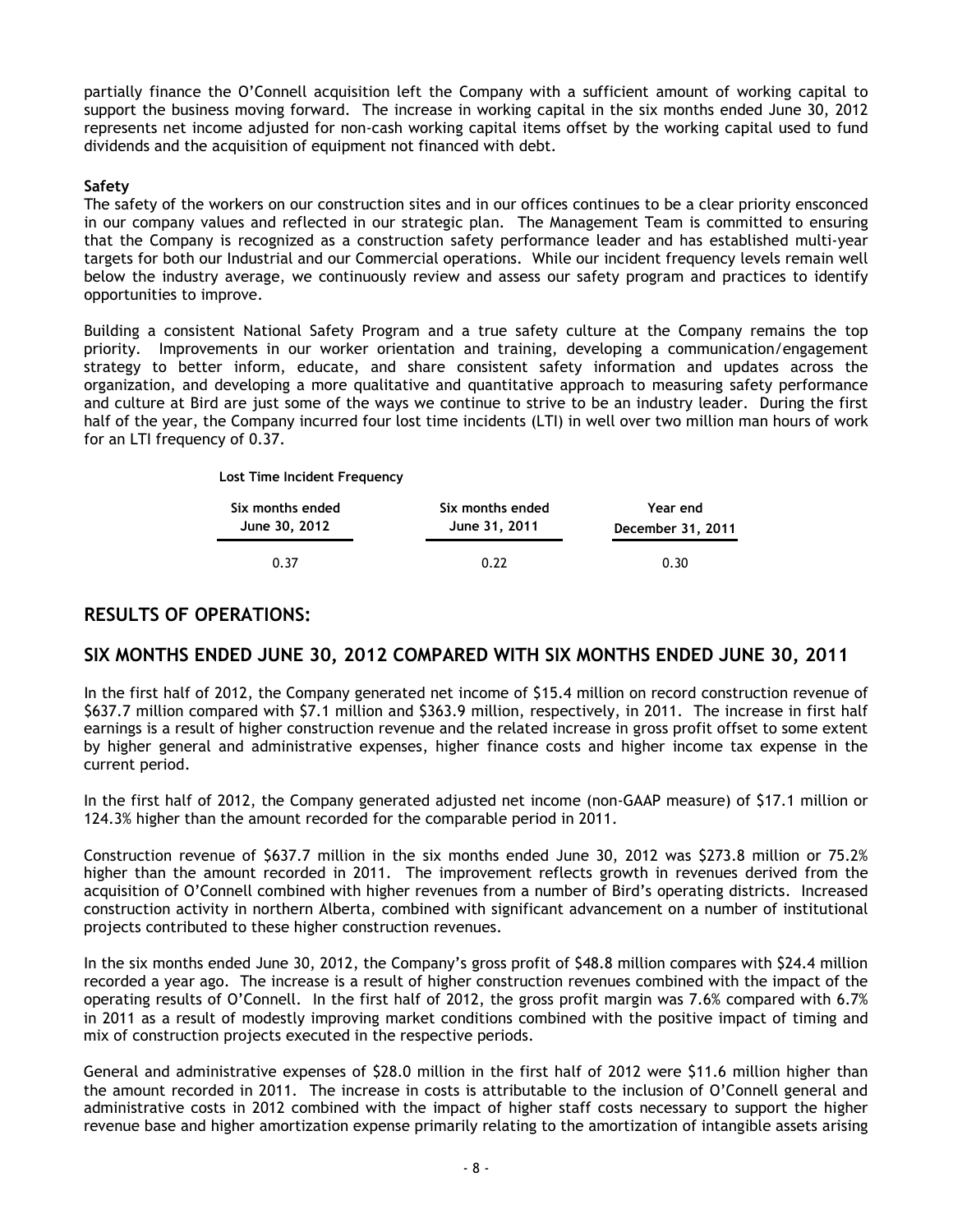from the acquisition of O'Connell. General and administrative costs represent 4.4% of construction revenues in 2012 compared with 4.5% of construction revenues in 2011.

Finance income of \$2.1 million compares with \$2.2 million reported in 2011. The reduction in finance income is a result of lower interest income consistent with a reduction in cash available to invest in 2012 and a higher incidence of unrealized losses on portfolio investments, offset to some extent by interest income relating to the accretion of holdback receivables, consistent with higher 2012 holdbacks receivable.

Finance costs of \$1.7 million were \$1.3 million higher than 2011, primarily due to interest costs on the longterm debt used to finance the O'Connell acquisition and to a lesser extent, interest on long-term debt used to finance recent O'Connell equipment purchases.

In 2012, income tax expense of \$5.7 million was \$3.0 million higher than 2011, consistent with higher pre-tax earnings in 2012.

# **THREE MONTHS ENDED JUNE 30, 2012 COMPARED WITH THREE MONTHS ENDED JUNE 30, 2011**

In the second quarter of 2012, the Company generated net income of \$9.0 million on record quarterly construction revenue of \$343.1 million compared with \$3.0 million and \$192.8 million, respectively, in 2011. The increase in current quarter earnings is a result of higher construction revenue and related increase in gross profit offset to some extent by higher general and administrative expenses primarily due to the inclusion of O'Connell expenses, higher finance costs and higher income tax expense in the quarter.

In the second quarter of 2012, the Company generated adjusted net income (non-GAAP measure) of \$9.8 million compared with \$3.4 million in 2011.

Construction revenue of \$343.1 million in the three months ended June 30, 2012 was \$150.3 million or 78.0% higher than the amount recorded in 2011. The growth in construction revenue reflects higher revenues from substantially all sources of the Company business combined with the additional revenues derived from O'Connell. The increase in construction revenues was particularly evident from our operations in northern Alberta, combined with construction progress on a number of institutional projects.

In the second quarter of 2012, the Company's gross profit of \$26.8 million compares with \$12.2 million recorded a year ago. The increase is attributable to the inclusion of O'Connell operating results combined with higher construction revenues in many of the Company's operating districts. In the second quarter of 2012, the gross profit margin was 7.8% compared with 6.3% in 2011 as a result of modestly improving market conditions combined with the timing and mix of construction projects executed in the respective quarters.

General and administrative expenses of \$14.6 million in the quarter were \$5.6 million higher than the amount recorded in 2011. The increase in costs is attributable to the inclusion of O'Connell general and administrative costs combined with the impact of higher compensation costs attributable to a larger staff complement required to manage increased project revenues and higher amortization expense relating to intangible assets, primarily relating to the O'Connell acquisition. General and administrative costs represent 4.3% of construction revenues in 2012 compared with 4.7% of construction revenues in 2011.

Finance income of \$1.1 million was comparable to the \$1.0 million reported in 2011.

Finance costs of \$0.9 million were \$0.7 million higher than 2011, primarily due to interest costs related to the long-term debt used to finance the O'Connell acquisition and to a lesser extent interest on long-term used to finance recent equipment purchases.

<span id="page-8-0"></span>In 2012, income tax expense of \$3.4 million was \$2.4 million higher than 2011, consistent with higher pre-tax earnings in 2012.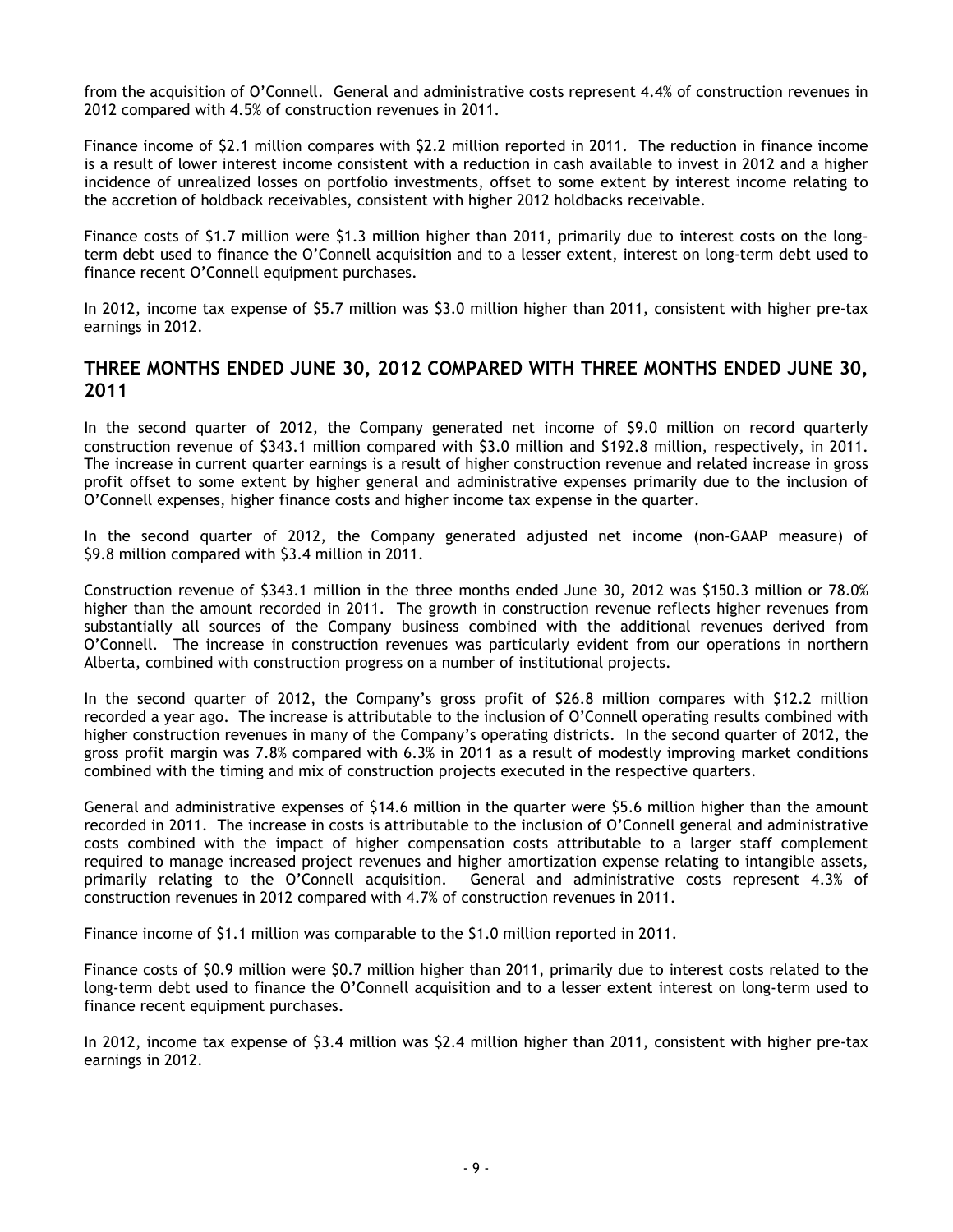# **FUTURE OPERATING PERFORMANCE:**

Successful financial performance of the Company is dependent upon securing profitable construction contracts and then controlling the costs associated with the execution of the work. The ability to secure contracts is a function of the general state of the economy. At June 30, 2012, the Company has in place a record level of backlog of \$1.36 billion, which positions the Company well for the balance of 2012 and beyond. Notwithstanding some uncertainty in the marketplace due to global economic concerns, the Company has secured projects with modestly higher margins. The ability for this trend to continue is unknown as some clients have expressed signs of caution with respect to their work programs.

The Company's acquisition of O'Connell in 2011 will now enable the Company to more aggressively pursue heavy civil opportunities in Canada's commodity, mining and hydro power markets. Despite the slower than expected recovery of the Canadian economy and the recent decline in commodity prices, the outlook for the Canadian economy is promising over the long term and the Company is positioned to capitalize on future opportunities. In addition, Bird's financial strength will allow O'Connell to pursue larger scale projects that it could not previously undertake because of limited financial capacity. In addition, the products and services offered by Bird and O'Connell complement each other. There are opportunities for O'Connell to apply their earth moving expertise to Bird projects and for Bird to offer their building expertise to O'Connell projects. During the recent quarter, the Company has secured a large heavy civil construction contract with a significant earth moving component in the Alberta oil sands. With the expertise acquired through O'Connell, the Company plans on pursuing and self-performing additional civil construction projects with earth moving components.

The industrial market represented 31% of 2011 revenues (32% - 2010). Despite the recent decline in resource prices, the Company continues to remain cautiously optimistic for a resurgence of construction activity in the Alberta oil sands. While these opportunities are now beginning to come to the market, a flow of projects may be tempered by the uncertainty with respect to oil prices. The Company has experienced an increase in 2012 industrial revenues compared to 2011 and management expects a continuation of this trend, at least through the balance of 2012. There has been a positive impact on the first half revenues and earnings resulting from the O'Connell acquisition, and the Company expects opportunities for O'Connell to continue to come to market, which will contribute to earnings in 2012 and beyond.

The institutional sector represented 58% of 2011 revenues (61% - 2010). The institutional sector has been a significant source of revenues and earnings over the past several years due to a combination of government stimulus spending and the PPP market. All levels of government are still under pressure to address budget deficits, and consequently, we do not anticipate any significant benefit from further stimulus spending. The Company expects opportunities in the PPP market to continue to be available, although the number of projects that will come to market in the remainder of 2012 and beyond is expected to decline and the competition for these projects will continue to be intense. The Company will continue to be active in the PPP sector and will be submitting proposals for additional PPP projects in the last half of 2012 and the future.

The retail and commercial sector represented 11% of 2011 revenues (7% - 2010). Within the retail and commercial sector, the Company experienced an increase in the relative significance of revenues and earnings from this market in 2011, due to an improving economy and the related positive impact on our client's capital expenditure programs. The recovery of this sector was particularly evident in the last half of 2011 and continued in the first half of 2012, with a strong level of project awards. The Company expects continuing modest improvement in this sector as the economy continues to strengthen. Even with this improvement, this market is likely to remain very competitive and the impact of this progress on 2012 earnings is expected to be moderate.

## **Backlog**

During the six months ended June 30, 2012, the Company secured \$761.2 million in new construction contracts (including change orders to existing contracts). The Company's backlog increased to \$1,359.1 million at June 30, 2012 compared to \$1,235.6 million as at December 31, 2011. With respect to the current backlog, \$795.8 million is expected to be put in place during 2012, leaving \$563.3 million to carry forward to 2013 and beyond. The following table outlines the changes in the amount of the Company's backlog throughout the current fiscal period and with a comparison to the prior year.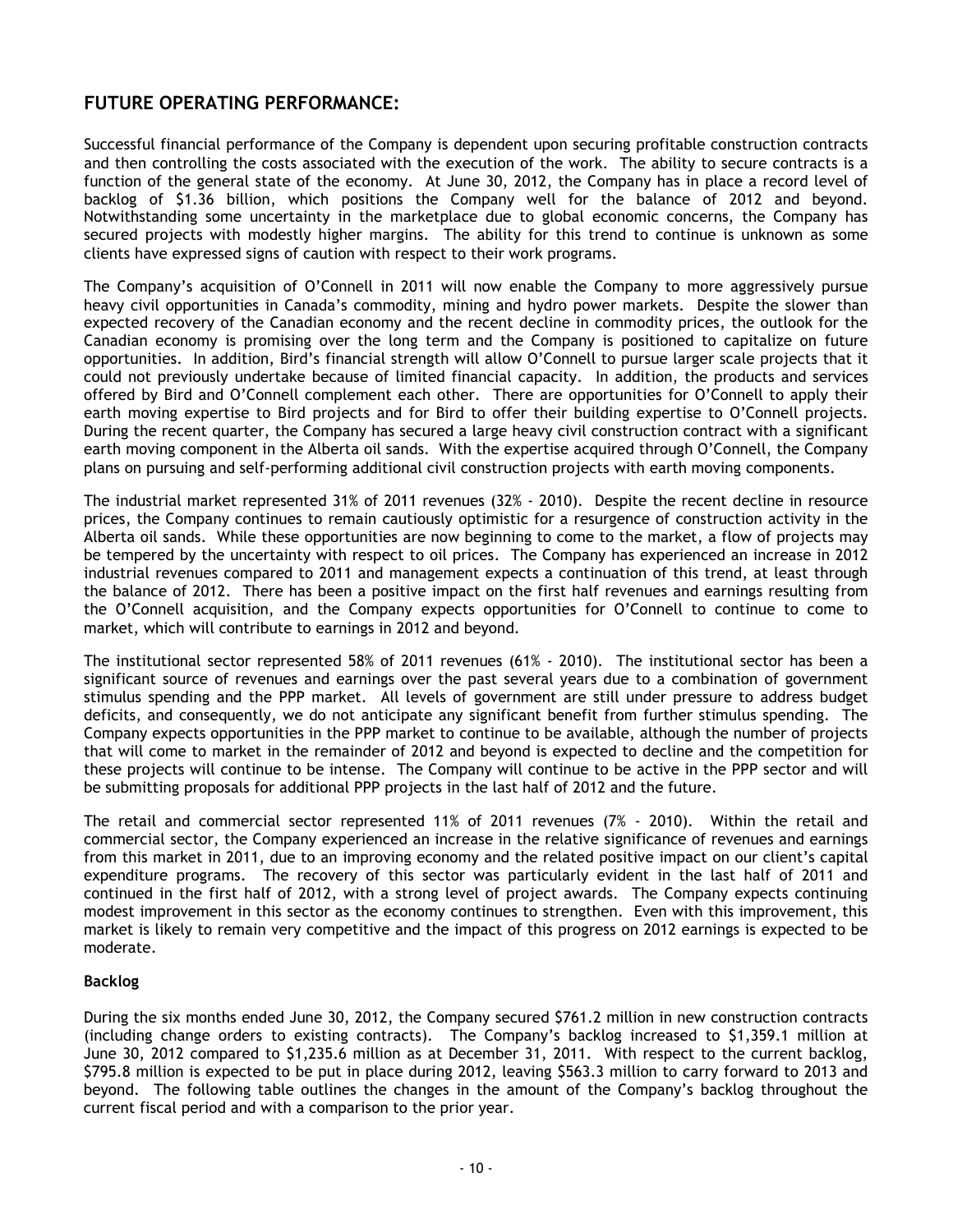**Backlog** (thousands of dollars)

| December 31, 2010                         | \$<br>1,229.6 |
|-------------------------------------------|---------------|
| Securements and Change Orders in 2011     | 975.2         |
| Acquired with O'Connell                   | 152.3         |
| Cancellations                             | (147.0)       |
| Realized in construction revenues in 2011 | (974.5)       |
| December 31, 2011                         | 1,235.6       |
| Securements and Change Orders - Q1 2012   | 225.0         |
| Realized in construction revenues         | (294.7)       |
| March 31, 2012                            | 1.165.9       |
| Securements and Change Orders - Q2 2012   | 536.2         |
| Realized in construction revenues         | (343.0)       |
| June 30, 2012                             | 1,359.1       |

In addition to backlog, at June 30, 2012, the value of uncompleted construction management contract work, for which the Company acts as an agent for the customer, is \$114.1 million, compared with \$136.4 million at December 31, 2011.

# <span id="page-10-0"></span>**ACCOUNTING POLICIES:**

The Company's significant accounting policies are outlined in the notes to the June 30, 2012 Unaudited Condensed Consolidated Interim Financial Statements.

## **Future accounting changes**

IFRS 9 *Financial Instruments* was issued in November 2009 and addresses classification and measurement of financial assets. It replaces the multiple category and measurement models in IAS 39 *Financial Instruments – Recognition and Measurement* for debt instruments with a new mixed measurement model having only two categories: amortized costs and fair value through profit or loss. IFRS 9 also replaces the models for measuring equity instruments. Such instruments are either recognized at fair value through profit or loss, or at fair value through other comprehensive income. Where equity instruments are measured at fair value through other comprehensive income, dividends are recognized in profit or loss to the extent that they do not clearly represent a return of investment; however, other gains and losses (including impairments) associated with such instruments remain in accumulated comprehensive income indefinitely. Requirements for financial liabilities were added in October 2010 and they largely carried forward existing requirements in IAS 39 *Financial Instruments – Recognition and Measurement*, except that fair value changes due to credit risk for liabilities designated at fair value through profit and loss would generally be recorded in other comprehensive income. In January 2012, the effective date was revised to January 1, 2015 with earlier application permitted.

In May 2011, the IASB issued IFRS 10 *Consolidated Financial Statements* which is effective for annual periods beginning on or after January 1, 2013 with early adoption permitted. IFRS 10 replaces the guidance in IAS 27 *Consolidated and Separate Financial Statements* and SIC 12 *Consolidation – Special Purpose Entities*. IAS 27 (2008) survives as IAS 27 (2011) *Separate Financial Statements* only to carry forward the existing accounting requirements for separate financial statements. IFRS 10 provides a single model to be applied in the control analysis for all investees, including entities that currently are SPEs in the scope of SIC 12. In addition, the consolidation procedures are carried forward substantially unmodified from IAS 27 (2008). The Company intends to adopt IFRS 10 in its financial statements for the annual period beginning on January 1, 2013. The extent of the impact of adoption of IFRS 10 has not yet been determined.

In May 2011, the IASB issued IFRS 11 *Joint Arrangements*, which is effective for annual periods beginning on or after January 1, 2013, with early adoption permitted. If an entity applies this Standard earlier, it shall also apply IFRS 10, IFRS 12, IAS 27 (2011) and IAS 28 (2011) at the same time. IFRS 11 replaces the guidance in IAS 31 *Interests in Joint Ventures*. Under IFRS 11, joint arrangements are classified as either joint operations or joint ventures. IFRS 11 essentially carves out of previous jointly controlled entities, those arrangements which, although structured through a separate vehicle, such separation, is ineffective and the parties to the arrangement have rights to the assets and obligations for the liabilities and are accounted for as joint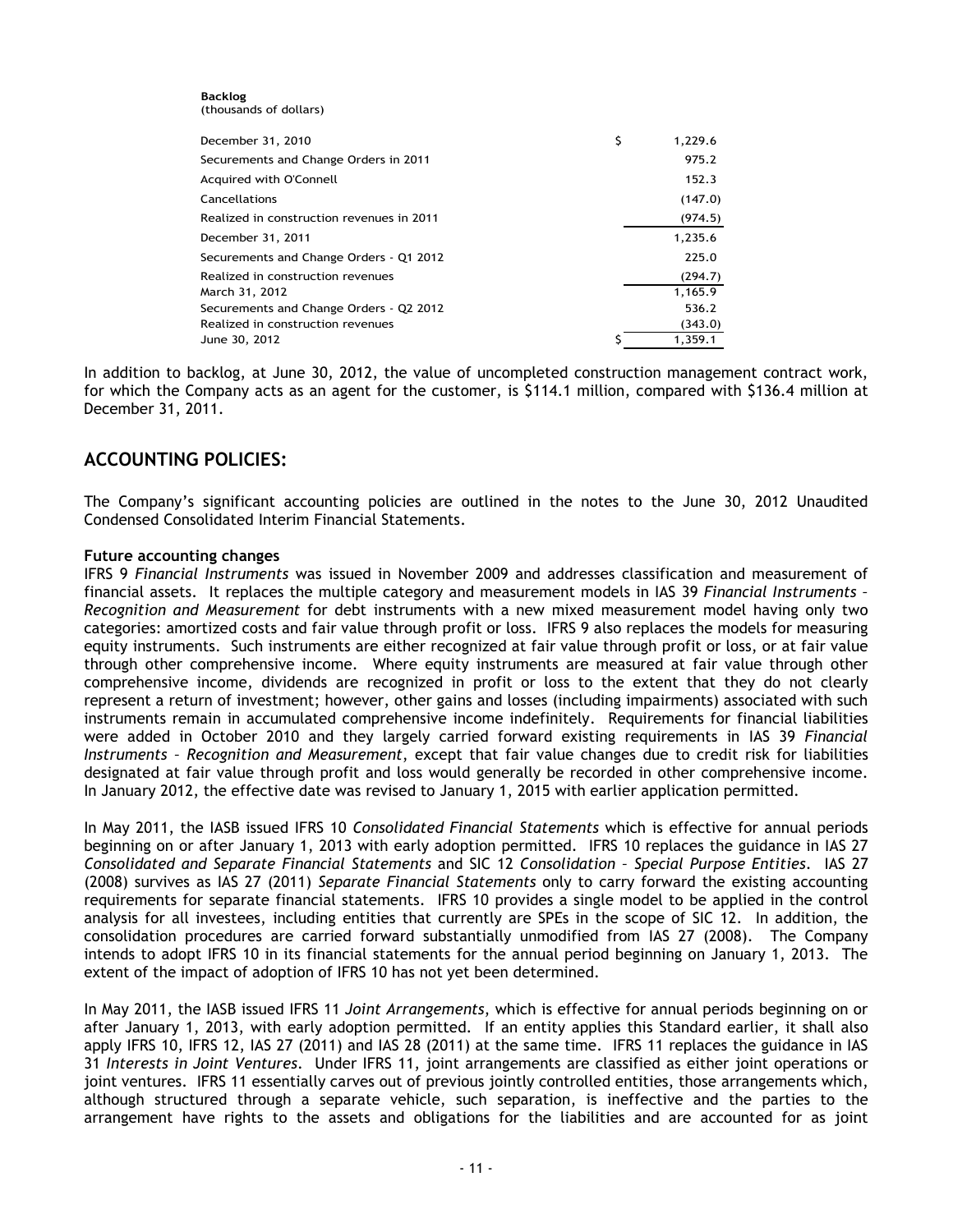operations in a fashion consistent with jointly controlled assets/operations under IAS 31. In addition, under IFRS 11, there is no longer a free choice of equity accounting or proportionate consolidation for joint ventures; the equity method is now required. Upon application of IFRS 11, entities which had previously accounted for joint ventures using proportionate consolidation shall collapse the proportionately consolidated net asset value (including any allocation of goodwill) into a single investment balance at the beginning of the earliest period presented. The investment's opening balance is tested for impairment in accordance with IAS 28 (2011) and IAS 36 *Impairment of Assets*. Any impairment losses are recognized as an adjustment to opening retained earnings at the beginning of the earliest period presented. The Company intends to adopt IFRS 11 in its financial statements for the annual period beginning on January 1, 2013. The extent of the impact of adoption of IFRS 11 has not yet been determined.

In May 2011, the IASB issued IFRS 12 *Disclosure of Interests in Other Entities*, which is effective for annual periods beginning on or after January 1, 2013, with early adoption permitted. If an entity applies this Standard earlier, it need not apply IFRS 10, IFRS 11, IAS 27 (2011) and IAS 28 (2011) at the same time. IFRS 12 contains the disclosure requirements for entities that have interests in subsidiaries, joint arrangements (i.e. joint operations or joint ventures), associates and/or unconsolidated structured entities. Interests are widely defined as contractual and non-contractual involvement that exposes an entity to variability of returns from the performance of the other entity. The required disclosures aim to provide information in order to enable users to evaluate the nature of, and the risks associated with, an entity's interest in other entities, and the effects of those interests on the entity's financial position, financial performance and cash flows. The Company intends to adopt IFRS 12 in its financial statements for the annual period beginning on January 1, 2013. The Company does not expect IFRS 12 to have a material impact on the financial statements.

In May 2011, the IASB published IFRS 13 *Fair Value Measurement* which is effective prospectively for annual periods beginning on or after January 1, 2013. The disclosure requirements of IFRS 13 need not be applied in comparative information for periods before initial application. IFRS 13 replaces the fair value measurement guidance contained in individual IFRSs with a single source of fair value measurement guidance. It defines fair value as the price that would be received to sell an asset or paid to transfer a liability in an orderly transaction between market participants at the measurement date, i.e. an exit price. The Standard also establishes a framework for measuring fair value and sets out disclosure requirements for fair value measurements to provide information that enables financial statement users to assess the methods and inputs used to develop fair value measurements, and for recurring fair value measurements that use significant unobservable inputs (Level 3), the effect of the measurements on profit or loss or other comprehensive income. IFRS 13 explains 'how' to measure fair value when it is required or permitted by other IFRSs. IFRS 13 does not introduce new requirements to measure assets or liabilities at fair value, nor does it eliminate the practicability exceptions to fair value measurements that currently exist in certain standards. The Company intends to adopt IFRS 13 prospectively in its financial statements for the annual period beginning on January 1, 2013. The Company does not expect IFRS 13 to have a material impact on the financial statements.

# <span id="page-11-0"></span>**SUMMARY OF QUARTERLY RESULTS:**

The table below summarizes the results for the eight most recent quarters (in thousands of dollars, except per share amounts). Although the Company experiences some seasonality in its business, variations in net income from quarter to quarter primarily reflect the differences in the profitability of the contracts administered in the respective quarters. Contracts typically extend over several quarters and sometimes over several years. For purposes of quarterly financial reporting, the Company must estimate the cost required to complete each contract to assess the overall profitability of the contract and the amount of gross profit to recognize for the quarter. Such estimating includes contingencies to allow for certain known and unknown risks. The magnitude of the contingencies will depend on the nature and complexity of the work to be performed. As the contract progresses and remaining costs to be incurred and risk exposures become more certain, contingencies will typically decline, although certain risks will remain until the contract has been completed, and even beyond. As a result, earnings may fluctuate significantly from quarter to quarter, depending on whether large and/or complex contracts are completed or nearing completion during the quarter, or have been completed in immediately prior quarters.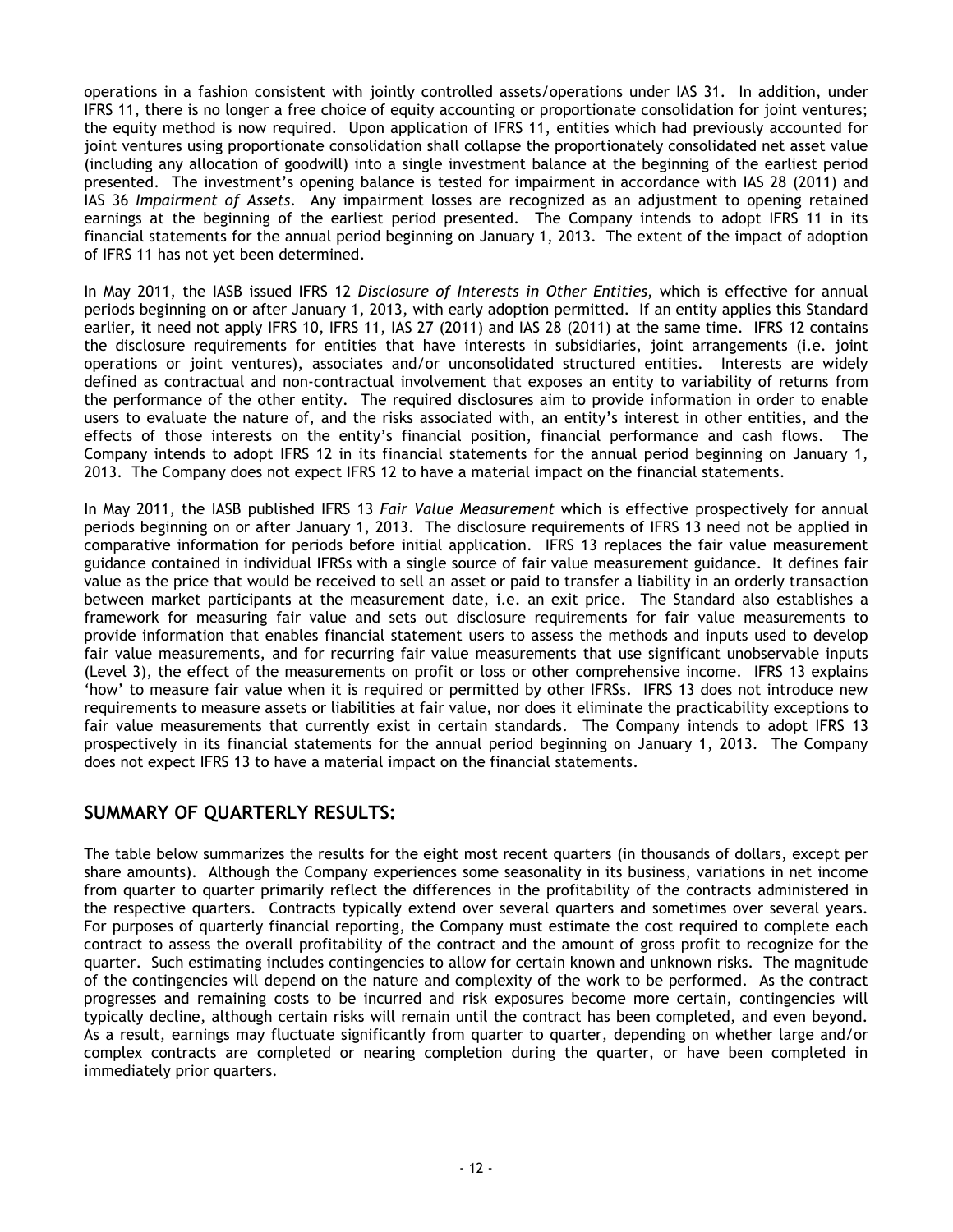There are also a number of other factors that can affect the Company's revenues and profit from quarter to quarter. These include the timing of contract awards, the value of subcontractor billings and project scheduling. Management does not believe that any individual factor is responsible for changes in revenue from quarter to quarter.

| (thousands of dollars) | 2010  |                 | 2011    |           |                         |        |  | 2012    |           |
|------------------------|-------|-----------------|---------|-----------|-------------------------|--------|--|---------|-----------|
|                        | Q3    | Q4              | Q1      | <u>Q2</u> | <u>Q3</u>               | Q4     |  | Q1      | <u>Q2</u> |
| Revenue                |       | 231,179 225,360 | 171.155 |           | 192,752 278,561 332,002 |        |  | 294,654 | 343,083   |
| Net income             | 8.143 | 9.238           | 4.109   | 3.013     | 9.549                   | 12.924 |  | 6.435   | 9,002     |
| Earnings per share (1) | 0.19  | 0.22            | 0.10    | 0.07      | 0.23                    | 0.30   |  | 0.15    | 0.22      |

(1) Adjusted for the April 2011 three-for-one stock split

# <span id="page-12-0"></span>**FINANCIAL CONDITION, CAPITAL RESOURCES AND LIQUIDITY:**

The Company believes that its strong balance sheet, including equity of \$163.4 million, \$128.8 million of working capital, and long-term debt (including the current portion thereof) of \$55.8 million, allows it the financial capacity to support all of our contract security requirements, including the ability to secure performance bonds, labour and material bonds, issue letters of credit to support PPP contract requirements and provide parent company performance guarantees. The Company expects to utilize cash from operations, existing working capital, including cash and cash equivalent balances, and draws on its credit facilities to fund liabilities as they become due, finance future capital expenditures and pay dividends on shares.

The following table outlines the amount of Shareholders' equity, working capital, long-term debt and Backlog at June 30, 2012, June 30, 2011 and December 31, 2011.

| <b>Financial Condition table</b><br>(thousands of dollars) | June 30, 2012 |   | June 30, 2011            | December 31, 2011 |
|------------------------------------------------------------|---------------|---|--------------------------|-------------------|
|                                                            |               |   |                          |                   |
| Shareholders' equity                                       | 163,403       |   | 153.851                  | 162,413           |
| Working capital                                            | 128,845       |   | 131,949                  | 122,962           |
| Long-term debt                                             | \$<br>55.786  | Ś | $\overline{\phantom{a}}$ | 43,495            |
| Backlog                                                    | 1,359,100     |   | 1,138,100                | 1,235,600         |

The Company's participation in PPP infrastructure development programs has required the Company to issue letters of credit as performance security related to these construction projects. To accommodate the issuance of letters of credit, the Company has lines of credit of \$131.5 million. The letters of credit are supported by the hypothecation of certain financial instruments owned by the Company.

In conjunction with the acquisition of O'Connell, the Company initially secured total long-term debt financing of \$45.6 million, which combined with the use of \$37.8 million of cash and the assumption of a contingent consideration obligation valued at \$2.1 million was used to finance the transaction. The long-term debt secured was comprised of five-year term debt of \$30.6 million, one-half of which was financed using fixed interest rates and the remainder using variable interest rates. The debt was secured by the equipment owned by O'Connell. In addition, a vendor take-back of \$15.0 million was used in part to finance the total acquisition price. In addition, the Company has entered into a number of capital leases valued at \$0.5 million at June 30, 2012. During the first half of 2012, the Company made \$3.2 million of principal repayments and issued \$15.4 million of new debt to finance purchases of heavy equipment to support the operations of O'Connell. The following table provides details of outstanding debt as at June 30, 2012 and principal repayments due over the next five years, excluding the amortization of debt financing costs of \$0.3 million.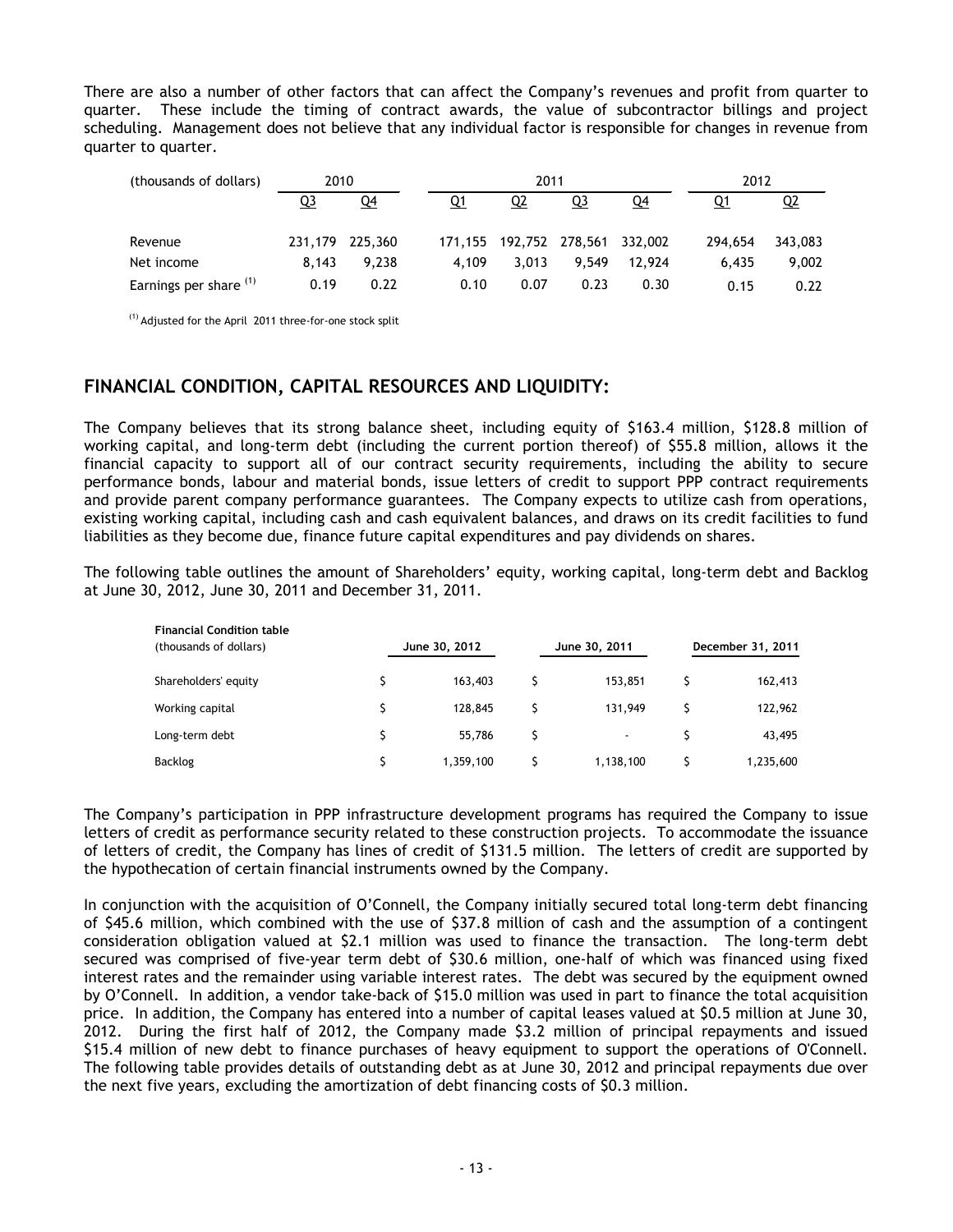| Debt                  | Amount | Year 1 | Year 2 | Year 3 | Year 4 | Year 5 |
|-----------------------|--------|--------|--------|--------|--------|--------|
| (millions of dollars) |        |        |        |        |        |        |
| Loans and borrowings  | 55.6   | 13.6   | 13.6   | 13.8   | 13.9   | 0.7    |

## **Credit Facilities**

The Company has a number of credit facilities available to it to support the issuance of letters of credit, finance future capital expenditures and finance the day-to-day operations of the business.

## **Issuance of Letters of Credit**

The Company has available \$131.5 million of demand facilities used to support the issuance of letters of credit. All letters of credit issued under these facilities are supported by the pledge of Company-owned financial instruments. Letters of credit are typically issued to support the Company's performance obligations relating to PPP construction projects. The following table outlines the amount of the credit facilities, the amount of issued letters of credit and the amount of collateral pledged in support of the outstanding letters of credit.

| (thousands of dollars)                          |  | June 30, 2012 | June 30, 2011 | December 31, 2011 |         |  |
|-------------------------------------------------|--|---------------|---------------|-------------------|---------|--|
| Operating line of credit                        |  | 131,500       | 131,500       |                   | 131,500 |  |
| Letters of credit issued                        |  | 38,828        | 43.399        |                   | 42,750  |  |
| Collateral pledged to support letters of credit |  | 53,405        | 51,911        |                   | 52,685  |  |

In 2012, the amount of outstanding letters of credit declined by \$3.9 million compared with the previous year end. This reduction reflects the expiry of a number of letters of credit on their scheduled termination dates.

## **Operating Lines of Credit**

(a) Three-year committed revolving line of credit:

On August 31, 2011, the Company obtained a three-year committed unsecured revolving line of credit for \$30.0 million with a Canadian chartered bank. This facility may be used in the normal course of business for general working capital purposes, and to fund future capital expenditures and qualifying permitted acquisitions. At June 30, 2012, no amounts were outstanding under this facility. This credit facility includes standard default and covenant provisions whereby accelerated repayment may be required if the Company were to violate certain financial covenants.

(b) Demand revolving line of credit:

On August 31, 2011, the Company established with a Canadian chartered bank a revolving demand credit facility of up to \$15.0 million during the period September 1 to January 31, and \$7.5 million during the period February 1 to August 31. Borrowings under this facility are secured by a first charge against the accounts receivable of O'Connell. This credit facility is used for the purpose of financing general working capital requirements. At June 30, 2012, the Company has drawn \$12.3 million under this facility. This credit facility includes standard default and covenant provisions whereby accelerated repayment may be required if the subsidiary were to violate certain financial covenants.

At June 30, 2012, the Company was in compliance with all debt covenants relating to its operating lines of credit. The Company expects to continue to comply with these provisions.

## **Equipment Financing**

- (a) In conjunction with the acquisition of O'Connell, the Company established an equipment financing facility with a Canadian chartered bank for \$10.0 million for the purpose of financing future equipment purchases. At June 30, 2012, the Company has drawn \$3.7 million under this facility. This credit facility is committed for one year and allows the Company access to term financing for up to five years with a maximum amortization period of 84 months. Interest can be set using either a fixed or variable rate option. Any draws under this facility will be secured by equipment purchased with the proceeds from the loan.
- (b) In addition, the Company has established an operating lease line of credit for \$42.5 million with the financing arm of a major heavy equipment supplier to finance operating equipment leases. Draws under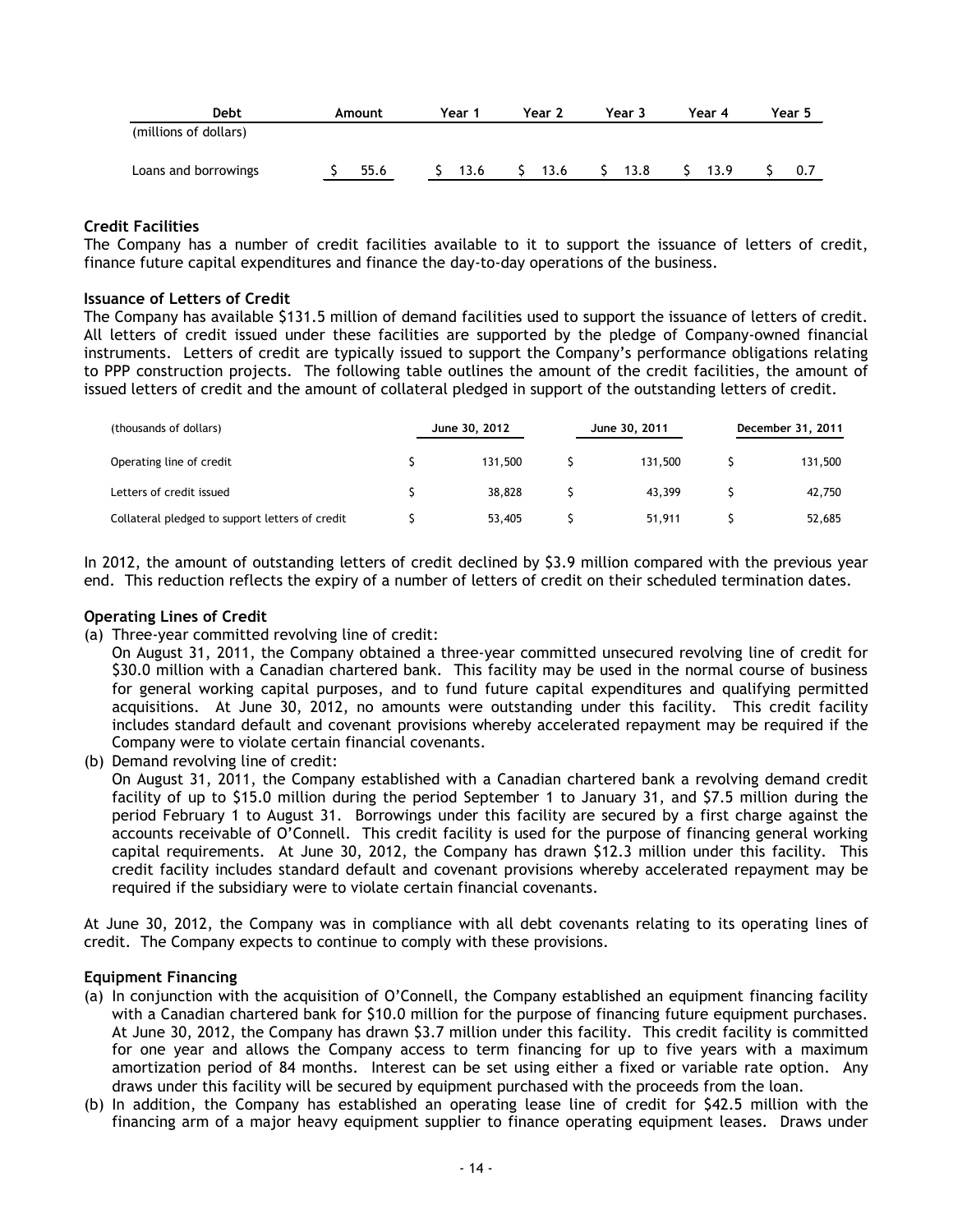this facility are recognized as operating leases for accounting purposes. At June 30, 2012, the Company has drawn \$28.6 million under this facility. The Company's total lease commitments are outlined under Contractual Obligations.

## **Liquidity**

A manageable amount of long-term debt used to finance the acquisition of O'Connell, a high proportion of working capital represented by cash and other liquid securities and access to a number of unutilized credit facilities will enable the Company to meet its obligations as they become due. The amount of equity retained in the business supports the Company's strategic objectives including active participation in the PPP infrastructure market, while also providing the Company with sufficient financial capacity to withstand a downturn in the construction industry should it occur.

## **Financial Position**

The following table provides an overview of the Company's financial position for the period indicated.

|                                     | June 30, 2012 | December 31, 2011 |  |         |  |
|-------------------------------------|---------------|-------------------|--|---------|--|
| <b>Financial Position Data</b>      |               |                   |  |         |  |
| Cash and cash equivalents           |               | 114.749           |  | 173,402 |  |
| Investment in marketable securities |               | 15,922            |  | 16.752  |  |
| Working capital                     |               | 128,845           |  | 122,962 |  |
| Long-term debt                      |               | 55,786            |  | 43,495  |  |
| Shareholders' equity                |               | 163,403           |  | 162,413 |  |

As a component of working capital, the Company maintains significant balances of cash and cash equivalents and investments in liquid securities. At June 30, 2012, these balances consisted of \$114.7 million of cash and cash equivalents and \$15.9 million of liquid securities for a total of \$130.6 million. The \$130.6 million is comprised of the Company's \$128.8 million of working capital plus a negative working cash balance of \$(0.7) million, which offsets a corresponding non-cash net current liability position and \$2.5 million of cash held to finance the current dividend payable. These components are summarized in the following table for June 30, 2012 and June 30, 2011.

| <b>Working Capital Components</b><br>(thousands of dollars)                                                            | June 30, 2012                    | June 30, 2011 |                                         |  |
|------------------------------------------------------------------------------------------------------------------------|----------------------------------|---------------|-----------------------------------------|--|
| Investment in marketable securities (bonds and preferred shares)<br>Cash and cash equivalents held for working capital | 15,922<br>112,923<br>128,845     |               | 18,732<br>113,217<br>131,949            |  |
| Cash held for dividends payable<br>Dividends payable<br>Working cash<br>Non-cash net current liabilities               | 2,529<br>(2,529)<br>(703)<br>703 |               | 2,318<br>(2,318)<br>72.941<br>(72, 941) |  |
| Working capital                                                                                                        | 128,845                          |               | 131,949                                 |  |

The Company's non-cash net current liability position fluctuates significantly in the normal course of business from period to period, primarily due to the timing of differences between the settlement of payables due to subcontractors and suppliers and billings and collection of accounts receivable, from clients and also the timing of settlement of income taxes payable. The working cash balance absorbs these fluctuations with no net impact of the Company's net working capital position or ability to access surety support. During the first half of 2012, there has been a significant reduction in the amount of working cash. The decline is attributable to the use of cash to fund other working capital balances resulting from the increase in construction revenues.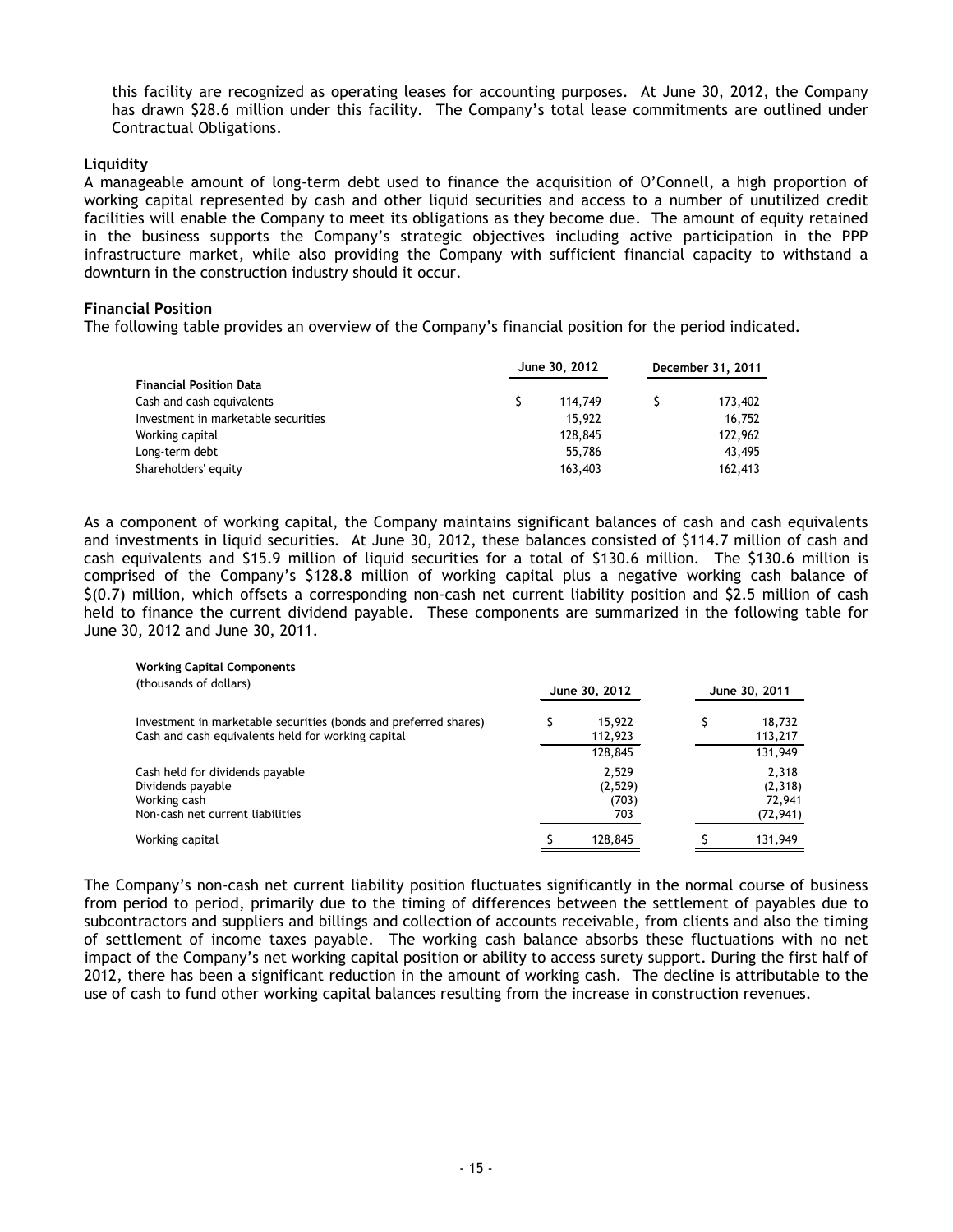## **Cash Flow Data**

The following table provides an overview of cash flows during the years indicated:

|                                                | Six months ended June 30, |           |  |           |  |  |  |
|------------------------------------------------|---------------------------|-----------|--|-----------|--|--|--|
| (thousands of dollars)                         |                           | 2012      |  | 2011      |  |  |  |
| <b>Cash Flow Data</b>                          |                           |           |  |           |  |  |  |
| Operating activities                           |                           | (37.049)  |  | (24,091)  |  |  |  |
| Investing activities                           |                           | (19, 308) |  | 8.827     |  |  |  |
| Financing activities                           |                           | (2, 296)  |  | (13,701)  |  |  |  |
| Increase/decrease in cash and cash equivalents |                           | (58, 653) |  | (28, 965) |  |  |  |

#### **Operating Activities**

During the six months ended June 30, 2012, the Company used cash in operating activities of \$37.0 million. This was comprised of \$34.2 million of cash provided by earnings net of non-cash charges to earnings and \$71.2 million of cash used to fund an increase in the Company's non-cash working capital position, which represented a normal course fluctuation in the Company's net current liability position. In some periods, this fluctuation will be a use of cash, as in the current period, but in other periods, it will be a source of cash, tending to balance out over time and having no net impact on the Company's working capital. During the first half of 2012, there has been a significant use of cash to fund other working capital balances resulting from the increase in construction revenues and related activity.

#### **Investing Activities**

During the six months ended June 30, 2012, the Company used \$19.3 million of cash in investing activities; while in 2011, investing activities generated cash of \$8.8 million. In 2012, the Company used \$20.2 million to purchase property and equipment compared with \$1.9 million in 2011. The increase in capital asset spending relates primarily to purchases of heavy equipment to support the operations of O'Connell. Partially offsetting the use of cash in 2012 was the net receipt of cash of approximately \$0.8 million resulting from the redemption of preferred share investments. In 2011, investing activity was a source of cash because the Company received proceeds from corporate bonds that matured during the period.

## **Financing Activities**

During the six months ended June 30, 2012, \$2.3 million of cash was used in financing activities compared to a use of cash of \$13.7 million in 2011. In 2012, the Company paid monthly dividends totalling \$14.5 million. In addition, the Company received cash from the issuance of long-term debt of \$15.4 million, used primarily to finance the purchases of heavy equipment to support the operations of O'Connell. Approximately, \$3.2 million of cash was used to repay long-term debt during the period. In 2011, \$11.6 million of cash was used to pay dividends and \$2.1 million was used to pay unitholder distributions declared in December 2010.

## <span id="page-15-0"></span>**DIVIDENDS AND DISTRIBUTIONS:**

The Company intends to declare monthly dividends of \$0.06 per common share payable on or about the 20<sup>th</sup> of the month following the month in which the dividend was declared. The following table outlines the historical dividend history.

| January 1, 2011 to March 31, 2011    | \$0.165 |
|--------------------------------------|---------|
| April 1, 2011 to June 30, 2011       | \$0.165 |
| July 1, 2011 to September 30, 2011   | \$0.165 |
| October 1, 2011 to December 31, 2011 | \$0.165 |
| January 1, 2012 to March 31, 2012    | \$0.170 |
| April 1, 2012 to June 30, 2012       | \$0.180 |

Reflects the April 2011 three-for-one stock split.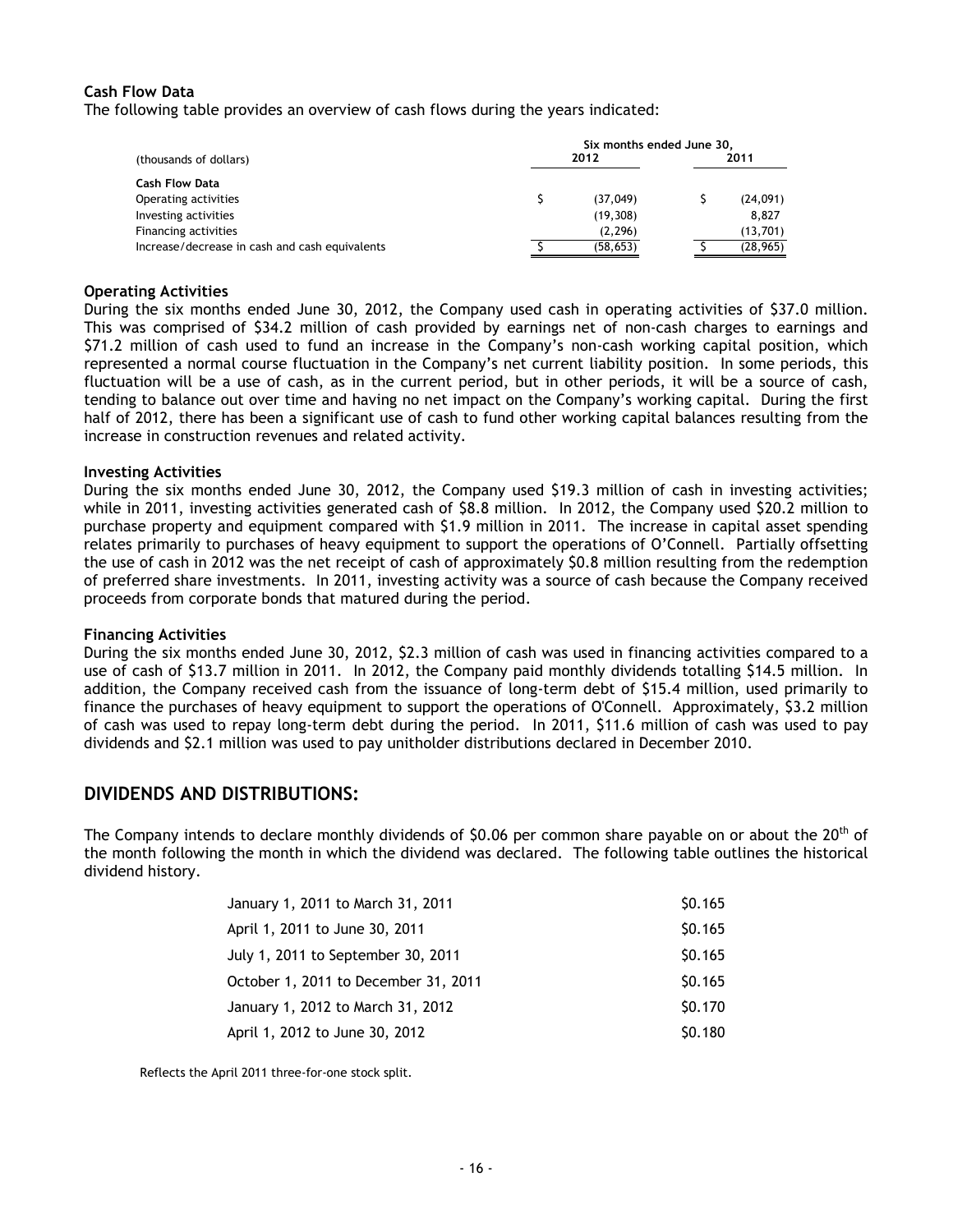# <span id="page-16-0"></span>**CAPABILITY TO DELIVER RESULTS:**

Productive capacity relates to the financial and non-financial resources available to the Company to execute its strategy and achieve planned results. From a financial perspective, the Company believes it has sufficient working capital and access to its operating lines of credit to execute its current operational and growth objectives. The belief is fully explained in sections of this MD&A dealing with financial condition and liquidity.

In addition to financial capacity, the success of the Company is very much dependent upon the management and leadership skills of senior management. The Company prides itself in maintaining a stable workforce. As well, on an annual basis, high-performing candidates are identified for training and progression into more senior critical positions within the Company. The Company's performance management system emphasizes the development of leadership skills. In addition, the Company sponsors internal and external training programs and has more recently launched a leadership program to provide a forum for high potential candidates to develop their leadership skills.

# <span id="page-16-1"></span>**CONTRACTUAL OBLIGATIONS:**

At June 30, 2012, the Company has future contractual obligations totalling \$384.5 million. Obligations for accounts payable, finance and operating annual lease payment obligations and for principal repayment obligations under long-term debt, over the next five years are:

|                        | <b>Accounts</b>          | Finance | <b>Operating</b> | Long Term      |         |
|------------------------|--------------------------|---------|------------------|----------------|---------|
| (thousands of dollars) | Payable                  | Leases  | Leases           | Debt           | Total   |
|                        |                          |         |                  |                |         |
| 2012                   | \$<br>290,872            | 81      | 5,330            | 8,726          | 305,009 |
| 2013                   | 11,849                   | 163     | 8,821            | 13,526         | 34,359  |
| 2014                   | 2,225                    | 276     | 6,155            | 13,732         | 22,388  |
| 2015                   | $\overline{\phantom{0}}$ | 32      | 2,445            | 13,945         | 16,422  |
| 2016                   | $\overline{\phantom{0}}$ | ۰       | 662              | 5,676          | 6,338   |
| Thereafter             | $\overline{\phantom{a}}$ | ۰       | 13               | $\blacksquare$ | 13      |
|                        | \$<br>304,946            | 552     | 23,426           | 55,605         | 384,529 |

# <span id="page-16-2"></span>**OFF BALANCE SHEET ARRANGEMENTS:**

The Company has operating lease obligations described under Contractual Obligations noted above and surety lien bonds issued on behalf of the Company totalling \$9.3 million at June 30, 2012.

# <span id="page-16-3"></span>**CRITICAL ACCOUNTING ESTIMATES:**

The accounting principles used by the Company to account for its construction contracts involve the use of estimates.

Construction revenue, construction costs, deferred contract revenue and costs and estimated earnings in excess of billings include amounts that are derived using the percentage of completion basis. Percentage of completion is calculated based on the costs incurred on each construction contract to the end of the respective accounting period divided by the total estimated costs. Revenue from unit price contracts conducted in the heavy construction, civil construction and contract mining construction sectors is based on billable work completed. Contract costs in the heavy construction, civil construction and contract surface mining construction sectors are adjusted so the gross profit recognized in the period is based on the percentage of revenue realized relative to total contract value. Any excess of progress billings over earned revenue determined using the percentage of completion method is carried as deferred revenue in the consolidated financial statements. Any excess of cost and estimated earnings over progress billings on construction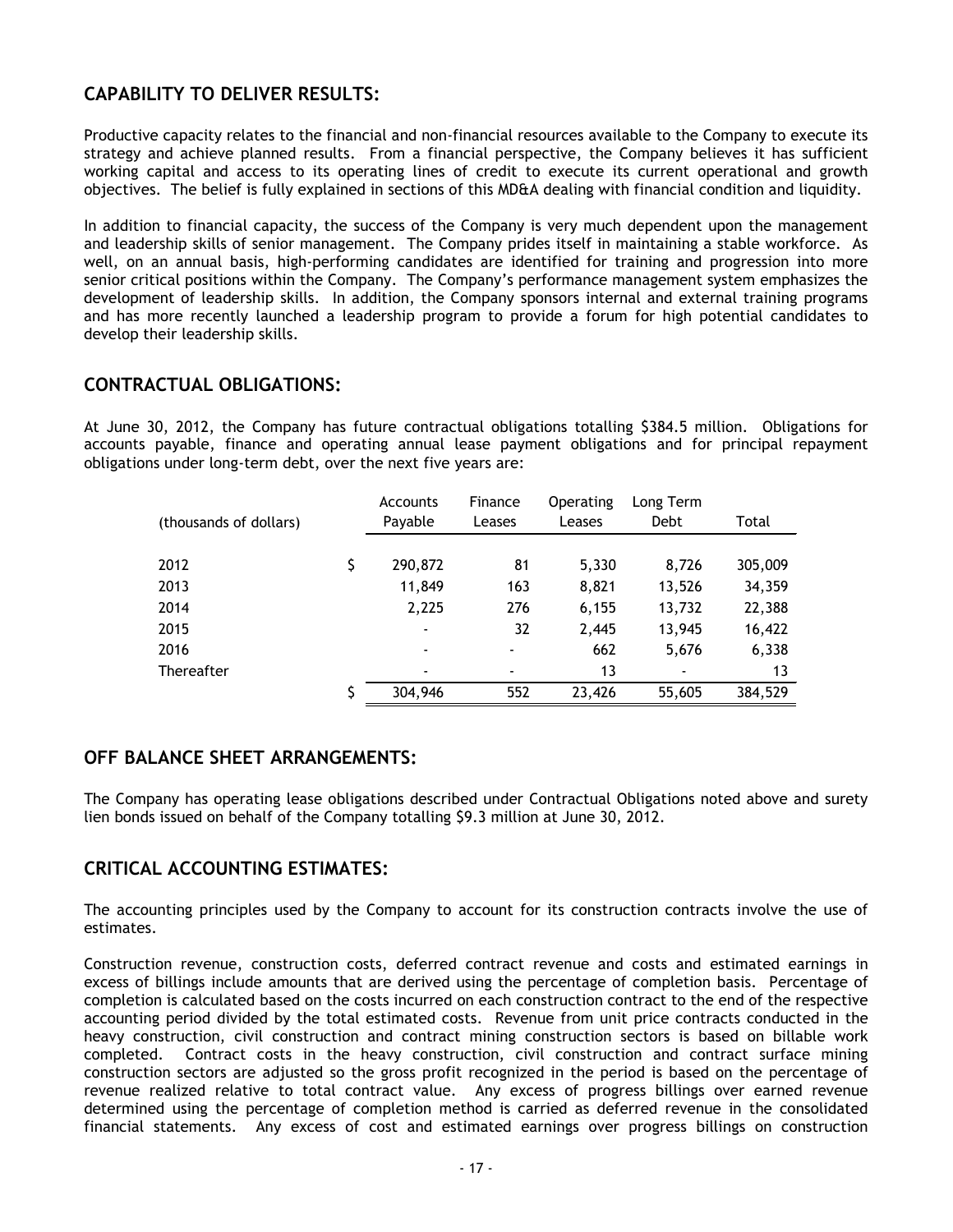contracts is carried as costs and estimated earnings in excess of billings in the consolidated financial statements.

Revenue and estimated costs to complete for each contract are updated and reviewed by management at least once each financial reporting period. In making such estimates, judgments are required to evaluate issues related to scheduling, material costs, labour costs, labour productivity, changes in contract scope and subcontractor costs. Due to the nature of construction contracts, estimates may change significantly from one accounting period to the next.

Construction contracts typically extend over several quarters and sometimes over several years. For purposes of quarterly financial reporting, the Company must estimate the cost required to complete each contract to assess the amount of income to be recognized for the quarter. Such estimating includes contingencies to allow for certain known and unknown risks. The magnitude of the contingencies will depend on the nature and complexity of the work to be performed. As the contract progresses and the remaining costs to be incurred and risk exposures become more certain, contingencies will typically decline although certain risks will remain until the contract has been completed, and even beyond. As a result of this, earnings may fluctuate significantly from quarter to quarter, depending on whether large and/or complex contracts are completing or nearing completion during the quarter, or have been completed in immediately prior quarters.

The value of many construction contracts increases over the duration of the construction period due to the issuance of change orders to modify the original contract scope of work or conditions. Construction work related to a change order may proceed, and costs may be incurred, in advance of final determination of the value of the change order. Revenue on change orders is recognized by the Company to the extent that management estimates that realization is probable. As many change orders are settled at the end of the construction project, significant increases or decreases in revenue and income may arise during any particular accounting period.

Allowances for accounts receivable may require an assessment and estimate of the credit-worthiness of the client and the timing of collection. Furthermore, provisions for litigation involve the use of estimates, as determined by management. Amounts arising from negotiated settlements or court judgments may vary significantly from management's estimate. Similarly, the estimate for warranty claims may differ significantly from actual experience. These adjustments will also impact on the amount of profit recognized in a reporting period.

The acquisition of O'Connell required management to make judgments and estimates regarding the fair value of the identifiable assets and liabilities acquired. The estimated fair value of property and equipment and the intangible assets relating to backlog, customer relationships and trade names were based on a forecast of future cash flows attributable to the assets, discounted to the present value using a market based cost of capital.

# <span id="page-17-0"></span>**OUTSTANDING COMMON SHARE DATA AND STOCK EXCHANGE LISTING:**

The Company is authorized to issue an unlimited number of common shares. The Company has a total of 42,153,846 common shares outstanding at June 30, 2012 and December 31, 2011.

Under the terms of the Company's Stock Option Plan, on March 7, 2012, the Company's Board of Directors approved the award of 625,000 stock options with a grant date of March 15, 2012 to eligible Company employees. The total number of stock options is exercisable in equal amounts on the first through fourth anniversary dates from the grant date. Details of the Company's stock options outstanding are outlined in the notes to the June 30, 2012 Unaudited Condensed Consolidated Interim Financial Statements.

<span id="page-17-1"></span>The common shares are listed on the Toronto Stock Exchange ("TSX") under the trading symbol BDT.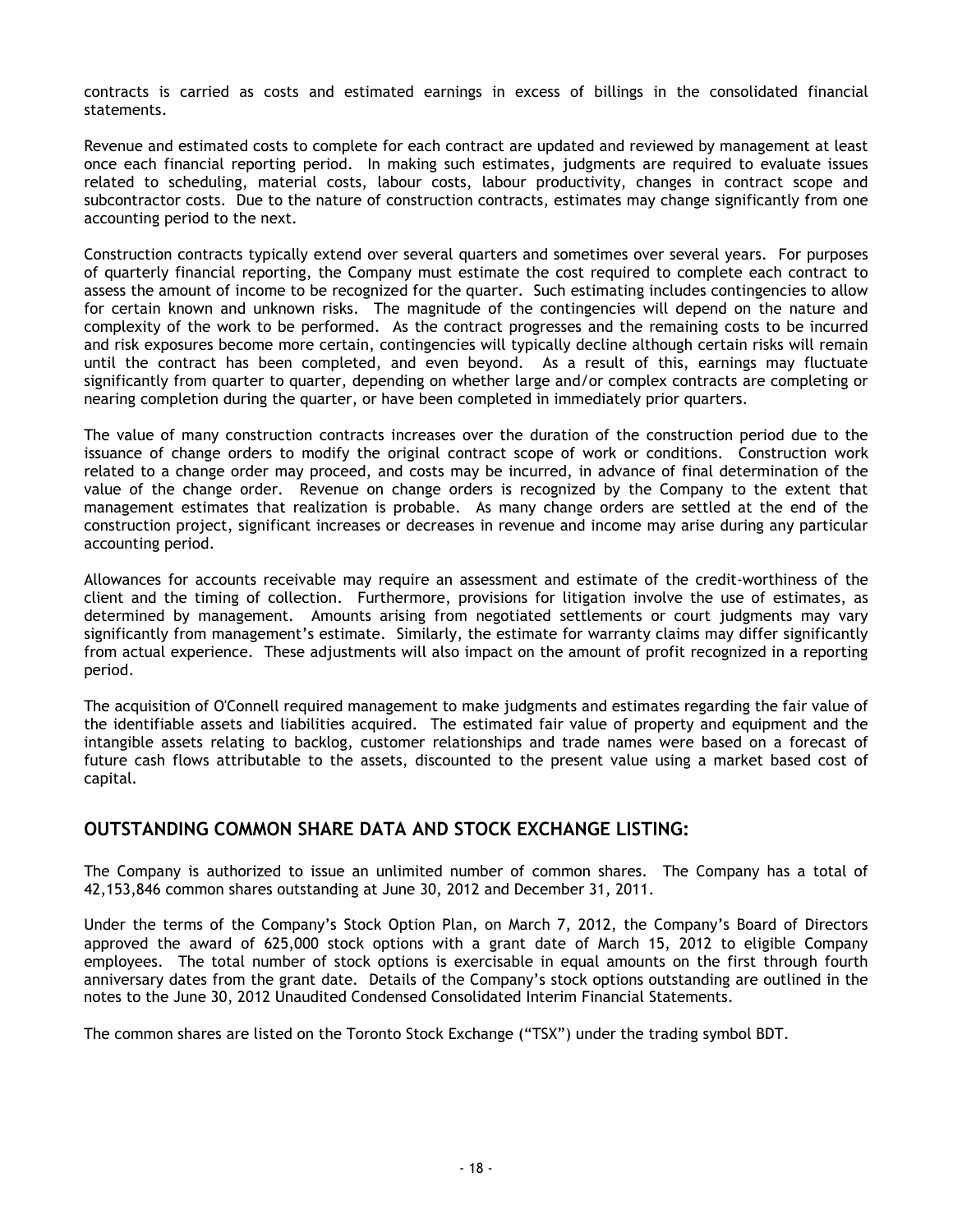# **CONTROLS AND PROCEDURES:**

## **Disclosure Controls and Procedures**

Based on their evaluations as of June 30, 2012, the President and Chief Executive Officer ("CEO") and the Chief Financial Officer ("CFO") have concluded that the Company's disclosure controls and procedures are effective in providing reasonable assurance that information relating to the Company which is required to be disclosed in reports filed under provincial and territorial securities legislation is accumulated, summarized and communicated to the Company's senior management, including the CEO and the CFO of the Company, as appropriate, to allow timely decisions regarding required disclosure.

## **Internal Control Over Financial Reporting**

The Company's management is responsible for designing and maintaining adequate internal control over financial reporting for the Company. All internal control systems, no matter how well designed, have inherent limitations. Therefore, even those systems determined to be effective can provide only reasonable assurance with respect to financial statement preparation and presentation.

As of June 30, 2012, under the supervision of and with the participation of management, including the CEO and CFO, internal controls over financial reporting, including the controls of O'Connell, have been designed to provide reasonable assurance regarding the reliability of financial reporting and the preparation of the consolidated financial statements for external purposes in accordance with IFRS.

There have been no material changes in the Company's internal control over financial reporting during the six months ended June 30, 2012 that materially affected, or are reasonably likely to materially affect, the Company's internal control over financial reporting.

# <span id="page-18-0"></span>**RISKS RELATING TO THE BUSINESS:**

The following discussion addresses the more significant risk factors relating to the business. For a detailed discussion of all risk factors relating to the business, refer to the Company's most recently filed Annual Information Form filed on March 7, 2012, which is available through the System for Electronic Document Analysis and Retrieval (SEDAR) at www.sedar.com.

## **Economy and Cyclicality**

Activity within the construction industry is tied to the general state of the economy. Thus, in periods of strong economic growth, capital spending will generally increase and there will be more and better quality opportunities available within the construction industry. Bird attempts to insulate itself in various ways from the effects of negative economic conditions. However, there is no assurance that these methods will be effective in insulating Bird from a downturn in the economy. Investment decisions by our industrial clients are based on the long-term views of the economic viability of their current and future projects. The economic viability of the projects is dependent upon the client's view of the long-term price of commodities which is influenced by many factors. If our clients' outlook for commodity prices is not favourable, this may delay, reduce or cancel capital project spending. A decrease in construction activity in this sector could have an adverse effect on the Company's financial performance and results of operations. Furthermore, most of Bird's contracts are and will be relatively short-term (less than two years, generally). As such, any prolonged downturn in the economy could impact Bird's ability to generate new business or maintain a backlog of contracts with acceptable margins to sustain Bird through such downturns.

## **Competitive Factors**

Bird competes with many international, national, regional and local construction firms, who often enjoy advantages in a particular market that Bird does not have or they may have more experience or a better relationship with a particular client. On any given contract bid or negotiation, Bird will attempt to assess the level of competitive pressure it may face and it will attempt to neutralize or overcome any perceived advantage that its competitors have. Depending on this assessment, Bird will decide whether or not to pursue a contract. In addition, this assessment bears directly on decisions that Bird will make including what level of profit can be incorporated in its contract price and what personnel should be assigned to the contract. The accuracy of this assessment and the ability of Bird to respond to competitive factors affect Bird's success in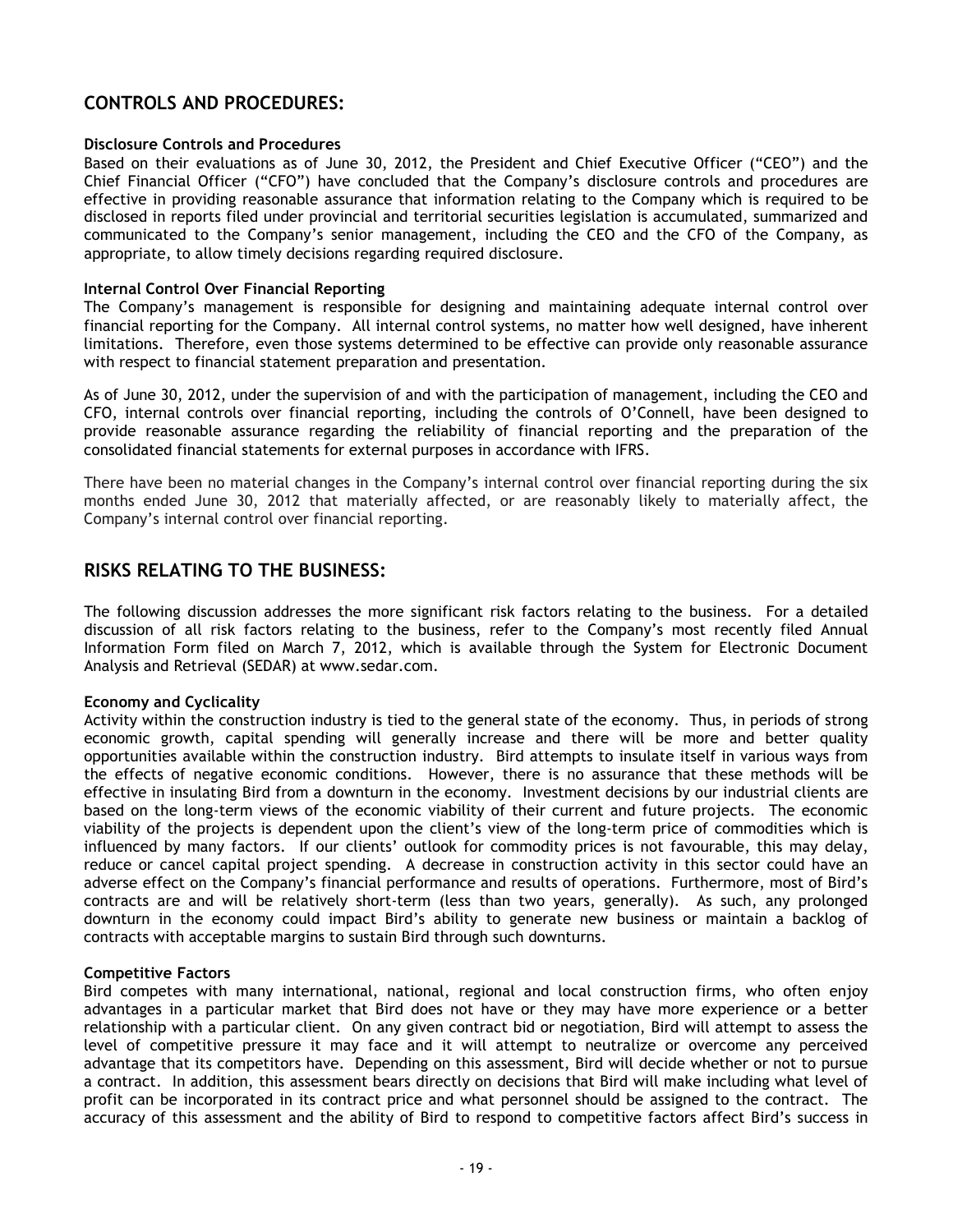securing new contracts and its profitability on contracts that it does secure.

## **Ability to Secure Work**

Bird generally secures new contracts either through a competitive bid process or through negotiation. Awards in both the public and private sectors are generally based upon price, but are also influenced by factors such as perceived level of services offered, construction schedule, project personnel, the make-up of the subcontractor team, prior experience with the prospective client and the type of project and the ability to provide bonds and other contract security. In order to be afforded an opportunity to bid for projects in the PPP market and other large projects, a strong balance sheet measured in terms of an adequate level of working capital is typically required. Bird operates in markets that are highly competitive and there is constant pressure to find and maintain a competitive advantage. In the current economic climate, competition is intense. This presents significant challenges for the Company. If those competitive challenges are not met, Bird's client base could be eroded or it could experience an overall reduction in profits. A decline in demand for Bird's services from the private sector could have an adverse impact on the Company if that business could not be replaced within the public sector. A portion of Bird's construction activity relates to governmentfunded institutional projects. All levels of government are now expected to come under pressure to address budget deficits and it is expected that governments may reduce their capital spending programs. Any reduction in demand for Bird's services by the public sector, whether as a result of funding constraints, changing political priorities or delays in projects caused by elections, could have an adverse impact on the Company if that business could not be replaced within the private sector. Government-funded projects also typically have long and sometimes unpredictable lead times associated with government review and approval. The time delays associated with this process can constitute a risk to general contractors pursuing these projects. Certain government-funded projects, particularly PPP projects, may also require significant bid costs which can only be recovered if Bird is the successful bidder. A number of governments in Canada have procured a significant value of projects under a PPP contract format, which is an attractive market for the Company. A reduction in the popularity of this procurement method or difficulties in obtaining financing for these projects would have negative consequences for Bird.

## **Estimating Costs/Assessing Contract Risks**

The contract price for a significant number of contracts performed by Bird is based, in part, on cost estimates that are subject to a number of assumptions. Erroneous assumptions can result in an incorrect assessment of risks associated with the contract, or its estimates of the project costs may be in error resulting in a loss or lower-than-anticipated profit. All significant cost estimates are reviewed by senior management prior to submission.

## **Performance of Subcontractors**

Successful completion of a contract by Bird depends, in large part, on the satisfactory performance of subcontractors who are engaged to complete the various components of the work. If subcontractors fail to satisfactorily perform their portion of the work, Bird may be required to engage alternate subcontractors to do the work and may incur additional costs. This can result in reduced profits, or, in some cases, significant losses on the contract and could also damage the reputation of Bird. In addition, the ability of Bird to bid for and successfully complete projects is, in part, dependent on the availability of qualified subcontractors and trades people. Depending on the value of the subcontract, Bird may require surety bonds or other security from the subcontractor in order to mitigate this risk. Bird closely monitors all subcontractor and trades person capacity concerns in order to mitigate any effect on operations. A significant shortage of qualified subcontractors and trades people could have a material impact on Bird's financial condition and results of operations.

## **Maintaining Safe Work Sites**

In spite of the best efforts of Bird to minimize the risk of incidents, they can happen. When they do, the impact on Bird can be significant. Bird's success as a general contractor is highly dependent on its ability to keep its construction worksites and offices safe. Failure to do so can have serious impact on the personal safety of its employees and others. In addition, it can expose Bird to fines, regulatory sanction or even criminal prosecution. Bird's safety record and worksite safety practices also have a direct bearing on its ability to secure work, particularly in the industrial sector. Certain clients will not engage particular contractors to perform their work if their safety practices do not conform to predetermined standards or if the general contractor has an unacceptably high incidence of safety infractions or incidents. Bird adheres to very rigorous safety policies and procedures which are continually reinforced on its work sites and offices. Management is not aware of any pending health and safety legislation or prior incidents which would be likely to have a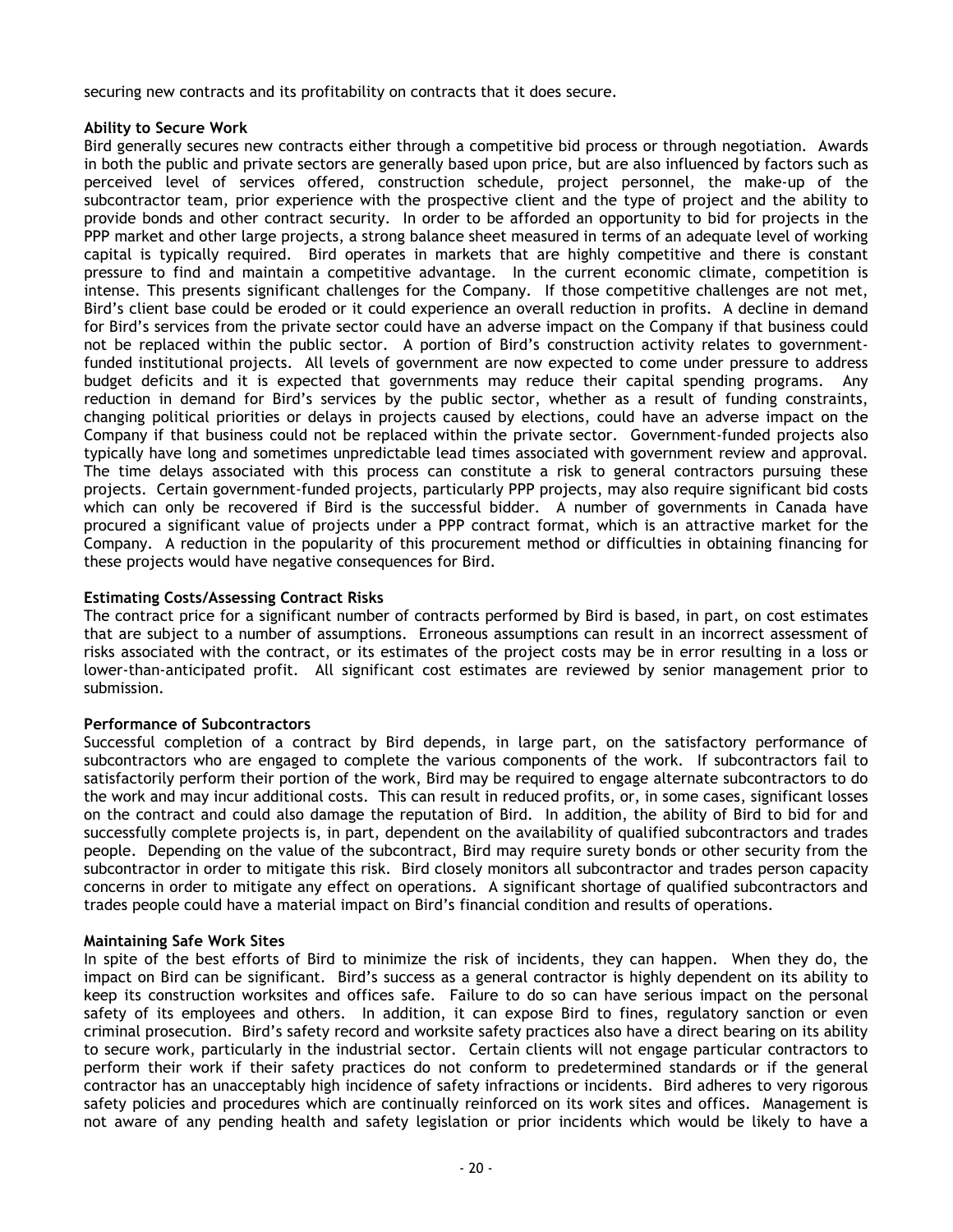material impact on any of Bird's operations, capital expenditure requirements, or competitive position. Nevertheless, there can be no guarantee with respect to the impact of future legislation or incidents.

## **Ability to Hire and Retain Qualified and Capable Personnel**

The success of Bird is highly influenced by the efforts of key members of management, including its executive officers and district managers. The loss of the services of any of Bird's key management personnel could negatively impact Bird. The future success of Bird also depends heavily on its ability to attract, retain and develop high-performing personnel in all areas of its operations. Most firms throughout the construction industry face this challenge, and accordingly, competition for professional staff is intense. If Bird ceases to be seen by current and prospective employees as a highly attractive place to work, it could experience difficulty in hiring and retaining the right people. This could have an adverse effect on current operations of Bird and would limit its prospects and impair its future success. Bird adheres to a performance management process whereby objectives are established for every employee for the next year and a performance review is completed at least on an annual basis. Bird sponsors both inside and outside training programs to allow its employees the opportunity to advance their career at Bird. Management also updates its succession plan regularly to ensure a continuous supply of qualified candidates is available to perform more senior level positions within the Company.

# <span id="page-20-0"></span>**TERMINOLOGY:**

Throughout this report, management uses the following terms not found in GAAP Standards and which do not have a standardized meaning and therefore require definition:

- **"Gross Profit Percentage"** is the percentage derived by dividing gross profit by construction revenue. Gross profit is calculated by subtracting construction costs from construction revenue.
- **"Backlog"** (also referred to in the construction industry as "work on hand") is the total value of all contracts awarded to the Company, less the total value of work completed on these contracts as of the date of the most recently completed quarter. This includes all contracts that have been awarded to the Company whether the work has commenced or will commence in the normal course.
- **"Adjusted Net Income Measure (Non-GAAP Information)"** adjusts net income for the amount of amortization expense related to intangible assets resulting from business combinations and transaction expenses relating to the combinations which are expensed in the period incurred.
- **"Lost Time Incident Frequency"** is the number of lost time incidents recorded per 200,000 man-hours of work by Bird employees.

# <span id="page-20-1"></span>**FORWARD LOOKING INFORMATION:**

Certain statements included herein which express management's expectations or estimates of future performance may constitute "forward-looking statements". The words "believe", "expect", "anticipate", "contemplate", "target", "plan", "intends", and similar expressions identify forward-looking statements.

Forward-looking statements are necessarily based upon a number of estimates and assumptions that, while considered reasonable by management, are inherently subject to significant business, economic and competitive uncertainties and contingencies. In particular, this MD&A includes many such forward-looking statements and the Company cautions the reader that such forward-looking statements involve known and unknown risks, uncertainties and other factors that may cause the actual financial results, performance or achievements of the Company to be materially different from the Company's estimated future results, performance or achievements expressed or implied by those forward-looking statements and the forwardlooking statements are not guarantees of future performance. Risks that may impact the Company's future results, performance or achievements include those described under "Risks Relating to the Business" in this MD&A and in the Company's Annual Information Form dated March 7, 2012 filed and available on SEDAR. The Company expressly disclaims any intention or obligation to update or revise any forward-looking statements whether as a result of new information, events or otherwise.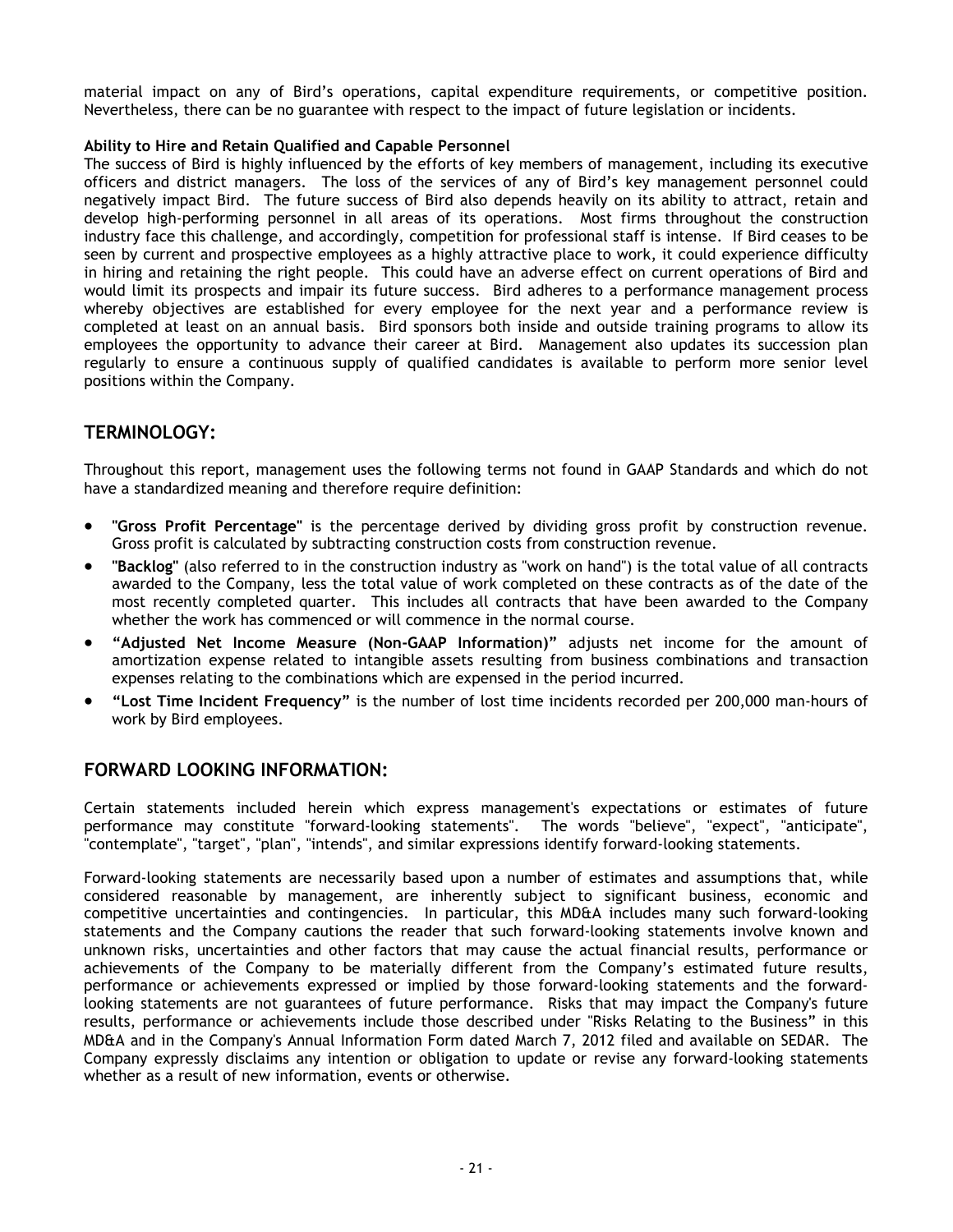

Unaudited Condensed Consolidated Interim Financial Statements

For the six months ended June 30, 2012

Notice required under National Instrument 51-102, "Continuous Disclosure Obligations" Part 4.3 (3) (a).

The attached condensed consolidated interim financial statements have been prepared by management of Bird Construction Inc. and have not been reviewed by the Company's independent external auditors.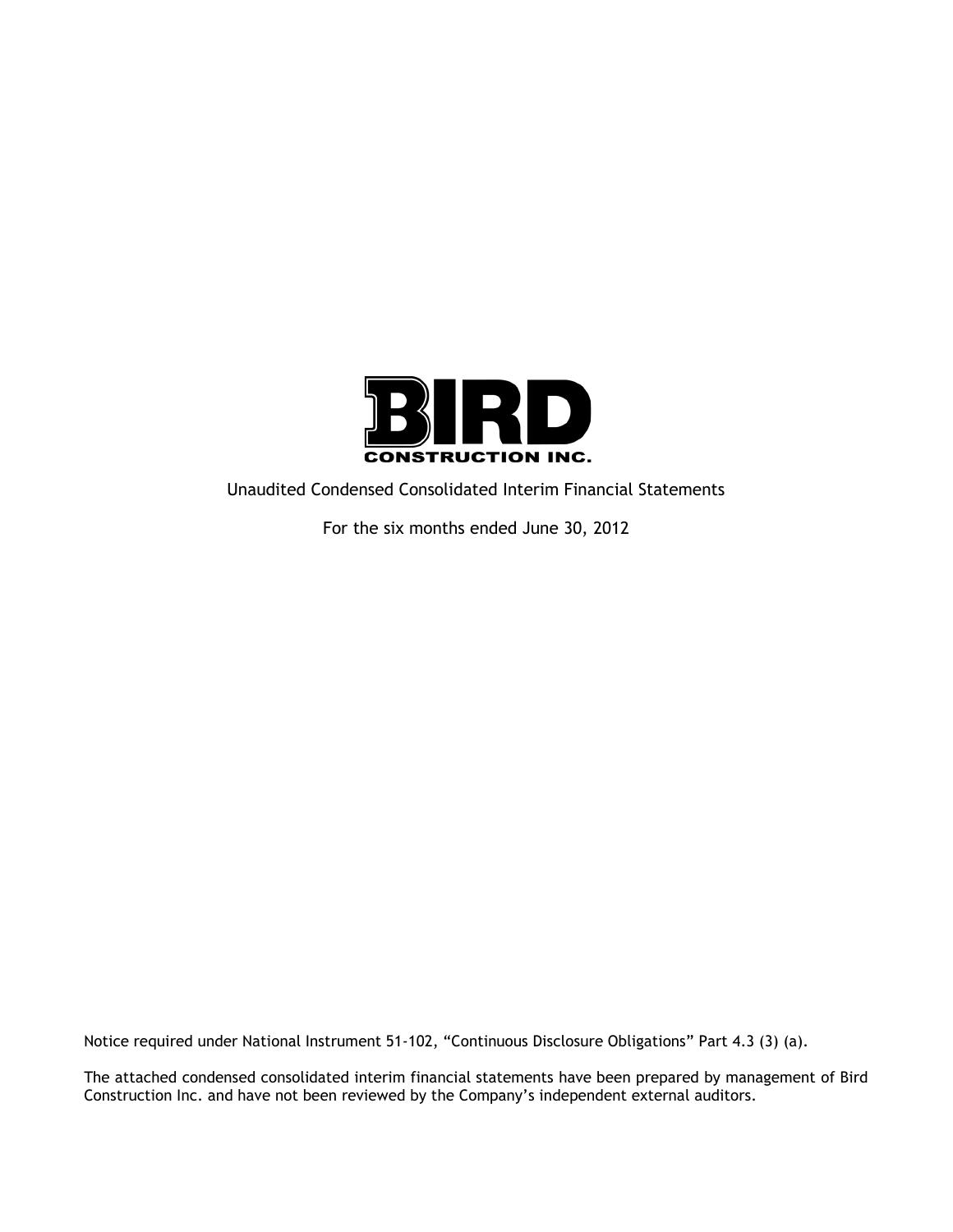## **BIRD CONSTRUCTION INC. CONDENSED CONSOLIDATED BALANCE SHEET (in thousands of Canadian dollars) (unaudited)**

|                                                    |             |    | June 30, | December 31,  |
|----------------------------------------------------|-------------|----|----------|---------------|
|                                                    | <b>Note</b> |    | 2012     | 2011          |
| <b>ASSETS</b>                                      |             |    |          |               |
| Current assets:                                    |             |    |          |               |
| Cash                                               | 9 and 21    | \$ | 97,813   | \$<br>146,771 |
| Bankers' acceptances and short-term deposits       | 9 and 21    |    | 29,275   | 26,631        |
| Preferred share investments                        |             |    | 15,922   | 16,752        |
| Accounts receivable                                | 6           |    | 373, 163 | 321,261       |
| Costs and estimated earnings in excess of billings |             |    | 29,413   | 21,415        |
| Inventory                                          |             |    | 1,941    | 2,166         |
| Prepaid expenses and other assets                  |             |    | 869      | 2,081         |
| Income taxes recoverable                           |             |    | 7,421    | 1,963         |
| Total current assets                               |             |    | 555,817  | 539,040       |
| Non-current assets:                                |             |    |          |               |
| Property and equipment                             | 7           |    | 56,756   | 44,888        |
| Deferred income tax asset                          | 11          |    | 4,693    | 6,130         |
| Intangible assets                                  | 8           |    | 16,579   | 18,972        |
| Goodwill                                           | 8           |    | 23,445   | 23,445        |
| Total non-current assets                           |             |    | 101,473  | 93,435        |
| <b>TOTAL ASSETS</b>                                |             | \$ | 657,290  | \$<br>632,475 |
| <b>LIABILITIES</b>                                 |             |    |          |               |
| Current liabilities:                               |             |    |          |               |
| <b>Bank indebtedness</b>                           |             | \$ | 12,339   | \$            |
| Accounts payable                                   |             |    | 304,946  | 313,411       |
| Deferred contract revenue                          |             |    | 80,555   | 77,834        |
| Dividends payable to shareholders                  |             |    | 2,529    | 2,318         |
| Income taxes payable                               |             |    | 2,888    | 2,611         |
| Current portion of loans and borrowings            | 10          |    | 13,728   | 9,795         |
| Provisions                                         | 15          |    | 6,628    | 7,847         |
| Other liabilities                                  | 12          |    | 3,359    | 2,262         |
| Total current liabilities                          |             |    | 426,972  | 416,078       |
| Non-current liabilities:                           |             |    |          |               |
| Loans and borrowings                               | 10          |    | 42,058   | 33,700        |
| Deferred income tax liability                      | 11          |    | 19,469   | 16,487        |
| Other liabilities                                  | 12          |    | 5,388    | 3,797         |
| Total non-current liabilities                      |             |    | 66,915   | 53,984        |
| <b>SHAREHOLDERS' EQUITY</b>                        |             |    |          |               |
| Shareholders' capital                              | 13          |    | 37,527   | 37,527        |
| Contributed surplus                                |             |    | 307      |               |
| Retained earnings                                  |             |    | 125,569  | 124,886       |
| Total shareholders' equity                         |             |    | 163,403  | 162,413       |
| TOTAL LIABILITIES AND SHAREHOLDERS' EQUITY         |             | \$ | 657,290  | \$<br>632,475 |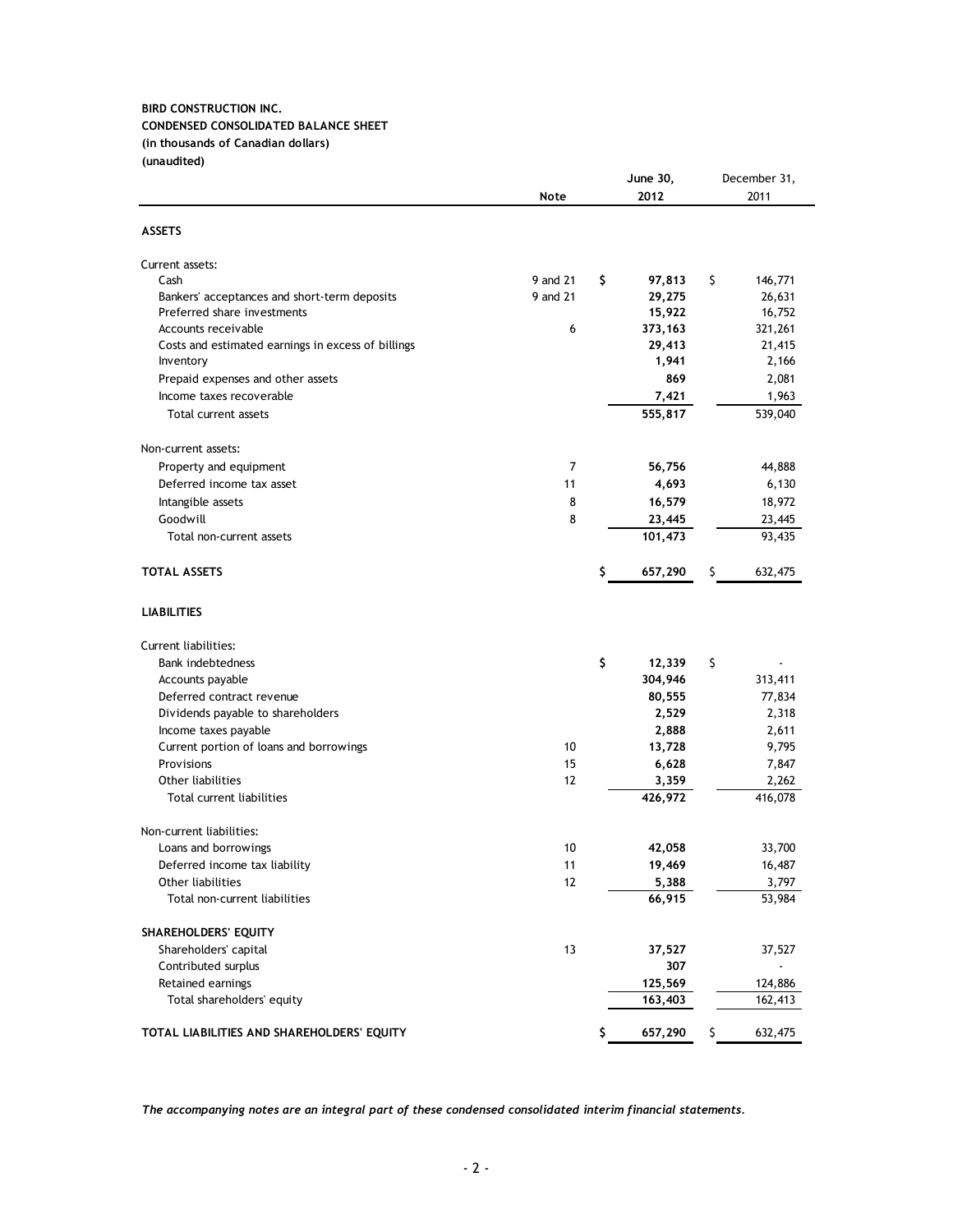#### **BIRD CONSTRUCTION INC.**

#### **CONDENSED CONSOLIDATED STATEMENTS OF INCOME AND COMPREHENSIVE INCOME**

**(in thousands of Canadian dollars, except per share amounts)**

**(unaudited)**

|                                                    |              |    | For the three months ended June 30 |    |         |     | For the six months ended June 30, |     |         |
|----------------------------------------------------|--------------|----|------------------------------------|----|---------|-----|-----------------------------------|-----|---------|
|                                                    | <b>Note</b>  |    | 2012                               |    | 2011    |     | 2012                              |     | 2011    |
|                                                    |              |    |                                    |    |         |     |                                   |     |         |
| Construction revenue                               |              | \$ | 343,083                            | \$ | 192,752 | \$  | 637,737                           | \$. | 363,907 |
| Costs of construction                              |              |    | 316,247                            |    | 180,538 |     | 588,969                           |     | 339,514 |
| Gross profit                                       |              |    | 26,836                             |    | 12,214  |     | 48,768                            |     | 24,393  |
| General and administrative expenses                |              |    | 14,602                             |    | 9,020   |     | 27,978                            |     | 16,362  |
|                                                    |              |    |                                    |    |         |     |                                   |     |         |
| Income from operations                             |              |    | 12,234                             |    | 3,194   |     | 20,790                            |     | 8,031   |
| Finance income                                     | 16           |    | 1,105                              |    | 1,004   |     | 2,054                             |     | 2,172   |
| Finance costs                                      | 17           |    | (918)                              |    | (186)   |     | (1,700)                           |     | (399)   |
| Income before income taxes                         |              |    | 12,421                             |    | 4,012   |     | 21,144                            |     | 9,804   |
| Income tax expense                                 | 11           |    | 3,419                              |    | 999     |     | 5,707                             |     | 2,682   |
| Net income and comprehensive income for the period |              | ς  | 9,002                              | S. | 3,013   | s   | 15,437                            | S   | 7,122   |
| Basic and diluted earnings per share               |              | Ś. | 0,22                               | Ś. | 0.07    | \$. | 0.37                              | Š.  | 0.17    |
|                                                    | 3 (h) and 14 |    |                                    |    |         |     |                                   |     |         |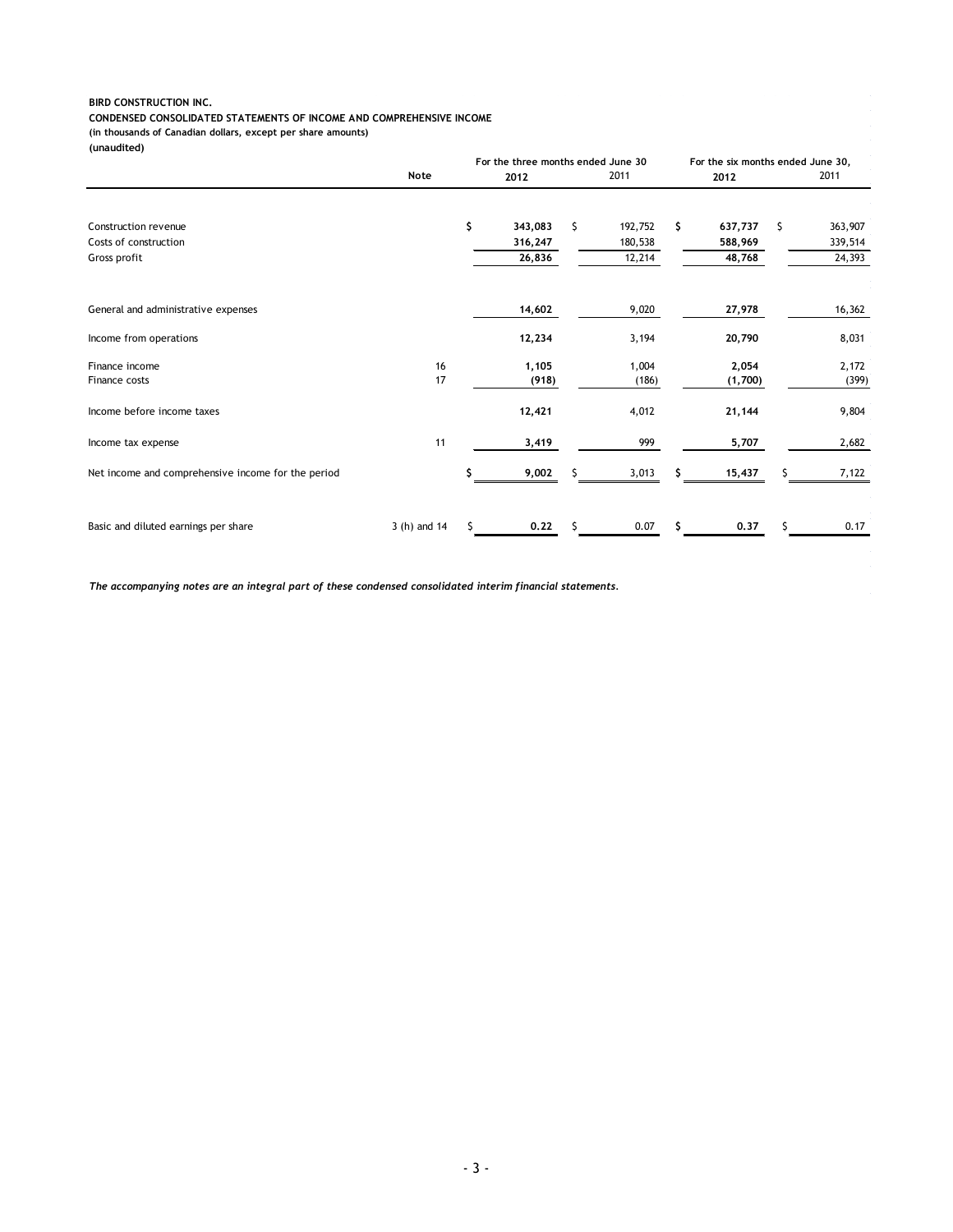#### **BIRD CONSTRUCTION INC. CONDENSED CONSOLIDATED STATEMENTS OF CHANGES IN EQUITY (in thousands of Canadian dollars, except per share amounts)**

**(unaudited)**

|                                                                              | Unitholders'<br>Shareholders'<br>Capital<br>Capital |        | Contributed<br>surplus |           | Retained<br>earnings |                  | <b>Total Equity</b> |           |    |           |
|------------------------------------------------------------------------------|-----------------------------------------------------|--------|------------------------|-----------|----------------------|------------------|---------------------|-----------|----|-----------|
| Balance at December 31, 2010                                                 | \$                                                  |        | Ś                      | 37,527    | S.                   |                  | \$                  | 123,113   | S. | 160,640   |
| Contributions by and dividends to owners                                     |                                                     |        |                        |           |                      |                  |                     |           |    |           |
| Conversion to corporation                                                    |                                                     | 37,527 |                        | (37, 527) |                      |                  |                     |           |    |           |
| Dividends declared to shareholders                                           |                                                     |        |                        |           |                      |                  |                     | (13, 911) |    | (13, 911) |
| Net income and comprehensive income for the period                           |                                                     |        |                        |           |                      |                  |                     | 7,122     |    | 7,122     |
| Balance at June 30, 2011                                                     | Ś                                                   | 37,527 | S                      |           |                      |                  |                     | 116,324   |    | 153,851   |
| Dividends per share declared during the six month period ended June 30, 2011 |                                                     |        |                        |           |                      |                  |                     | \$0.330   |    |           |
| Balance at December 31, 2011                                                 | \$                                                  | 37,527 | s                      |           | \$                   |                  | \$                  | 124,886   | Ŝ  | 162,413   |
| Contributions by and dividends to owners                                     |                                                     |        |                        |           |                      |                  |                     |           |    |           |
| Dividends declared to shareholders                                           |                                                     |        |                        |           |                      |                  |                     | (14, 754) |    | (14, 754) |
| Net income and comprehensive income for the period                           |                                                     |        |                        |           |                      |                  |                     | 15,437    |    | 15,437    |
| Granting of stock options                                                    |                                                     |        |                        |           |                      | 307              |                     |           |    | 307       |
| Balance at June 30, 2012                                                     |                                                     | 37,527 | \$                     |           |                      | 307 <sup>5</sup> |                     | 125,569   |    | 163,403   |
| Dividends per share declared during the six month period ended June 30, 2012 |                                                     |        |                        |           |                      |                  |                     | \$0,350   |    |           |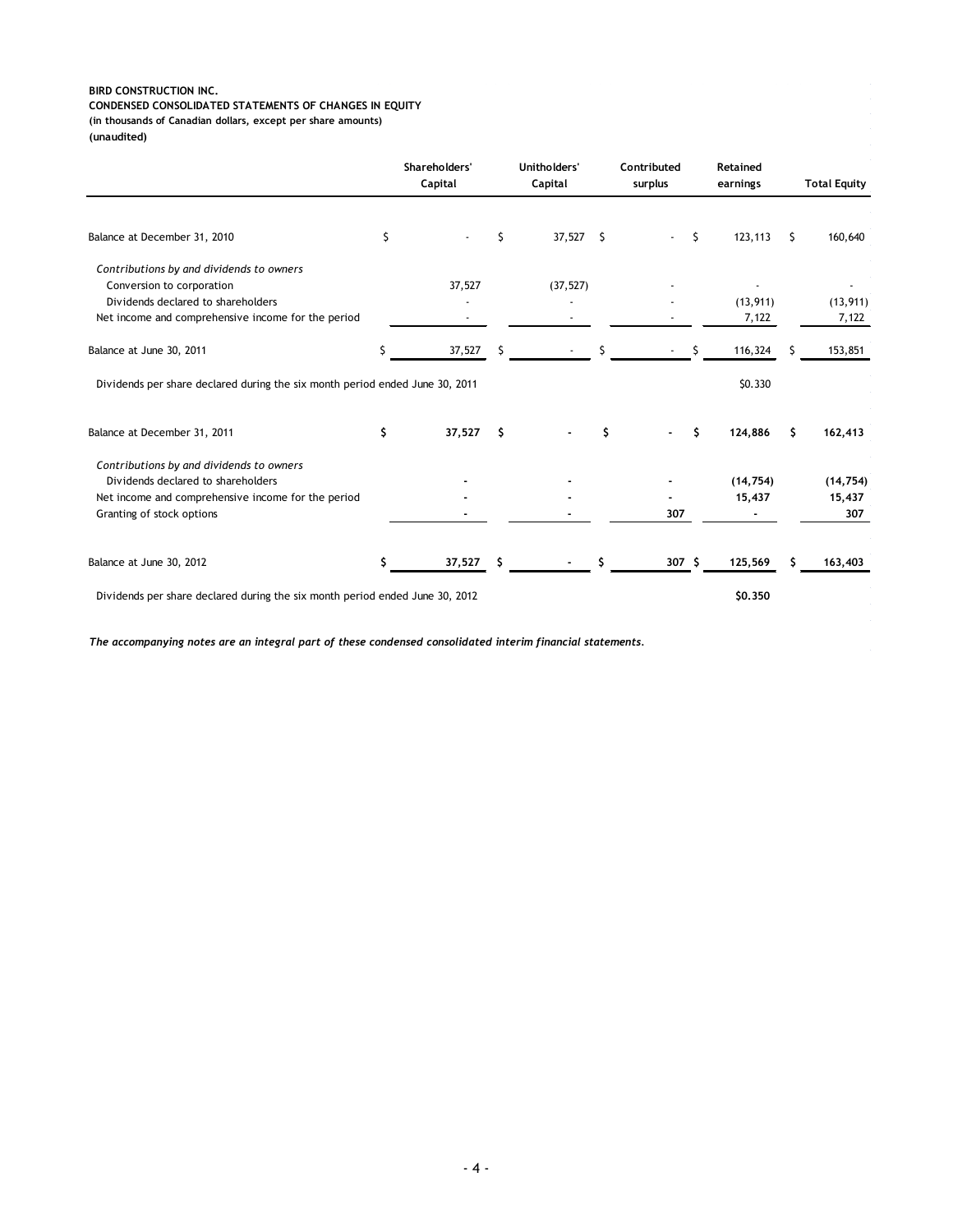#### **BIRD CONSTRUCTION INC. CONDENSED CONSOLIDATED STATEMENTS OF CASH FLOWS (in thousands of Canadian dollars) (unaudited)**

|                                                             |             |               |     | For the six months ended June 30, |  |
|-------------------------------------------------------------|-------------|---------------|-----|-----------------------------------|--|
|                                                             | <b>Note</b> | 2012          |     | 2011                              |  |
|                                                             |             |               |     |                                   |  |
| Cash flows used in operating activities:                    |             |               |     |                                   |  |
| Net income and comprehensive income for the period          |             | \$<br>15,437  | -\$ | 7,122                             |  |
| Items not involving cash:                                   |             |               |     |                                   |  |
| Amortization                                                |             | 2,545         |     | 436                               |  |
| Depreciation                                                |             | 8,023         |     | 985                               |  |
| (Gain)/loss on sale of property and equipment               |             | 15            |     | $\overline{7}$                    |  |
| Mark-to-market (gain)/loss on investments                   | 16          | 79            |     | (602)                             |  |
| Loss on disposal of investments                             | 16          | 1             |     | 557                               |  |
| Interest and dividend income                                | 16          | (2, 134)      |     | (2, 127)                          |  |
| Finance costs                                               | 17          | 1,700         |     | 399                               |  |
| Medium term incentive plan expense                          |             | 2,550         |     | 996                               |  |
| Income tax expense                                          | 11          | 5,707         |     | 2,682                             |  |
| Stock-based compensation expense                            | 13          | 307           |     |                                   |  |
| Foreign exchange loss on deferred income tax                |             |               |     | 32                                |  |
|                                                             |             | 34,230        |     | 10,487                            |  |
|                                                             |             |               |     |                                   |  |
| Changes in working capital relating to operating activities | 21          | (65, 481)     |     | (25, 746)                         |  |
| Dividends and interest received                             |             | 1,256         |     | 1,531                             |  |
| Interest paid                                               |             | (585)         |     |                                   |  |
| Income taxes paid                                           |             | (6, 469)      |     | (10, 363)                         |  |
| Cash flows used in operating activities                     |             | (37, 049)     |     | (24,091)                          |  |
| Cash flows from (used in) investing activities:             |             |               |     |                                   |  |
| Additions to property and equipment                         |             | (20, 059)     |     | (1, 437)                          |  |
| Additions to intangible assets                              |             | (152)         |     | (442)                             |  |
| Proceeds on sale of property and equipment                  |             | 153           |     | 18                                |  |
| Purchase of investments                                     |             |               |     | (2, 373)                          |  |
| Proceeds from disposal of investments                       |             | 750           |     | 13,061                            |  |
| Cash flows from (used in) investing activities              |             | (19, 308)     |     | 8,827                             |  |
| Cash flows from (used in) financing activities:             |             |               |     |                                   |  |
| Dividends paid on shares                                    |             | (14, 543)     |     | (11, 593)                         |  |
| Proceeds from loans and borrowings                          |             | 15,429        |     |                                   |  |
| Repayment of loans and borrowings                           |             | (3, 182)      |     |                                   |  |
| Distributions paid on units                                 |             |               |     | (2, 108)                          |  |
| Cash flows used in financing activities                     |             | (2, 296)      |     | (13, 701)                         |  |
|                                                             |             |               |     |                                   |  |
| Net decrease in cash and cash equivalents during the period |             | (58, 653)     |     | (28, 965)                         |  |
| Cash and cash equivalents, beginning of the period          |             | 173,402       |     | 217,441                           |  |
| Cash and cash equivalents, end of the period                | 21          | \$<br>114,749 | Ş   | 188,476                           |  |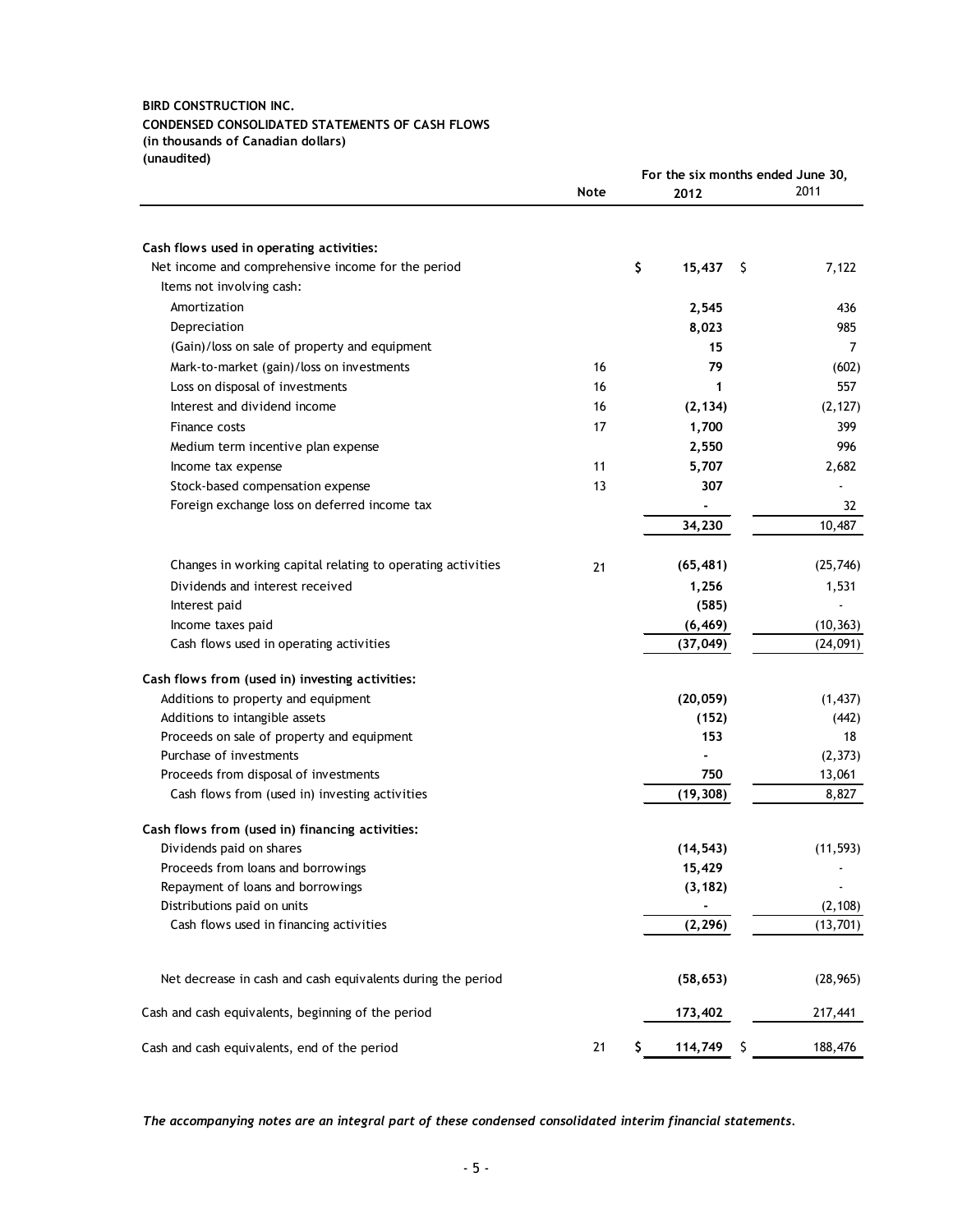## **1. Structure of the Company**

Bird Construction Inc. (the "Company") is a corporation incorporated in the province of Ontario, Canada. The address of the Company's registered office is 5403 Eglinton Avenue West, Toronto, Ontario, Canada. The Company was created for the purpose of facilitating the conversion of Bird Construction Income Fund (the "Fund"), the predecessor of the Company, from an income trust structure to a corporation. The Company entered into an Arrangement Agreement with the Fund on January 1, 2011, whereby the Fund's unitholders transferred their trust units in the Fund to the Company in exchange for common shares of the Company on a one-for-one basis.

The exchange involved entities under common control in which the entities, ultimately, are controlled by the same shareholders before and after the exchange. Accordingly, these unaudited condensed consolidated interim financial statements reflect the financial position and results of operations and cash flows, as if the Company had always carried on the business formerly carried on by the Fund with all assets and liabilities recorded at the carrying values of the Fund.

The Company, through its subsidiaries and interests in joint ventures carries on business as a general contractor with offices in Halifax, Saint John, Toronto, Winnipeg, Calgary, Edmonton and Vancouver and with the acquisition of H.J. O'Connell, Limited ("O'Connell"), offices are also located in St. John's, Wabush and Montreal. The Company focuses primarily on projects in the industrial, mining, commercial and institutional sectors of the general contracting industry. The Company serves clients in the industrial, mining, institutional, retail, commercial, multi-tenant residential, light industrial, and renovation and restoration sectors using fixed priced, design-build, unit price, cost reimbursable, guaranteed upset price and construction management contract delivery methods. Management has determined that the Company operates in one reportable segment being the general contracting sector of the construction industry.

## **2. Basis of preparation**

(a) Authorization of financial statements:

These unaudited condensed consolidated interim financial statements were authorized for issue on August 7, 2012 by the Company's Board of Directors.

(b) Statement of compliance:

These unaudited condensed consolidated interim financial statements have been prepared in accordance with International Financial Reporting Standards ("IFRS") applicable to the preparation of interim financial statements, including IAS 34 *Interim Financial Reporting.*

(c) Basis of measurement:

These unaudited condensed consolidated interim financial statements have been prepared using the historical cost convention, except for the valuation of certain financial assets which have been classified as "fair value through profit and loss" instruments, and accordingly, are measured at fair value, and liabilities for cash settled share-based payment arrangements which are measured at fair value.

(d) Use of estimates and judgments:

The preparation of financial statements requires management to make judgments, estimates and assumptions that affect the application of accounting policies and the reported amounts of revenues, expenses, assets, liabilities and the disclosure of contingent assets and liabilities at the reporting date. Uncertainty about these assumptions and estimates could result in a material adjustment to the carrying amount of an asset or liability and/or the reported amount of revenue and expense in future periods.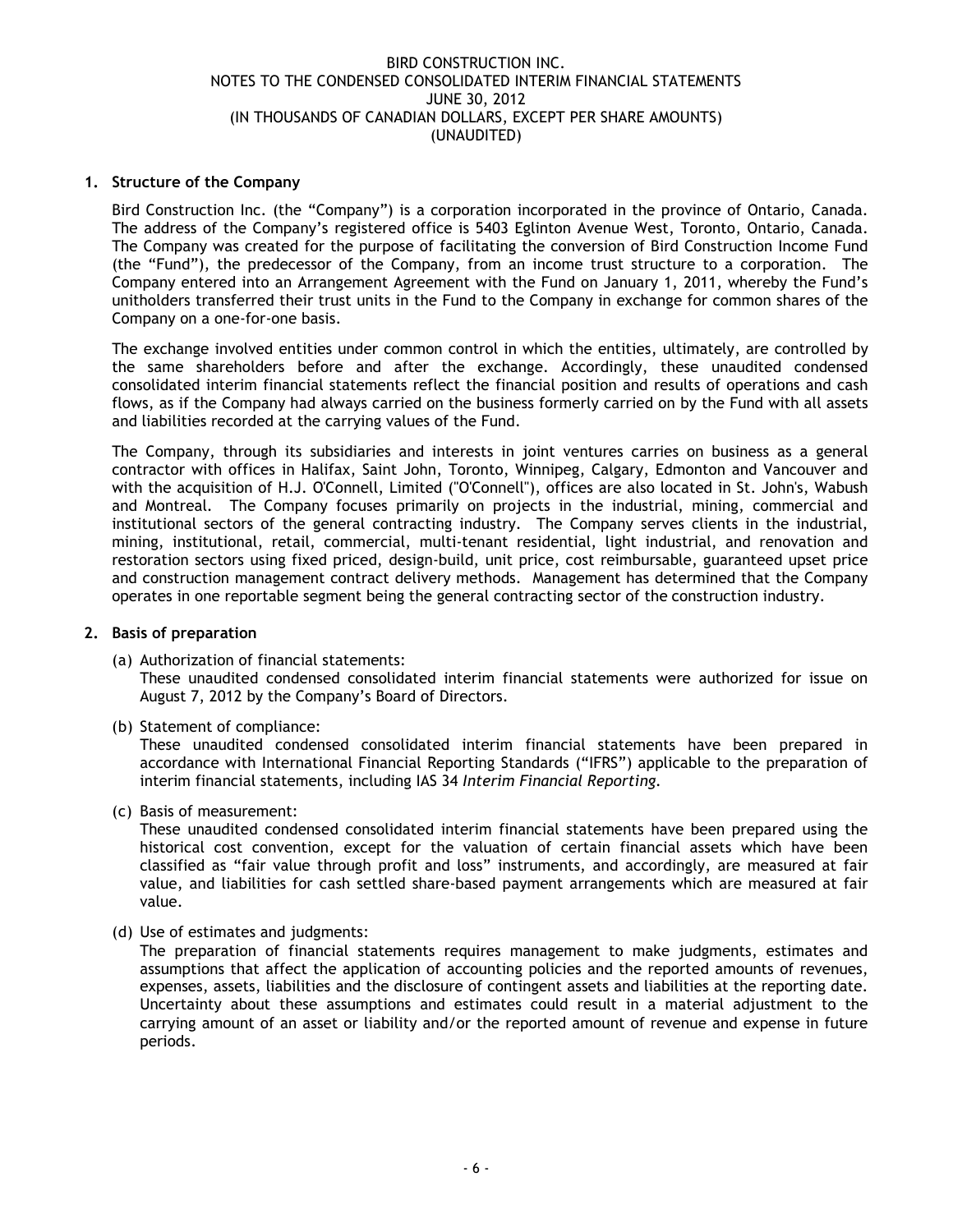Construction revenue, construction costs, deferred contract revenue, and costs and estimated earnings in excess of billings include amounts derived using the percentage of completion method applied to construction contracts. Percentage of completion is calculated based on the costs incurred on each construction contract at the end of the respective accounting period divided by the total estimated costs for the contract. To determine the estimated cost to complete the construction contract, judgment, assumptions and estimates are required to evaluate issues related to schedule, material and labour costs, labour productivity, changes in contract scope and subcontractor costs. Due to the nature of construction, estimates may change significantly from one accounting period to the next.

The value of many construction contracts increases over the duration of the construction period. Change orders may be issued by our clients to modify the original contract scope of work or conditions. Construction work related to a change order may proceed, and costs may be incurred, in advance of final determination of the value of the change order. Revenue on change orders is recognized by the Company to the extent that management estimates that realization is probable. As many change orders are settled at the end of the construction project, significant increases or decreases in revenue and income may arise during any particular accounting period.

Allowances for accounts receivable may require an assessment and estimate of the credit-worthiness of the client and the timing of collections. Furthermore, provisions for litigation involve the use of estimates, as determined by management. Judgment and assumptions are required to determine when to record and measure a provision in the financial statements for legal and warranty claims. The outcomes can differ significantly from the estimates used in preparing the financial statements resulting in required adjustments to expenses and liabilities.

The acquisition of O'Connell required management to make judgments and estimates regarding the fair value of the identifiable assets and liabilities acquired. The estimated fair value of property and equipment and the intangible assets relating to backlog, customer relationships and trade names were based on a forecast of future cash flows attributable to the assets, discounted to the present value using a market based cost of capital.

## **3. Summary of significant accounting policies**

The significant accounting principles used in these unaudited condensed consolidated interim financial statements are as follows:

(a) Consolidation:

The unaudited condensed consolidated interim financial statements include the accounts of the Company, its subsidiaries and partnerships, as well as its pro rata share of assets, liabilities, revenues, expenses and cash flows from joint venture operations. Subsidiaries are entities controlled by the Company. The financial statements of subsidiaries are included in the consolidated financial statements from the date that control commences until the date that control ceases. All intercompany balances, transactions, revenues and expenses have been eliminated on consolidation.

(b) Revenue recognition:

Contract revenue is recognized in profit or loss in proportion to the stage of completion of the contract. Revenue from fixed price construction contracts is recognized on the percentage of completion basis. Percentage of completion is calculated based on the costs incurred on each construction contract to the end of the respective accounting period divided by the total estimated costs. Revenue from cost reimbursable contracts is recognized progressively on the basis of costs incurred during the period plus the estimated fee earned. Revenue from unit price contracts in the heavy construction, civil construction and contract surface mining construction sectors is recognized based on the amount of billable work completed. For agency relationships, such as construction management, where the Company acts as an agent for its clients, fee revenue only is recognized, generally in accordance with the contract terms. If the outcome of a construction contract can not be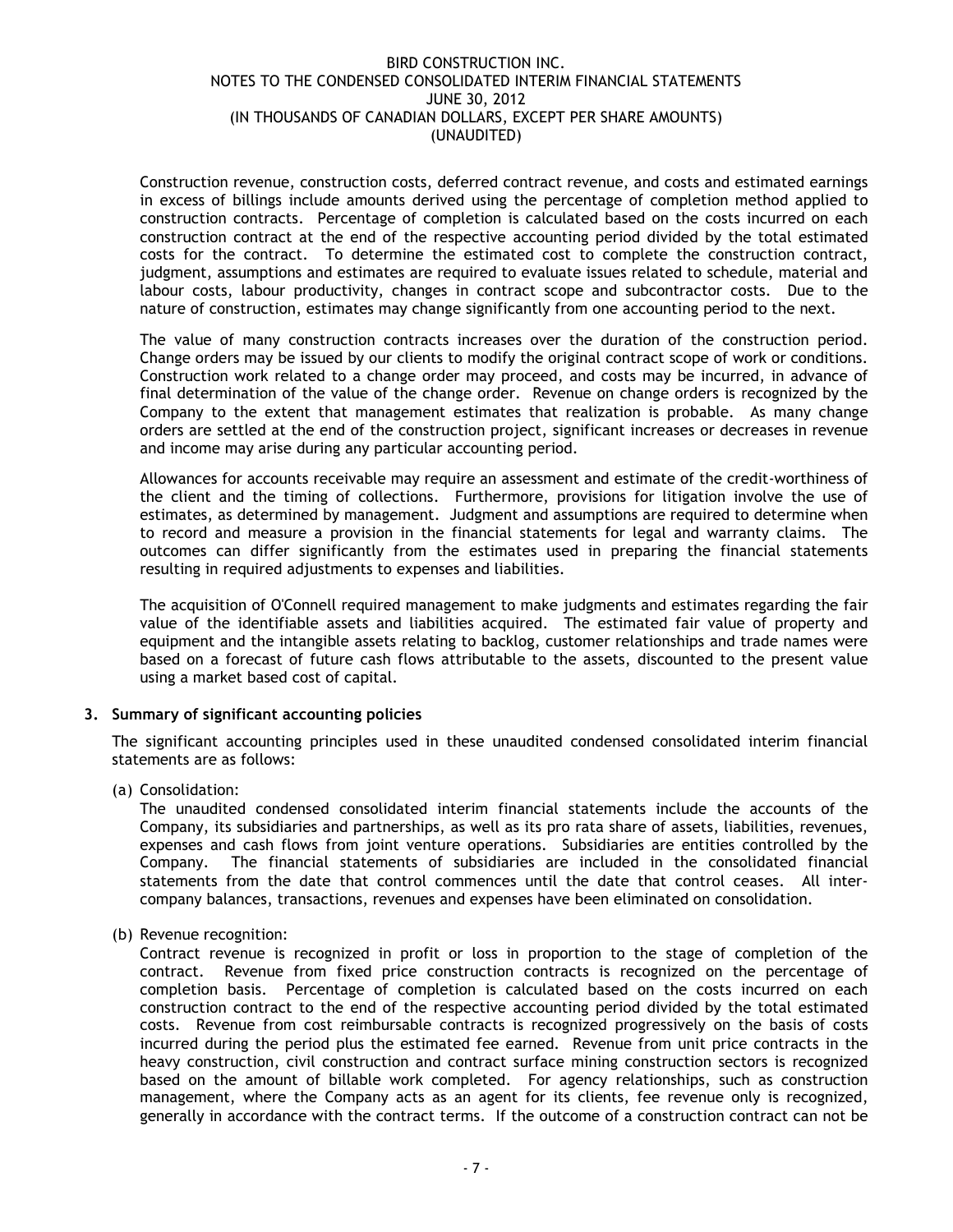estimated reliably for management to estimate the ultimate profitability of the contract with a reasonable degree of certainty, no profit is recognized.

Revenue from change orders is recognized to the extent that management estimates that realization is probable. Any excess of progress billings over earned revenue on construction contracts is carried as deferred contract revenue in the financial statements. Any excess of costs and estimated earnings over progress billings on construction contracts is carried as costs and estimated earnings in excess of billings in the financial statements.

Losses from any construction contracts are recognized in full in the period the loss becomes apparent.

(c) Construction costs:

Construction costs are expensed as incurred unless they result in an asset related to future contract activity. Construction costs include all expenses that relate directly to execution of the specific contract, including site labour and site supervision, direct materials, subcontractor costs, equipment rentals, design and technical assistance, and warranty claims. Construction costs also include overheads that can be attributed to the project in a systematic and consistent manner and include general insurance and bonding costs, and staff costs relating to project management. Construction costs also include expenditures for services which are specifically recoverable from the customer under the terms of the contract.

(d) Inventory:

Inventory, which consists of certain equipment parts and aggregate materials, is carried at the lower of cost and net realizable value. The cost of inventories of equipment parts and aggregate materials is determined at the weighted average cost to acquire the inventory. Net realizable value is the estimated selling price in the ordinary course of business less applicable selling costs.

(e) Property and equipment:

Property and equipment is measured at cost less accumulated depreciation and accumulated impairment losses, if any. The cost of property and equipment includes the purchase price and the directly attributable costs required to bring the asset to the condition necessary for the asset to be capable of operating in the manner intended by management. The cost of replacing or repairing a component of an item of property and equipment is recognized in the carrying amount of the item if it is probable that future economic benefits will occur and the cost can be measured reliably. The costs of routine maintenance of property and equipment are recognized in the statement of income as incurred. Depreciation of property and equipment over the estimated useful lives of the assets is as follows:

| i.  | Diminishing balance method:              |                     |
|-----|------------------------------------------|---------------------|
|     | <b>Buildings</b>                         | 5% and 10%          |
|     | Equipment, trucks and automotive         | $20\% - 40\%$       |
|     | Heavy equipment                          | hours of use        |
|     | Furniture, fixtures and office equipment | $20\% - 55\%$       |
| ii. | Straight line method:                    |                     |
|     | Leasehold improvements                   | over the lease term |

When parts of an item of property and equipment have different useful lives, they are accounted for as separate components of property and equipment and depreciated accordingly. The carrying amount of a replaced component is derecognized. The Company reviews the residual value, useful lives and depreciation methods used on an annual basis and, where revisions are required, the Company applies such changes in estimates on a prospective basis.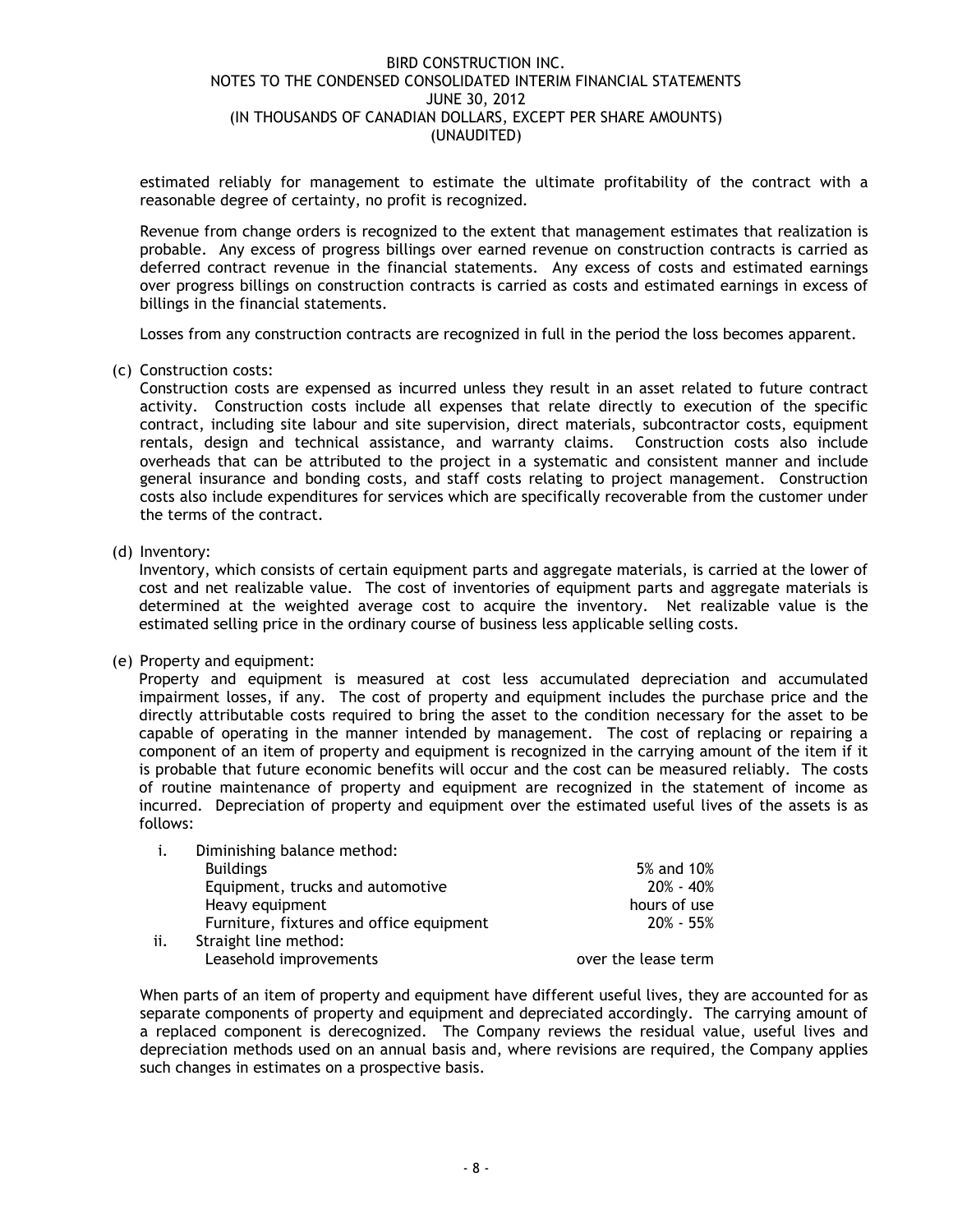Gains and losses on disposals of property and equipment are determined by comparing the proceeds with the carrying amount of the asset and are included as part of the gain or loss on disposal of property and equipment in the statement of income and comprehensive income.

(f) Foreign currency translation:

Foreign currency transactions and balances are recorded in the accounts as follows:

- i. Monetary assets and liabilities at the exchange rate in effect at the balance sheet date;
- ii. Non-monetary assets and liabilities at exchange rates prevailing at the time of the transaction;
- iii. Depreciation expense at the exchange rate in effect at the time the related assets are acquired; and
- iv. Revenues and expenses at the average exchange rate prevailing on the date of the transaction.
- (g) Income taxes:

Income tax expense comprises current and deferred tax. Current tax and deferred tax are recognized in profit and loss except to the extent that it relates to a business combination, or items recognized directly in equity or in other comprehensive income.

Current income taxes are recognized for the estimated income taxes payable based on applying enacted income tax rates to the taxable income realized in the current year. Current tax includes adjustments to taxes payable or recoverable in respect of previous years.

Deferred income tax assets and liabilities are recognized for temporary differences between the tax basis of assets and liabilities and their carrying amounts for financial reporting purposes, as well as for the benefit of tax losses available to be carried forward to future years provided they are likely to be realized. Deferred taxes are recognized using enacted or substantively enacted rates expected to apply in the periods in which the asset is realized or the liability is settled. Deferred taxes are measured on an undiscounted basis. Deferred taxes are presented as non-current. Current tax assets and liabilities, and deferred taxes and liabilities, are offset only when a legally enforceable right exists to offset current tax assets against current tax liabilities relating to the same taxable entity and the same tax authority.

(h) Basic and diluted earnings per share:

The Company's basic earnings per share calculation is based on the net income and comprehensive income for the period divided by the weighted average number of common shares outstanding for the period. Diluted earnings per share is calculated by dividing the net income and comprehensive income for the period by the weighted average number of common shares outstanding for the period, adjusted for the effects of all dilutive potential common shares which comprise of stock options granted to employees. The amounts reported in these unaudited condensed consolidated interim financial statements reflect the three-for-one stock split effected by way of a stock dividend on April 22, 2011.

(i) Medium term incentive plan:

The Company's Medium Term Incentive Plan ("MTIP") is a cash-settled share-based payment plan which provides for the granting of phantom shares. The phantom shares provide the holder with the opportunity to earn a cash benefit in relation to the value of a specified number of underlying notional shares. MTIP awards vest on November 30 of the third year following the year to which the award relates, if the employee has maintained continuous employment with the Company, except upon retirement or death. Annually, the Board of Directors determines the amount of the initial award, which is then used to determine the number of shares allocated to the employee. The total liabilities for this plan are computed based on the estimated number of phantom shares expected to vest at the end of the vesting period. The liability is measured at each reporting date at fair value with changes in fair value recognized in income. The fair value of the phantom shares outstanding at the end of a reporting period is measured based on the quoted market price of the Company's shares. The phantom shares earn notional dividends, equivalent to actual dividends declared on the Company's shares.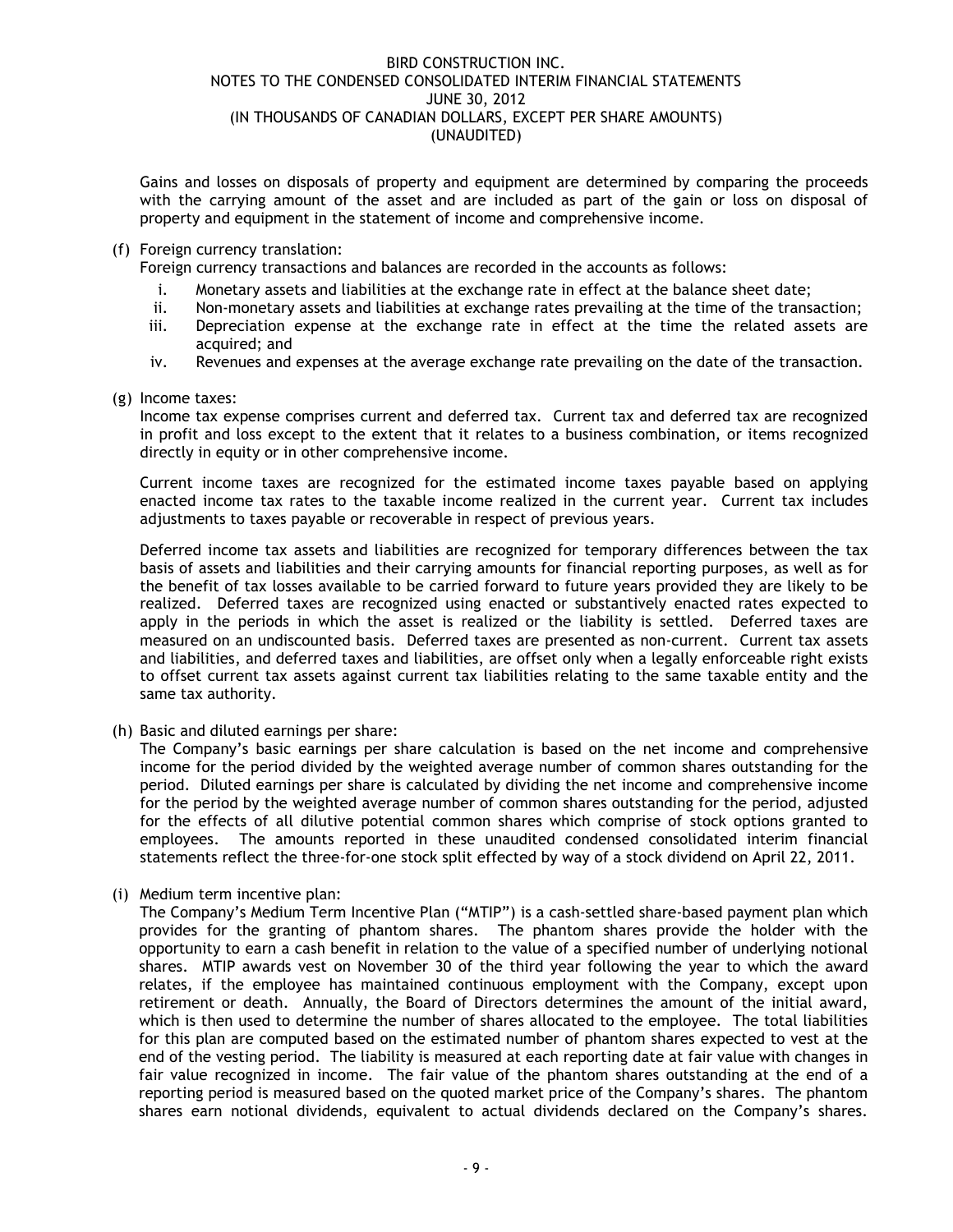Compensation expense relating to the initial award, notional dividends and changes in the market price of the phantom shares is recognized on a straight-line basis over the vesting period.

## (j) Share-based payments:

The Company's Stock Option Plan, as described in note 13, is a share-based payment plan which provides for the granting of stock options. The grant date fair value of share-based payment awards granted to employees is recognized as an employee expense, with a corresponding increase in contributed surplus, on a straight-line basis over the vesting period. The amount recognized as an expense is adjusted to reflect the number of awards for which the related service conditions are expected to be met, such that the amount ultimately recognized as an expense is based on the number of awards that do meet the related service conditions at the vesting date.

#### (k) Financial instruments:

Financial assets and liabilities are recognized on the consolidated balance sheet when the Company becomes a party to the contractual provisions of the financial instrument or derivative contract. Financial instruments are initially measured at fair value and are subsequently accounted for based on their classification as described below. The Company derecognizes a financial asset when the contractual rights to the cash flows from the asset expire, or it transfers the rights to receive the contractual cash flows on the financial asset in a transaction in which substantially all the risks and rewards of ownership of the financial asset are transferred. Any interest in transferred financial assets that is created or retained by the Company is recognized as a separate asset or liability. Financial liabilities are derecognized when their contractual obligations are discharged, cancelled or have expired.

### *Financial assets at fair value through profit or loss*

Financial assets are classified as financial assets at fair value through profit or loss if they are classified as held-for trading or are designated as such upon initial recognition. Financial assets are designated at fair value through profit or loss if the Company manages such investments and makes purchase and sale decisions based on their fair value in accordance with the Company's documented investment policy. Financial assets classified as fair value through profit or loss instruments are measured at fair value at each reporting period with any changes in fair value during the reporting period being included in income. The Company's financial assets at fair value through profit and loss include preferred share investments (see note 22). The fair value of preferred share investments are based on their quoted market prices at the balance sheet date without any deduction for estimated future selling costs. Transaction costs are expensed as incurred.

## *Loans and receivables*

Loans and receivables are non-derivative assets with fixed or determinable payments that are not quoted on an active market. Financial assets classified as loans and receivables are initially measured at fair value adjusted for directly attributable transaction costs, and subsequently are measured at amortized cost, using the effective interest rate method, which approximates fair value. The Company will recognize changes in the fair value of loans and receivables only if realized, or when an impairment in the value of the asset occurs. Loans and receivables are generally comprised of accounts receivable.

#### *Financial liabilities*

Financial liabilities are initially recognized at fair value adjusted for transaction costs directly attributable to the liability except for financial liabilities classified as fair value through profit or loss. Financial liabilities classified as other liabilities are subsequently measured at amortized cost using the effective interest method. The Company's financial liabilities include accounts payable, dividends payable and loans and borrowings.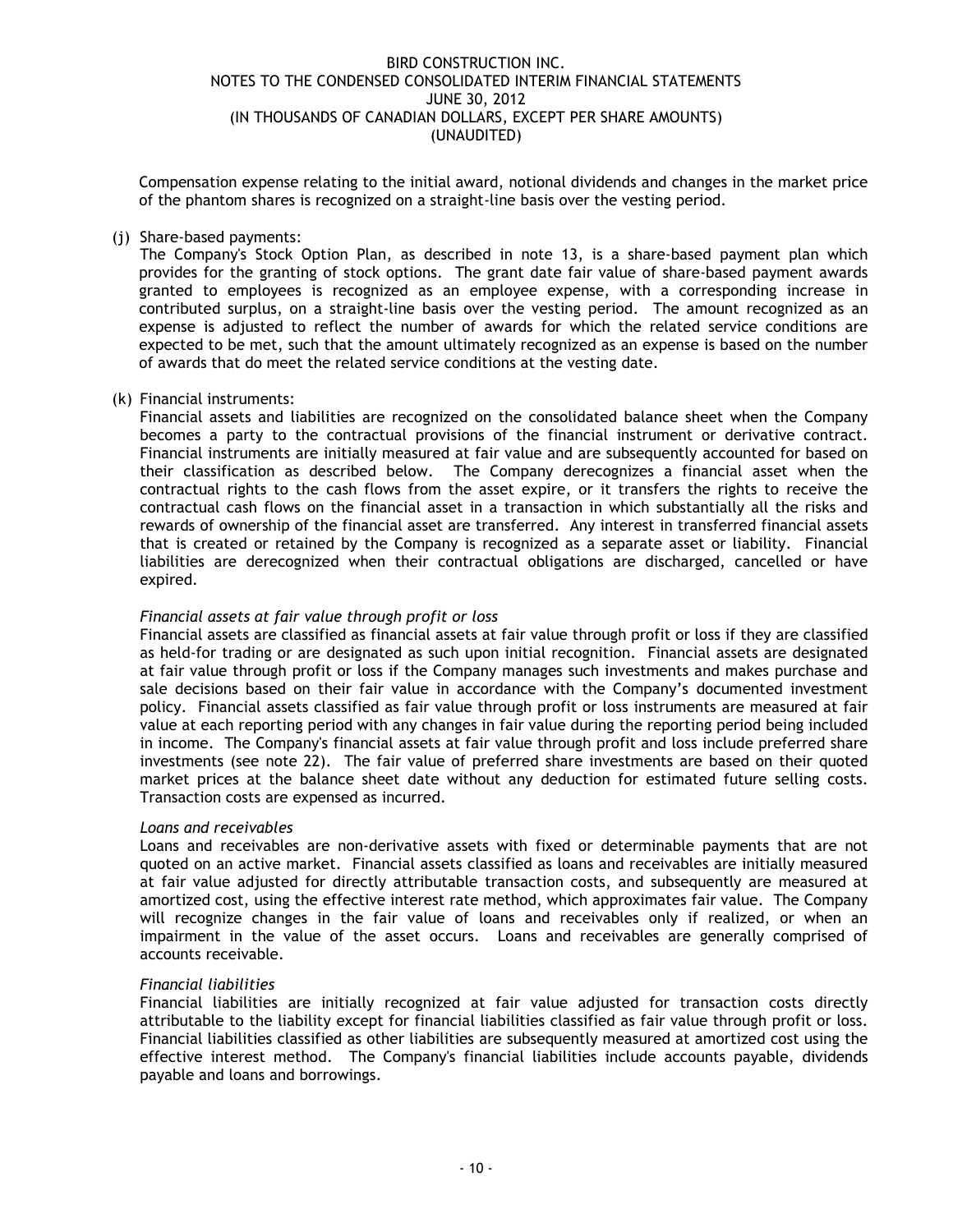The Company has not classified any financial assets or liabilities as held-to-maturity or available-forsale (see note 22).

Financial assets and liabilities are offset and the net amount presented on the balance sheet when, and only when, the Company has a legal right to offset the amounts and intends either to settle on a net basis or to realize the asset and settle the liability simultaneously.

The Company had no "other comprehensive income or loss" transactions during the period and no opening or closing balances for accumulated other comprehensive income or loss.

(l) Goodwill:

Goodwill is the excess of the fair value of consideration transferred for acquired operations over the fair value of the net assets acquired. Subsequently, goodwill is measured at cost less any accumulated impairment losses.

(m) Intangible assets:

Non-competition agreements, customer relationships, backlog and trade names represent intangible assets acquired in business acquisitions that meet the specified criteria for recognition. These assets are initially recorded at fair value.

Trade names are intangible assets with indefinite useful lives which are not amortized, but are tested for impairment annually. Intangible assets with finite lives are measured at cost less accumulated amortization and accumulated impairment losses. Amortization is recognized in profit or loss over the estimated useful lives as noted below. The estimated useful lives for the current and comparative periods are as follows:

|      | Non-competition agreements | 5 years                                    |
|------|----------------------------|--------------------------------------------|
| ii.  | Customer relationships     | $5 - 8$ years                              |
| iii. | Software                   | $2 - 5$ years                              |
| iv.  | Contract backlog           | as backlog revenue is realized in earnings |
|      |                            |                                            |

The Company reviews the residual value, useful lives and amortization methods used on an annual basis.

(n) Provisions:

Provisions are recognized when, at the balance sheet date, the Company has a present obligation as a result of a past event, and it is more likely than not that the Company will be required to settle that obligation and the outflow can be estimated reliably. The amount recognized for provisions is the best estimate of the expenditure to be incurred. Where the Company expects some or all of the provision to be reimbursed, for example through insurance, the reimbursement is recognized as an asset only when it is virtually certain of realization. The recoverable amount will not exceed the amount of the provision.

Provisions include:

- i. Provisions for potential legal claims relating to the Company's performance and completion of construction contracts. The Company attempts to settle claims within the construction period of the contracts, but a legal claim may take years to settle. A provision is recognized when it is more likely than not that a claim will require settlement. The amount recognized is the best estimate of the settlement amount.
- ii. Provisions for potential warranty claims relating to construction projects. These claims are usually settled during the project's warranty period. A provision is recognized when it is more likely than not that a warranty claim will arise. The amount recognized is the best estimate of the amount required to settle the warranty issue.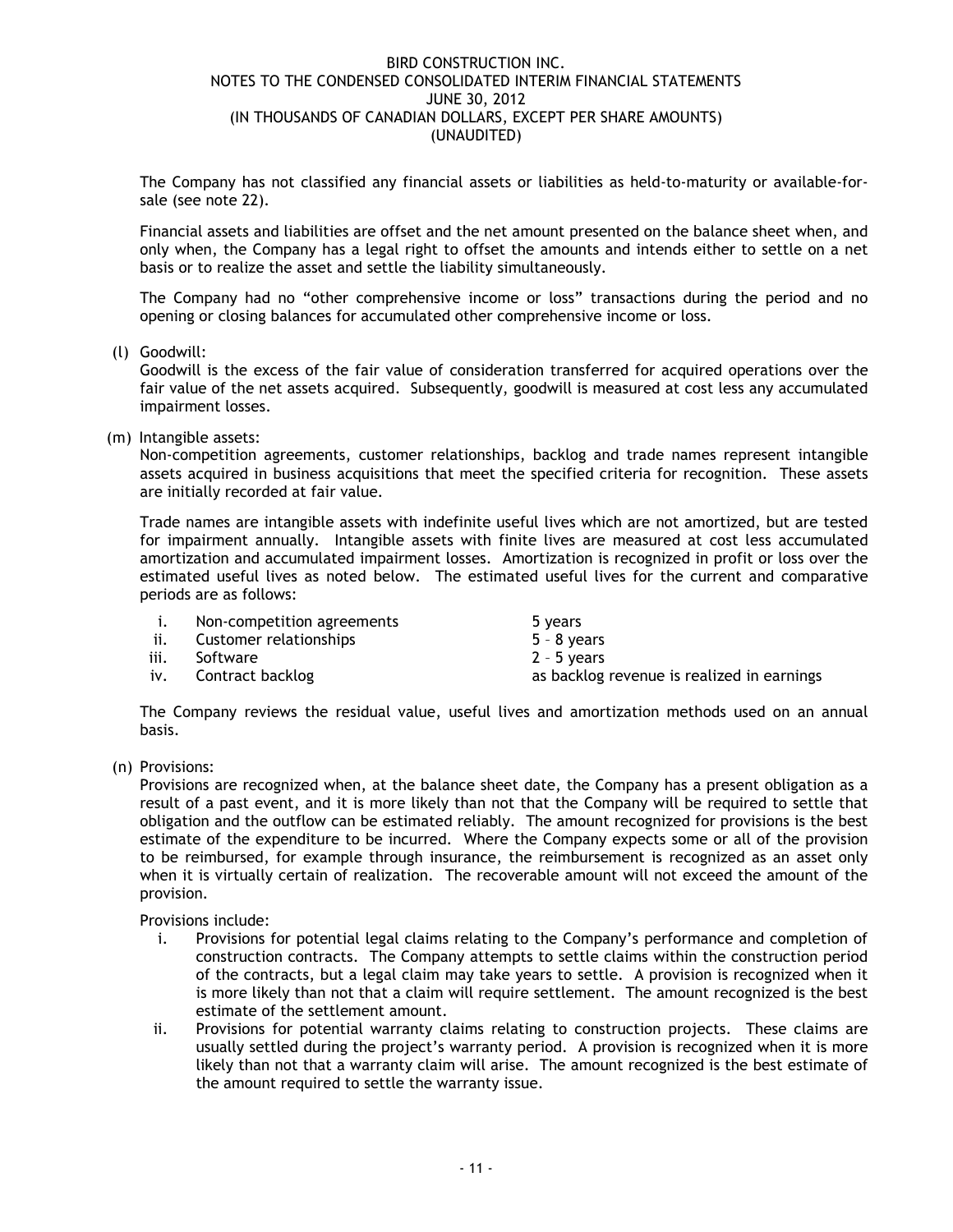## (o) Impairment:

#### Property and equipment:

The carrying amounts of items included in property and equipment are reviewed for impairment at the end of each reporting period to determine whether there are indicators of impairment. If the carrying amount of the asset exceeds its recoverable amount, an impairment loss is recorded in profit and loss to reflect the asset at the lower amount. For property and equipment, the recoverable amount is usually determined by the selling price of the asset less the costs to sell. For the purpose of impairment testing, assets that cannot be tested individually are grouped together into the smallest group of assets that generates cash inflows from continuing use that are largely independent of the cash inflows of other assets or groups of assets (the "cash-generating unit" or "CGU").

#### Intangible assets and goodwill:

Intangible assets and goodwill resulting from business combinations are reviewed for impairment when there are indicators of impairment, or at least annually. If any such indication exists, then the asset's recoverable amount is estimated. The recoverable amount of an asset or CGU is the greater of its value in use and its fair value less costs to sell. The value in use is determined by the cash flows expected to arise from the CGU discounted using a pre-tax discount rate, which reflects the current market assessments of the time value of money and asset-specific risk. Intangible assets and goodwill are assigned to the CGUs associated with the related acquisition. An impairment loss is recognized if the carrying amount of an asset or its CGUs exceeds its estimated recoverable amount. Impairment losses are recognized in profit and loss. Impairment losses recognized in respect of CGUs are allocated first to reduce the carrying amount of any goodwill allocated to the CGUs, and then to reduce the carrying amount of the other assets in the CGUs.

#### (p) Jointly controlled entities:

Joint ventures are those entities over whose activities the Company has joint control, established by contractual agreements. The Company's investments in joint ventures are accounted for using the proportionate consolidation method, whereby the consolidated financial statements reflect, line by line, the pro rata share of each of the assets, liabilities, revenues and expenses and cash flows from the joint ventures, from the date that joint control commences until the date that joint control ceases.

#### (q) Finance income and finance costs:

Finance income comprises interest earned on cash and cash equivalents, interest accretion on holdbacks receivable, dividend income, gains on disposal of investments and changes in the fair value of financial assets classified as fair value through profit and loss. Interest income is recognized as it accrues in the income statement. Dividend income is recognized in the income statement on the date the Company's right to receive the payment is established. Interest income related to holdbacks receivable is recognized in the income statement using the effective interest rate method.

Finance costs comprise interest expense related to holdbacks payable and loans and borrowings using the effective interest rate method.

## (r) Business combinations:

The Company uses the acquisition method of accounting for business combinations. The purchase price includes the fair value of the assets transferred to acquire a subsidiary, the liabilities assumed and the fair value of any equity interest issued by the Company. Acquisition related costs are expensed as incurred. Any excess of the fair value of the consideration transferred over the Company's share of the fair value of net identifiable assets acquired, all measured as of the acquisition date, is recorded as goodwill.

## (s) Leases:

Leases which transfer substantially all the benefits and risks of ownership of the asset are recognized as finance leases. The asset is capitalized at the commencement of the lease at an amount equal to the lower of its fair value and the present value of the minimum lease payments. The asset is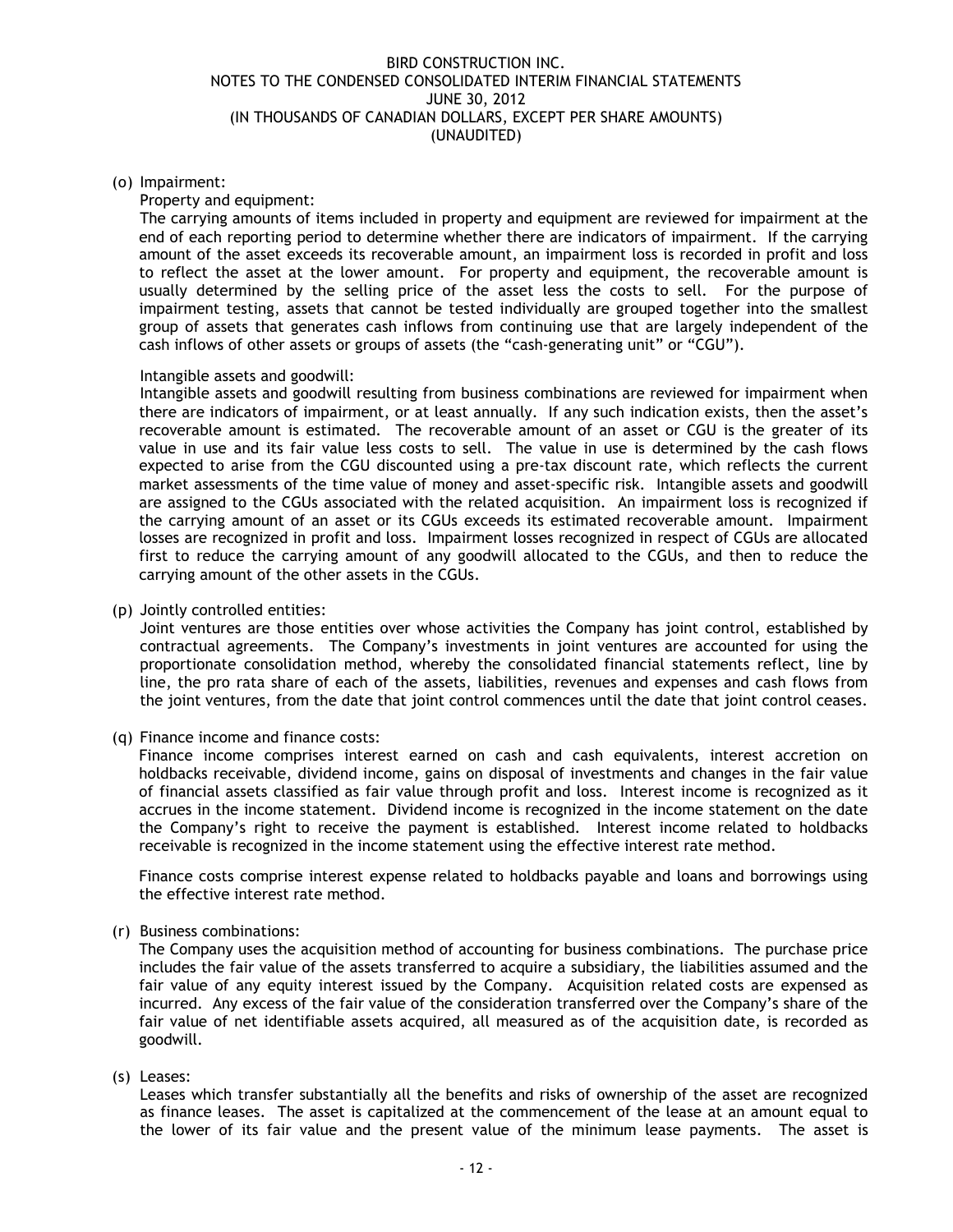depreciated on a basis consistent with similar owned assets. The related lease obligation is recorded on the balance sheet. The interest element of the lease payments is charged to profit or loss over the term of the lease.

Leases in which a significant portion of the risks and rewards of ownership are retained by the lessor are classified as operating leases. Payments required under operating leases are charged to income on a straight line basis over the life of the lease.

## (t) Cash and cash equivalents:

The Company considers cash, bank indebtedness, if any, bankers' acceptances and short-term deposits with original maturities of three months or less, as cash and cash equivalents.

## **4. Future accounting changes**

A number of new standards, and amendments to standards and interpretations, are not yet effective for the period ended June 30, 2012, and have not been applied in preparing these unaudited condensed consolidated interim financial statements.

IFRS 9 *Financial Instruments* was issued in November 2009 and addresses classification and measurement of financial assets. It replaces the multiple category and measurement models in IAS 39 *Financial Instruments - Recognition and Measurement* for debt instruments with a new mixed measurement model having only two categories: amortized costs and fair value through profit or loss. IFRS 9 also replaces the models for measuring equity instruments. Such instruments are either recognized at fair value through profit or loss or at fair value through other comprehensive income. Where equity instruments are measured at fair value through other comprehensive income, dividends are recognized in profit or loss to the extent that they do not clearly represent a return of investment; however, other gains and losses (including impairments) associated with such instruments remain in accumulated comprehensive income indefinitely. Requirements for financial liabilities were added in October 2010, and they largely carried forward existing requirements in IAS 39 *Financial Instruments – Recognition and Measurement*, except that fair value changes due to credit risk for liabilities designated at fair value through profit and loss would generally be recorded in other comprehensive income. In January 2012, the effective date was revised to January 1, 2015, with earlier application permitted.

In May 2011, the International Accounting Standard Board ("IASB") issued IFRS 10 *Consolidated Financial Statements*, which is effective for annual periods beginning on or after January 1, 2013, with early adoption permitted. IFRS 10 replaces the guidance in IAS 27 *Consolidated and Separate Financial Statements* and SIC-12 *Consolidation – Special Purpose Entities*. IAS 27 (2008) survives as IAS 27 (2011) *Separate Financial Statements*, only to carry forward the existing accounting requirements for separate financial statements. IFRS 10 provides a single model to be applied in the control analysis for all investees, including entities that currently are SPEs in the scope of SIC-12. In addition, the consolidation procedures are carried forward substantially unmodified from IAS 27 (2008). The Company intends to adopt IFRS 10 in its financial statements for the annual period beginning on January 1, 2013. The extent of the impact of adoption of IFRS 10 has not yet been determined.

In May 2011, the IASB issued IFRS 11 *Joint Arrangements*, which is effective for annual periods beginning on or after January 1, 2013, with early adoption permitted. If an entity applies this Standard earlier, it shall also apply IFRS 10, IFRS 12, IAS 27 (2011) and IAS 28 (2011) at the same time. IFRS 11 replaces the guidance in IAS 31 *Interests in Joint Ventures*. Under IFRS 11, joint arrangements are classified as either joint operations or joint ventures. IFRS 11 essentially carves out of previous jointly controlled entities, those arrangements which although structured through a separate vehicle, such separation is ineffective and the parties to the arrangement have rights to the assets and obligations for the liabilities and are accounted for as joint operations in a fashion consistent with jointly controlled assets/operations under IAS 31. In addition, under IFRS 11, there is no longer a free choice of equity accounting or proportionate consolidation for joint ventures; the equity method is now required. Upon application of IFRS 11, entities which had previously accounted for joint ventures using proportionate consolidation shall collapse the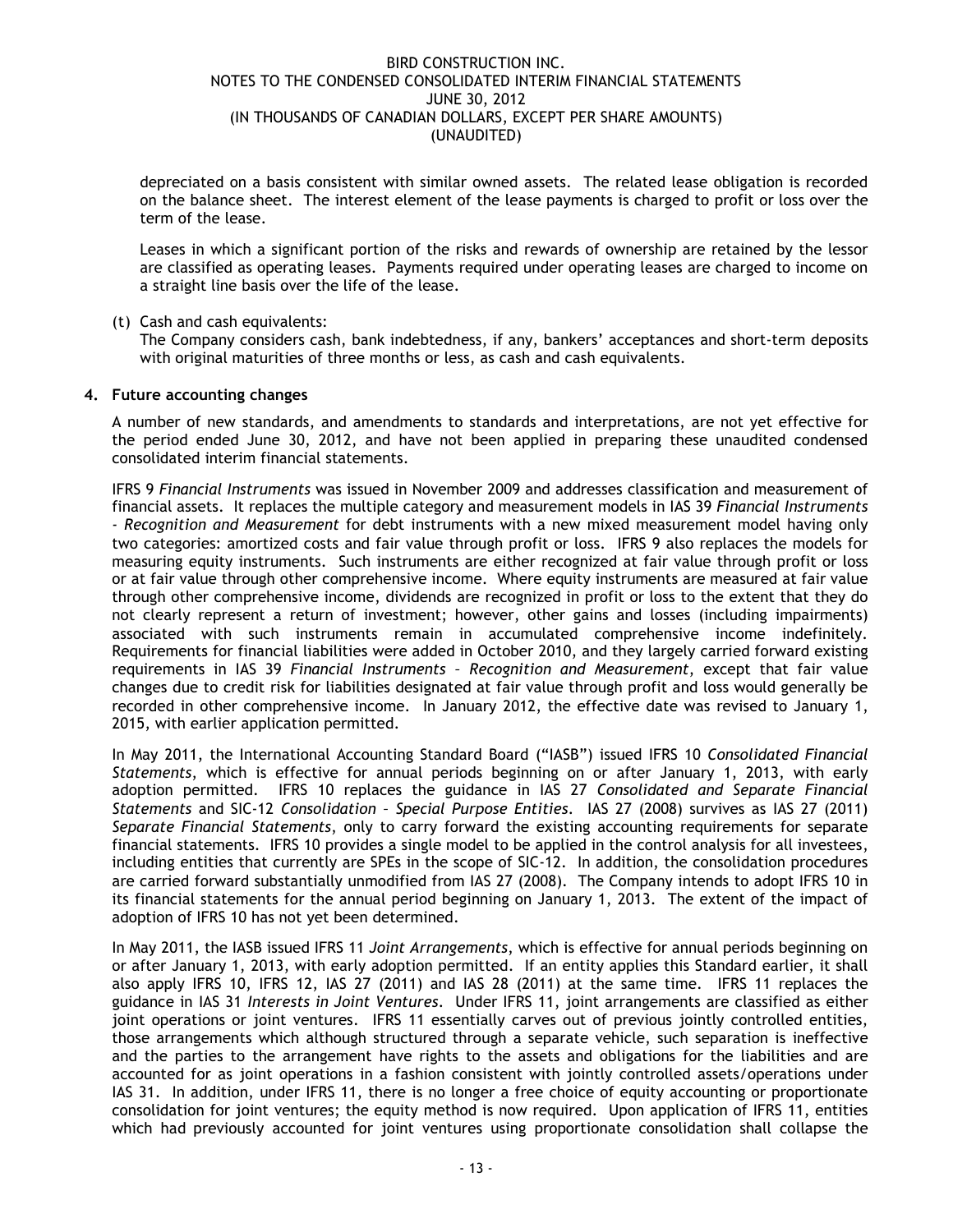proportionately consolidated net asset value (including any allocation of goodwill) into a single investment balance at the beginning of the earliest period presented. The investment's opening balance is tested for impairment in accordance with IAS 28 (2011) and IAS 36 *Impairment of Assets*. Any impairment losses are recognized as an adjustment to opening retained earnings at the beginning of the earliest period presented. The Company intends to adopt IFRS 11 in its financial statements for the annual period beginning on January 1, 2013. The extent of the impact of adoption of IFRS 11 has not yet been determined.

In May 2011, the IASB issued IFRS 12 *Disclosure of Interests in Other Entities*, which is effective for annual periods beginning on or after January 1, 2013, with early adoption permitted. If an entity applies this Standard earlier, it need not apply IFRS 10, IFRS 11, IAS 27 (2011) and IAS 28 (2011) at the same time. IFRS 12 contains the disclosure requirements for entities that have interests in subsidiaries, joint arrangements (i.e. joint operations or joint ventures), associates and/or unconsolidated structured entities. Interests are widely defined as contractual and non-contractual involvement that exposes an entity to variability of returns from the performance of the other entity. The required disclosures aim to provide information in order to enable users to evaluate the nature of, and the risks associated with, an entity's interest in other entities, and the effects of those interests on the entity's financial position, financial performance and cash flows. The Company intends to adopt IFRS 12 in its financial statements for the annual period beginning on January 1, 2013. The Company does not expect IFRS 12 to have a material impact on the financial statements.

In May 2011, the IASB published IFRS 13 *Fair Value Measurement*, which is effective prospectively for annual periods beginning on or after January 1, 2013. The disclosure requirements of IFRS 13 need not be applied in comparative information for periods before initial application. IFRS 13 replaces the fair value measurement guidance contained in individual IFRSs with a single source of fair value measurement guidance. It defines fair value as the price that would be received to sell an asset or paid to transfer a liability in an orderly transaction between market participants at the measurement date, i.e. an exit price. The standard also establishes a framework for measuring fair value and sets out disclosure requirements for fair value measurements to provide information that enables financial statement users to assess the methods and inputs used to develop fair value measurements and, for recurring fair value measurements that use significant unobservable inputs (Level 3), the effect of the measurements on profit or loss or other comprehensive income. IFRS 13 explains 'how' to measure fair value when it is required or permitted by other IFRSs. IFRS 13 does not introduce new requirements to measure assets or liabilities at fair value, nor does it eliminate the practicability exceptions to fair value measurements that currently exist in certain standards. The Company intends to adopt IFRS 13 prospectively in its financial statements for the annual period beginning on January 1, 2013. The Company does not expect IFRS 13 to have a material impact on the financial statements.

## **5. Acquisition of O'Connell**

On August 31, 2011, the Company acquired 100% of the outstanding shares of O'Connell. The cost of the acquisition was \$85,493, which includes adjustments for working capital, plus the fair value of the obligation for the contingent consideration. The purchase price was comprised of \$37,777 cash, \$15,000 of vendor take-back notes, \$30,649 of equipment financing on the current O'Connell equipment fleet, and estimated contingent consideration of \$2,067 for future earn-out payments. The purchase price is subject to certain adjustments for potential future earn-out payments and for the final profit earned on contracts in progress at the date of acquisition.

O'Connell, its subsidiaries and jointly controlled entities operate in the heavy construction, civil construction and contract surface mining construction sectors. The products and services offered by Bird and O'Connell complement each other. There are opportunities for O'Connell to apply their earth moving expertise to Bird projects and for Bird to offer their building expertise to O'Connell projects.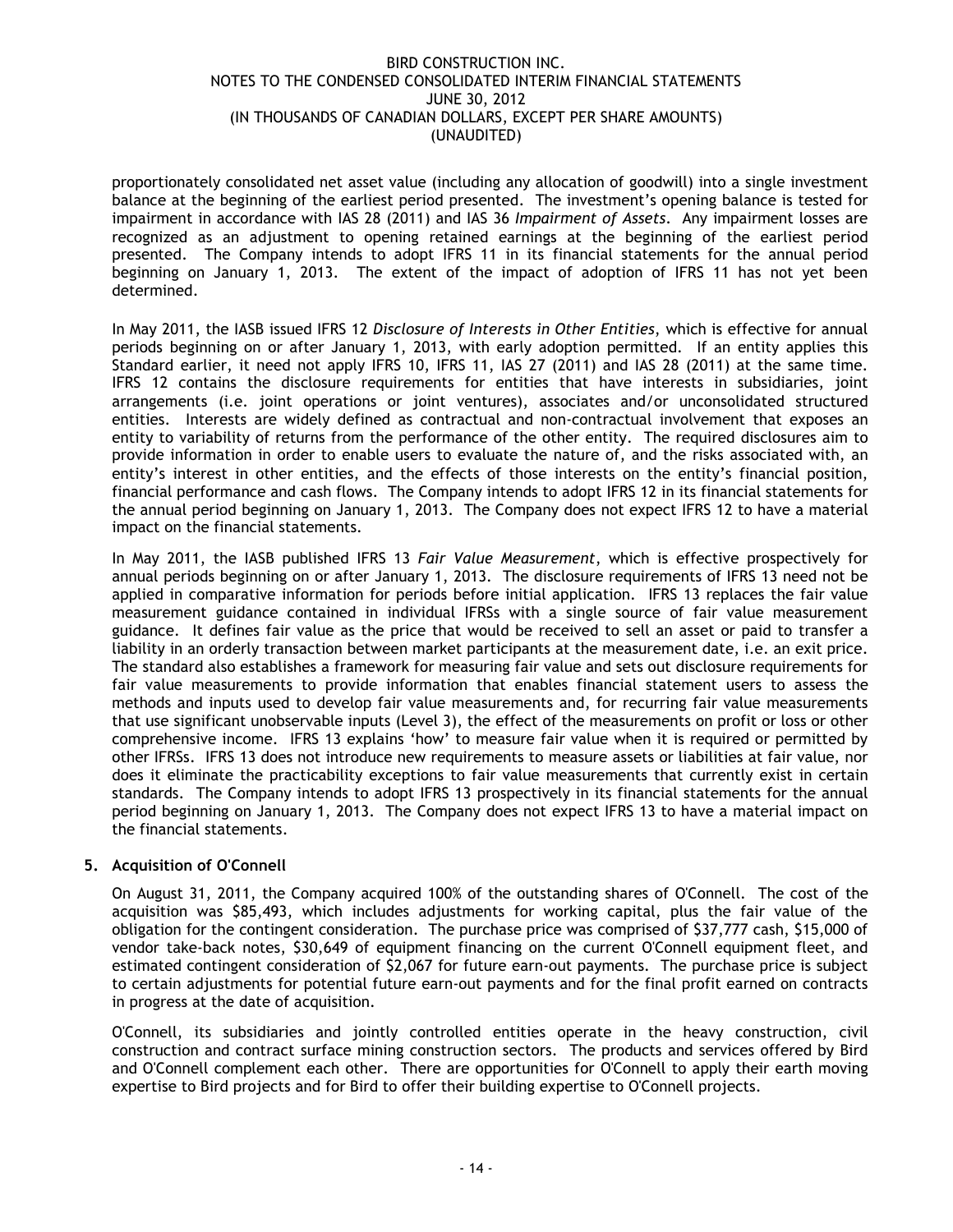The fair value of the identifiable assets and liabilities of O'Connell, as at the date of acquisition, and details of the major classes of consideration transferred were as follows:

|                                                      | <b>Fair value</b> |
|------------------------------------------------------|-------------------|
|                                                      | recognized        |
| Identifiable assets acquired and liabilities assumed |                   |
| Cash                                                 | \$<br>3,323       |
| Accounts receivable                                  | 65,950            |
| Prepaid expenses                                     | 312               |
| Costs and estimated earnings in excess of billings   | 1,335             |
| Inventory                                            | 1,572             |
| Property and equipment                               | 36,927            |
| Intangibles                                          |                   |
| Customer relationships                               | 8,423             |
| Trade names                                          | 4,173             |
| <b>Backlog</b>                                       | 5,992             |
| Accounts payable                                     | (28,087)          |
| Income taxes payable                                 | (1, 125)          |
| Deferred contract revenue                            | (13, 364)         |
| Deferred income tax liability                        | (14,089)          |
| Net identifiable assets                              | 71,342            |
| Goodwill                                             | 14,151            |
|                                                      | \$<br>85,493      |
| Consideration<br><b>Note</b>                         |                   |
|                                                      |                   |
| Cash consideration                                   | \$<br>37,777      |
| 10<br>Vendor take-back notes                         | 15,000            |
| 10<br>Equipment debt                                 | 30,649            |
| Estimated contingent consideration                   | 2,067             |
| <b>Total Consideration</b>                           | \$<br>85,493      |
| Cash and cash equivalents acquired                   | \$<br>(3, 323)    |
| Vendor take-back notes<br>10                         | (15,000)          |
| 12<br>Estimated contingent consideration             | (2,067)           |
| Cash outflow on acquisition                          | \$<br>65,103      |
| Acquisition costs expensed                           | \$<br>756         |
| Financing costs included in loans and borrowings     | \$<br>404         |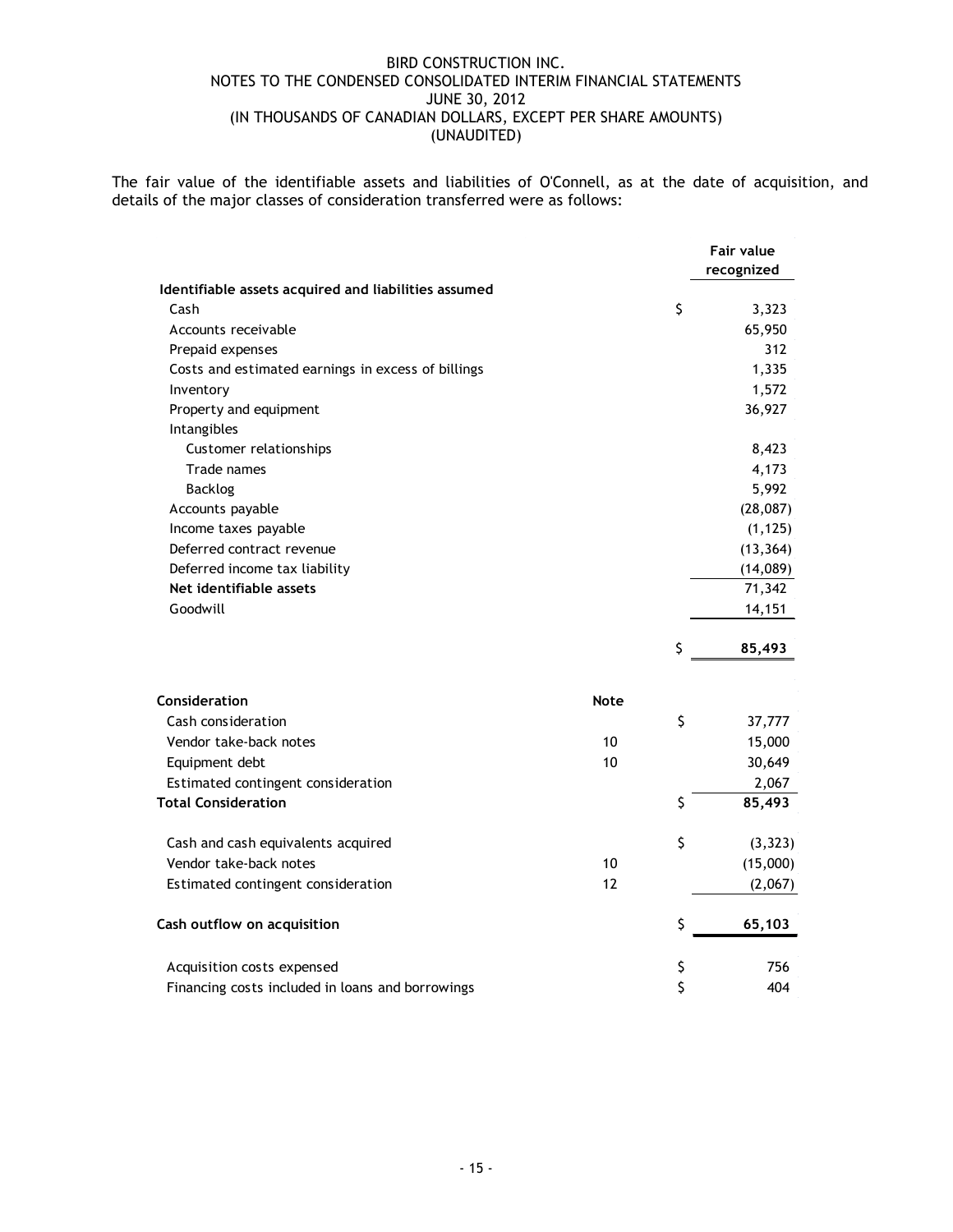The Purchase Agreement includes a provision recognizing the possibility for an additional payment to the vendors of O'Connell on the fifth anniversary date of the closing of the acquisition, should the annual net income of O'Connell in each of the next five years exceed annual net income thresholds. On each anniversary date subsequent to August 31, 2011, to the extent net income exceeds the annual net income thresholds, a portion of the excess net income will accrue to the benefit of the vendors. On the fifth anniversary date, the net cumulative balance owing, if any, is paid in cash to the vendors. On each anniversary date, interest at 5% per annum is applied to the outstanding cumulative amount owing and is paid in cash annually to the vendors. Management has prepared estimates of the amounts owing and probability-weighted the various outcomes. The probability-weighted outcome has been discounted using a discount rate appropriate for the acquisition. A range of possible outcomes on an undiscounted basis is between nil and \$3,797. The amount for the contingent consideration will be adjusted in each of the next five years as the net income of O'Connell is realized and any excess purchase price is determined. Any difference between the initial estimate of the contingent consideration and the actual amount owing will be recorded in the net earnings of that future period. At the acquisition date, the fair value of contingent consideration was estimated at \$2,067.

The goodwill recognized on the acquisition is attributable mainly to the skills and technical knowledge of the acquired business's work force, and the synergies expected from the acquisition. None of the goodwill recognized is expected to be deductible for income tax purposes.

The fair values of the net identifiable assets were determined provisionally at September 30, 2011. During the fourth quarter of 2011, an adjustment was recorded to increase accounts receivable, and accordingly, reduced goodwill by \$1,200. The fair values of the net identifiable assets will continue to be reviewed and adjusted during the measurement period to reflect any new information obtained about facts and circumstances that existed as of the acquisition date.

## **6. Accounts receivable**

|                                             | <b>June 30,</b><br>2012 | December 31,<br>2011 |
|---------------------------------------------|-------------------------|----------------------|
| Progress billings on construction contracts | 268,393                 | 226,678              |
| Holdbacks receivable                        | 99,581                  | 83,869               |
| Other                                       | 5,189                   | 10,714               |
|                                             | 373,163                 | 321,261              |

Accounts receivable are reported net of an allowance for doubtful accounts of \$1,018 as at June 30, 2012 (\$997 – December 31, 2011).

Holdbacks receivable represent amounts billed on construction contracts which are not due until the contract work is substantially completed and the applicable lien period has expired.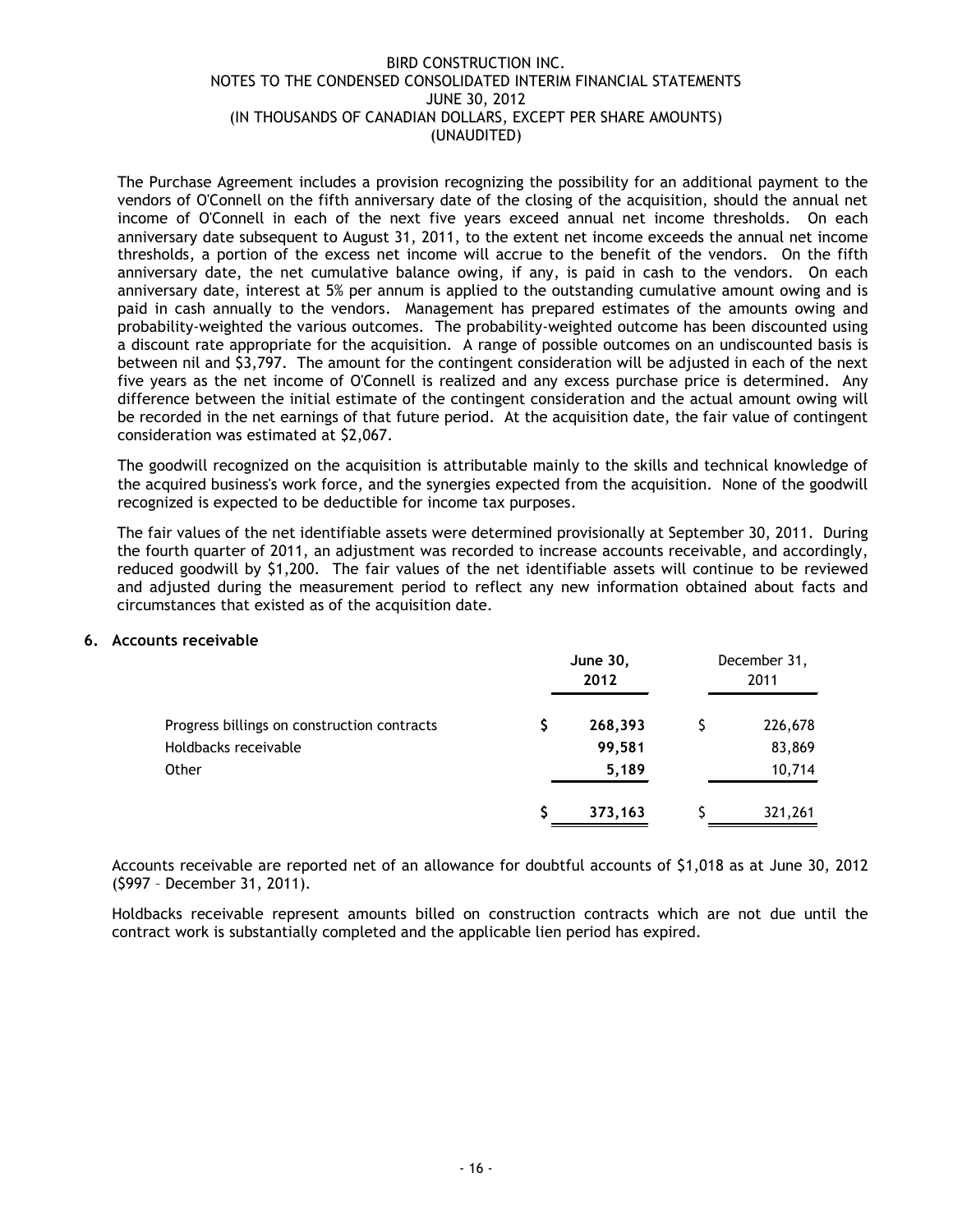## **7. Property and equipment**

|                          | June 30, 2012 |                  |              |                          |                                |          |  |  |  |
|--------------------------|---------------|------------------|--------------|--------------------------|--------------------------------|----------|--|--|--|
|                          |               |                  | Leasehold    | Equipment,<br>trucks and | <b>Furniture</b><br>and office |          |  |  |  |
|                          | Land          | <b>Buildings</b> | improvements | automotive               | equipment                      | Total    |  |  |  |
| Cost                     | 177           | 8.695            | 3.241        | 64.683                   | 2,032                          | 78,828   |  |  |  |
| Accumulated depreciation | ٠             | (1, 113)         | (2, 286)     | (17, 450)                | (1, 223)                       | (22,072) |  |  |  |
| Net book value           | 177           | 7.582            | 955          | 47,233                   | 809                            | 56.756   |  |  |  |

|                                                     | December 31, 2011        |                          |                           |                                        |                                             |    |          |  |
|-----------------------------------------------------|--------------------------|--------------------------|---------------------------|----------------------------------------|---------------------------------------------|----|----------|--|
|                                                     | Land                     | <b>Buildings</b>         | Leasehold<br>improvements | Equipment,<br>trucks and<br>automotive | <b>Furniture</b><br>and office<br>equipment |    | Total    |  |
| Cost                                                |                          |                          |                           |                                        |                                             |    |          |  |
| Balance January 1, 2011                             | \$<br>172                | 2,565                    | 2,386                     | 10,903                                 | 1,765                                       | S  | 17,791   |  |
| Acquisitions through business combinations (note 5) | 5                        | 4,716                    | $\blacksquare$            | 32,136                                 | 70                                          |    | 36,927   |  |
| Additions                                           |                          | 1,045                    | 676                       | 5,641                                  | 248                                         |    | 7,610    |  |
| Additions under finance leases                      |                          | $\overline{\phantom{a}}$ | $\overline{\phantom{a}}$  | 467                                    |                                             |    | 467      |  |
| <b>Disposals</b>                                    | $\overline{\phantom{a}}$ | $\overline{\phantom{a}}$ | $\overline{\phantom{a}}$  | (3,001)                                | (92)                                        |    | (3,093)  |  |
| Balance December 31, 2011                           | 177                      | 8,326                    | 3,062                     | 46,146                                 | 1,991                                       | S. | 59,702   |  |
| Accumulated depreciation                            |                          |                          |                           |                                        |                                             |    |          |  |
| Balance January 1, 2011                             | \$                       | 451                      | 1,628                     | 7,038                                  | 1,187                                       | S  | 10,304   |  |
| <b>Disposals</b>                                    |                          |                          |                           | (2,019)                                | (81)                                        |    | (2, 100) |  |
| Depreciation expense                                |                          | 351                      | 385                       | 5,715                                  | 159                                         |    | 6,610    |  |
| Balance December 31, 2011                           |                          | 802                      | 2,013                     | 10,734                                 | 1,265                                       |    | 14,814   |  |
| Net book value                                      | \$<br>177                | 7,524                    | 1,049                     | 35,412                                 | 726                                         | S  | 44,888   |  |

There are no events or circumstances requiring an impairment loss to be recognized in the period ending June 30, 2012.

The carrying value of equipment, trucks and automotive held under finance leases at June 30, 2012 is \$486 (December 31, 2011 - \$426).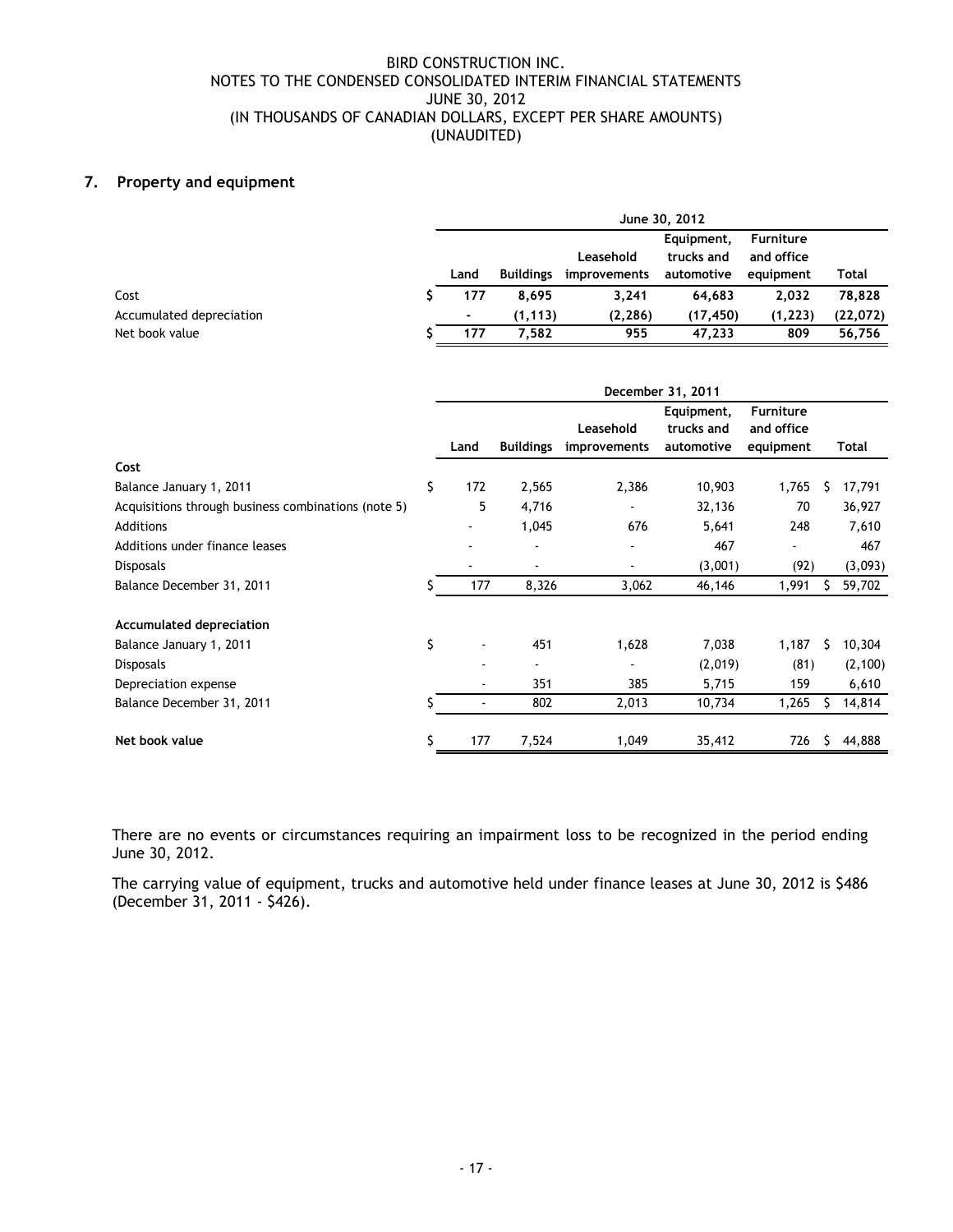## **8. Intangible assets and goodwill**

|                          |                | June 30, 2012 |                          |                |          |            |  |          |  |
|--------------------------|----------------|---------------|--------------------------|----------------|----------|------------|--|----------|--|
|                          |                | Non-          | Total                    |                |          |            |  |          |  |
|                          |                | competition   | Customer                 | Trade          | Computer | Intangible |  |          |  |
|                          | <b>Backlog</b> |               | agreements relationships | names          | software | assets     |  | Goodwill |  |
| Cost                     | 5.992          | 900           | 10.323                   | 4.173          | 2.683    | 24.071     |  | 23.445   |  |
| Accumulated amortization | (3, 176)       | (795)         | (2, 559)                 | $\blacksquare$ | (962)    | (7, 492)   |  | ٠        |  |
| Net book value           | 2.816          | 105           | 7.764                    | 4,173          | 1.721    | 16.579     |  | 23,445   |  |

|                                                          |    | December 31, 2011 |                          |                                      |                          |                      |    |                                      |     |          |
|----------------------------------------------------------|----|-------------------|--------------------------|--------------------------------------|--------------------------|----------------------|----|--------------------------------------|-----|----------|
|                                                          |    | <b>Backlog</b>    | Non-<br>competition      | Customer<br>agreements relationships | Trade<br>names           | Computer<br>software |    | <b>Total</b><br>Intangible<br>assets |     | Goodwill |
| Cost                                                     |    |                   |                          |                                      |                          |                      |    |                                      |     |          |
| Balance January 1, 2011<br>Acquisitions through business | \$ |                   | 900                      | 1,900                                |                          | 1,664                | \$ | 4,464                                | \$  | 9,294    |
| combinations (note 5)                                    |    | 5,992             | $\overline{\phantom{a}}$ | 8,423                                | 4,173                    | ۰                    |    | 18,588                               |     | 14,151   |
| Additions                                                |    | ٠                 | ٠                        | ٠                                    | $\overline{\phantom{a}}$ | 867                  |    | 867                                  |     |          |
| Balance December 31, 2011                                |    | 5,992             | 900                      | 10,323                               | 4,173                    | 2,531                |    | 23,919                               | ς.  | 23,445   |
| <b>Accumulated amortization</b>                          |    |                   |                          |                                      |                          |                      |    |                                      |     |          |
| Balance January 1, 2011                                  | \$ |                   | 525                      | 1,109                                |                          | 112                  | Ŝ  | 1,746                                | \$  |          |
| Amortization expense                                     |    | 1,736             | 180                      | 732                                  | $\overline{\phantom{a}}$ | 553                  |    | 3,201                                |     |          |
| Balance December 31, 2011                                | S  | 1,736             | 705                      | 1,841                                |                          | 665                  |    | 4,947                                |     |          |
| Net book value                                           | \$ | 4,256             | 195                      | 8,482                                | 4,173                    | 1,866                |    | 18,972                               | \$. | 23,445   |

Goodwill consists of \$9,294 relating to the acquisition of Rideau Construction in 2008 and the remaining \$14,151 relates to the acquisition of O'Connell (see note 5). There are no events or circumstances requiring an impairment loss to be recognized in the period ending June 30, 2012.

Backlog and customer relationships are expected to be fully amortized by 2014 and 2019, respectively.

## **9. Operating lines of credit**

#### Letters of credit facilities:

The Company has authorized operating lines of credit totalling \$131,500 with two Canadian chartered banks, maintained for the primary purpose of issuing letters of credit. At June 30, 2012, the lines were drawn for outstanding letters of credit of \$38,828 (December 31, 2011 - \$42,750).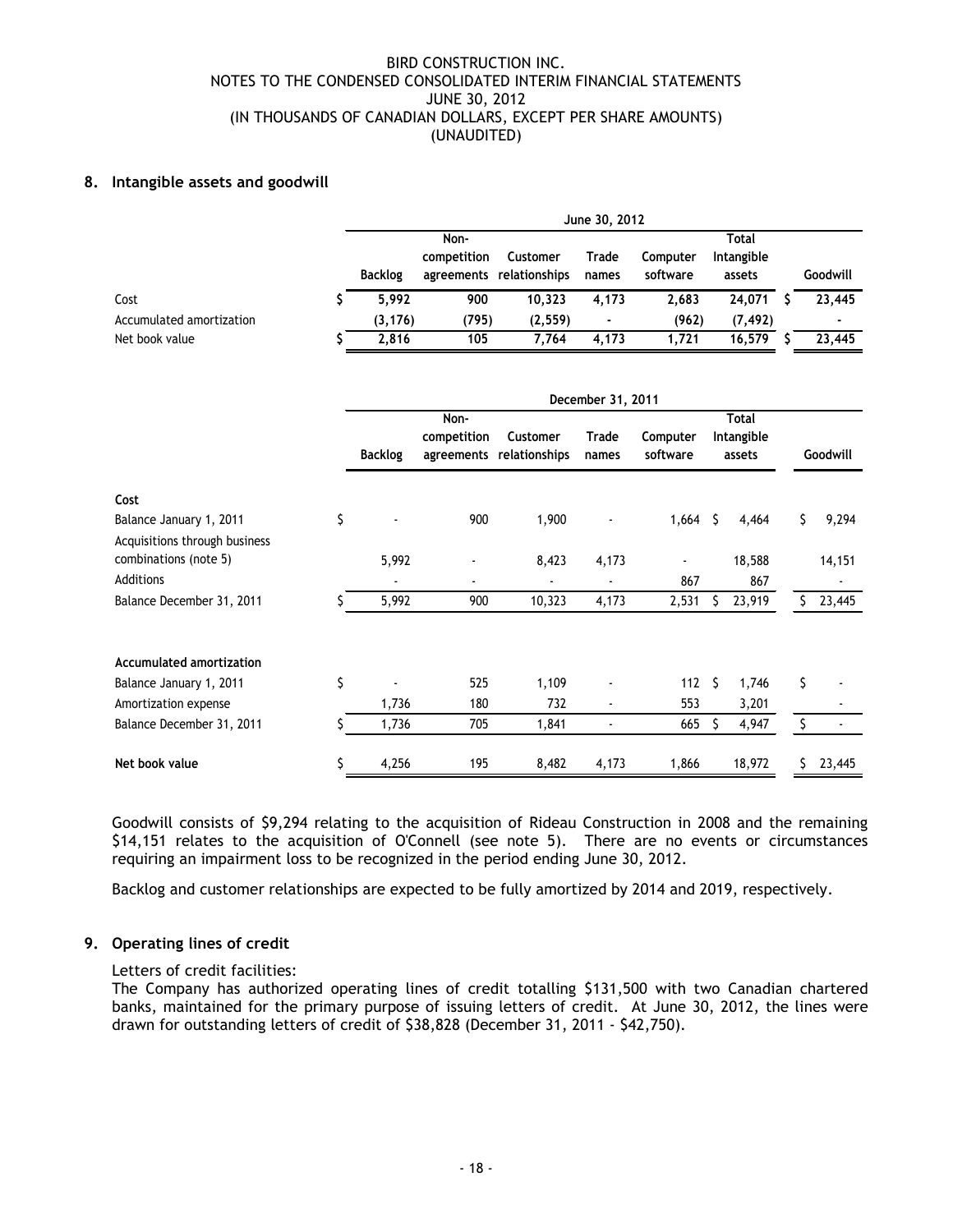The letters of credit represent performance guarantees primarily issued in connection with design-build construction contracts related to Public Private Partnership projects. These letters of credit are supported through the hypothecation of certain financial instruments having a market value at June 30, 2012 of \$53,405, (December 31, 2011 - \$52,685).

|                   |       | Expiry date     |                     |                  |                      |  |                  |
|-------------------|-------|-----------------|---------------------|------------------|----------------------|--|------------------|
|                   | 2012  | 2013 to<br>2015 | 2016 and<br>greater | June 30.<br>2012 | December 31,<br>2011 |  | June 30,<br>2011 |
| Letters of credit | 4.435 | 32,393          | 2.000 S             | 38.828           | 42,750               |  | 43,399           |

## Revolving demand credit facility:

On August 31, 2011, coincident with the acquisition of O'Connell, the subsidiary obtained a revolving demand credit facility of up to \$15,000 during the period September 1 to January 31, and \$7,500 during the period February 1 to August 31, to be used to finance normal course operations of the subsidiary. As at June 30, 2012, the subsidiary has drawn \$12,339 on the facility, pursuant to an extension of the time for which \$15,000 is allowed to be drawn under the terms of the facility. Borrowings under the facility are secured by a first charge against accounts receivable, and borrowings are limited to 75% of the net receivables of the subsidiary. Interest is charged at a rate per annum equal to the Canadian prime rate plus a spread. A commitment fee of 0.20% is due on the unutilized portion of the facility.

## Committed revolving credit facility:

On August 31, 2011, the Company obtained a \$30,000, three-year unsecured revolving credit facility. The facility matures on August 31, 2014. As at June 30, 2012, the Company has not drawn on the facility. Borrowings under the facility bear interest at a rate per annum equal to the Canadian prime rate plus a spread. A commitment fee of 0.25% is due on the unutilized portion of the facility. The Company is in compliance with the working capital and debt-to-equity covenants of this facility.

## Equipment lease line of credit:

A subsidiary has established an operating lease line of credit of \$42.5 million with the financing arm of a major heavy equipment supplier to finance operating equipment leases. Draws under this facility are generally recognized as operating leases (see note 18).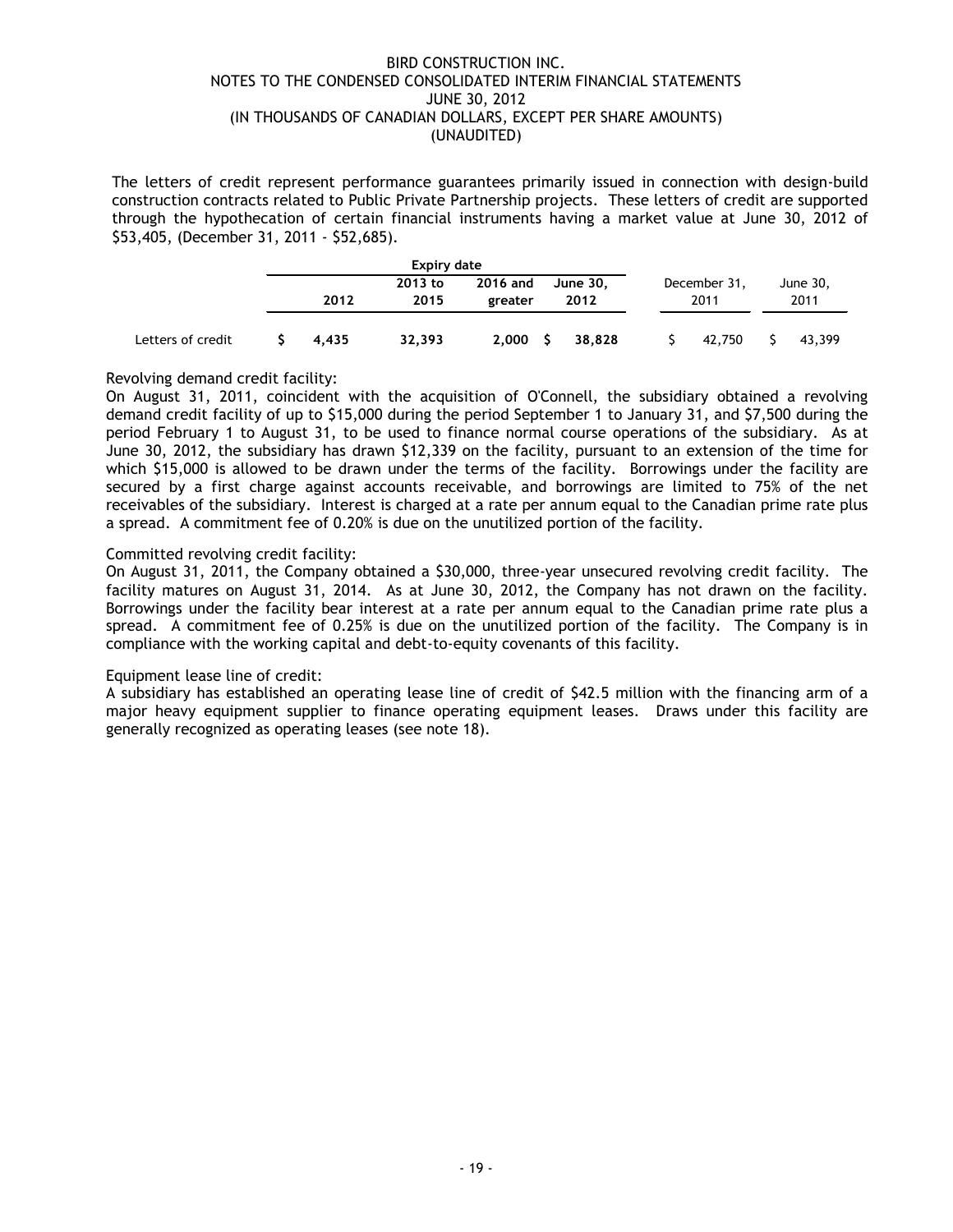## **10. Loans and borrowings**

|                                                    |                    |          |               | June 30,    |   | December 31, |
|----------------------------------------------------|--------------------|----------|---------------|-------------|---|--------------|
|                                                    | Maturity           |          | Interest rate | 2012        |   | 2011         |
| Term Facility 1 (a)                                | October 1, 2016    | Fixed    | 3.57%         | \$<br>8,883 | S | 9,842        |
| Term Facility 2 (a)                                | October 1, 2016    | Variable | 3.30%         | 8,768       |   | 9,799        |
| Term Facility 3 (b)                                | September 30, 2016 | Fixed    | 4.24%         | 4,324       |   | 4,707        |
| Term Facility 4 (b)                                | September 30, 2016 | Variable | 4.19%         | 3,653       |   | 4,071        |
| Term Facility 5 (c)                                | June 15, 2016      | Fixed    | 3.27%         | 11,270      |   |              |
| Vendor take-back notes (d)                         | August 31, 2015    | Fixed    | 5.00%         | 15,000      |   | 15,000       |
| Committed Term Facility (e)                        | February 2, 2016   | Fixed    | 3.90%         | 3,707       |   |              |
|                                                    |                    |          |               | 55,605      |   | 43,419       |
| Finance lease liabilities (f)                      |                    |          |               | 511         |   | 450          |
| Transaction costs, net of amortization of \$74     |                    |          |               | (330)       |   | (374)        |
|                                                    |                    |          |               | 55,786      |   | 43,495       |
| Less: current portion of long-term debt            |                    |          |               | 13,589      |   | 9,683        |
| Less: current portion of finance lease liabilities |                    |          |               | 139         |   | 112          |
| Current portion of loans and borrowings            |                    |          |               | 13,728      |   | 9,795        |
| Non-current portion of loans and borrowings        |                    |          |               | 42,058      |   | 33,700       |

## (a) Term facilities 1 & 2:

On August 31, 2011, the Company obtained two five-year secured term facilities, which were used to fund the acquisition of O'Connell (see note 5). Both facilities mature on October 1, 2016. Term Facility 1 was for an initial principal amount of \$10,315 and bears interest at a fixed rate of 3.57%. The principal of Term Facility 1, together with interest, is to be paid in sixty blended equal installments in the amount of \$188, which are payable monthly. Term Facility 2 was for an initial principal amount of \$10,315 and bears interest at the 30-day bankers' acceptance rate plus a spread. Principal repayments under Term Facility 2 in the amount of \$172 are payable monthly. Interest on Term Facility 2 is paid monthly in arrears. Both facilities are secured by certain of the Company's equipment.

(b) Term facilities 3 & 4:

On August 31, 2011, the Company obtained two five-year secured term facilities, which were used to fund the acquisition of O'Connell (see note 5). Both facilities mature on September 30, 2016. Term Facility 3 was for an initial principal amount of \$5,009 and bears interest at a fixed rate of 4.24%. The principal of Term Facility 3, together with interest is to be paid in sixty blended equal installments in the amount of \$93, which are payable monthly. Term Facility 4 was for an initial principal amount of \$5,009 and bears interest at the three-month bankers' acceptance rate plus a spread. Principal repayments under Term Facility 4 in the amount of \$83 are payable monthly. Interest on Term Facility 4 is paid monthly in arrears. Both facilities are secured by certain of the Company's equipment.

## (c) Term facility 5

On June 15, 2012, a subsidiary of the Company obtained a four-year secured term facility, which was used to finance equipment purchases. The facility matures on June 15, 2016. Term Facility 5 was for an initial principal amount of \$11,270 and bears interest at a fixed rate of 3.27%. The principal of Term Facility 5, together with interest, is to be paid in forty-eight blended equal instalments in the amount of \$251, which are payable monthly. The facility is secured by certain of the Company's equipment.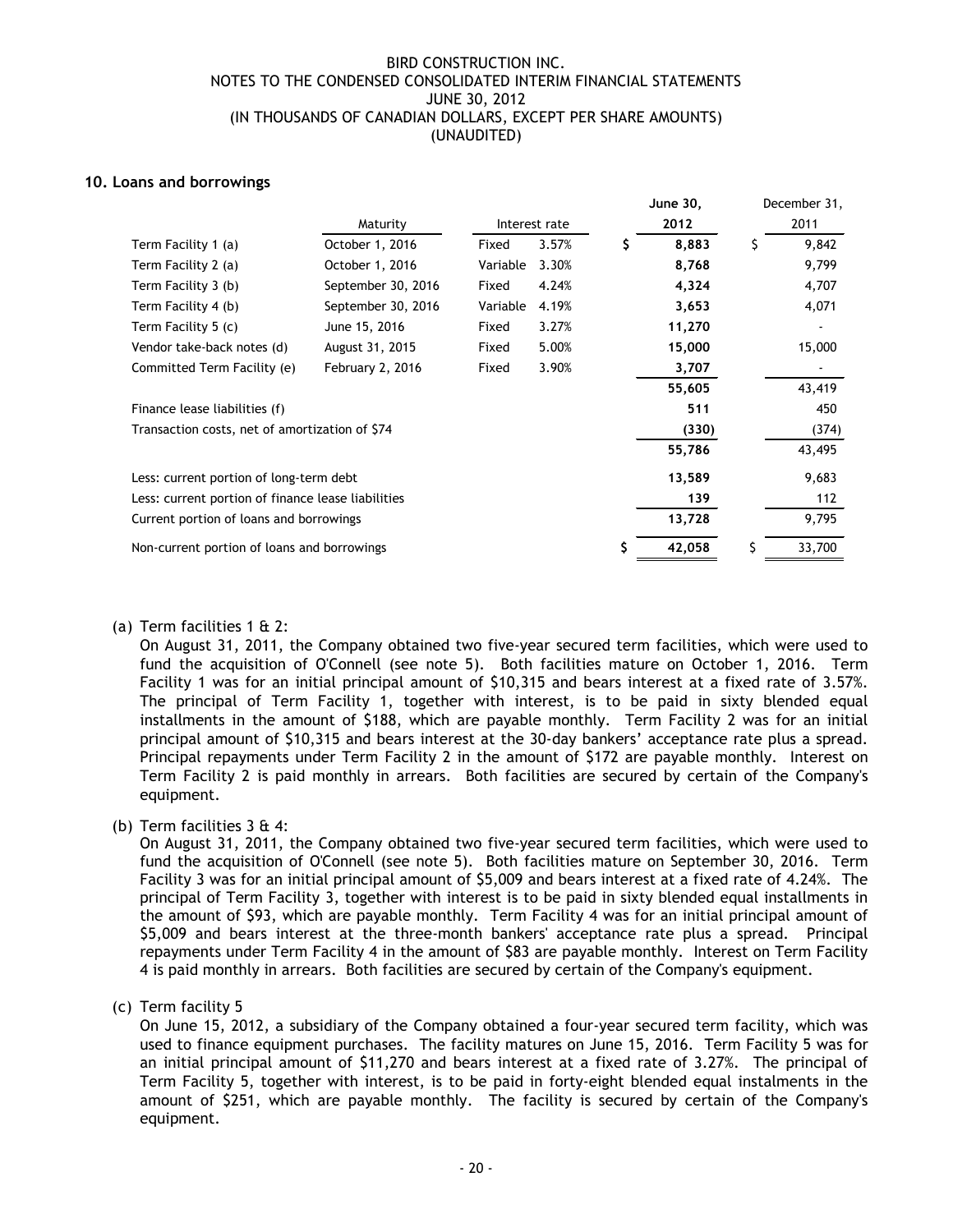## (d) Vendor take-back notes:

On August 31, 2011, Vendor take-back notes ("Notes") of \$15,000 were assumed by the Company on the acquisition of O'Connell. The Notes bear interest at 5% per annum, payable annually. The principal amount of the Notes is repayable in annual installments of \$3,750 on the first through fourth anniversary dates of the acquisition. The Notes mature on August 31, 2015.

(e) Committed term facility:

On August 31, 2011, coincident with the acquisition of O'Connell, the subsidiary obtained a one-year committed term credit facility of up to \$10,000 to be used to finance equipment purchases of the subsidiary. As at June 30, 2012, the subsidiary has drawn \$3,707 on the facility. Borrowings under the facility are secured by a first charge against certain of the subsidiary's equipment, and interest is charged at a rate per annum equal to the Canadian prime rate plus a spread.

(f) Finance lease liabilities:

Finance leases relate to automotive equipment and mature between September 2014 and December 2014, and bear interest at the 30-day bankers' acceptance rate plus a spread. The Corporation has the option to purchase the automotive equipment under lease at the conclusion of the lease agreements.

The aggregate amount of principal repayments for all long-term debt in each of the next five years is as follows:

| Within 1 year | 13,589 |
|---------------|--------|
| Year 2        | 13,628 |
| Year 3        | 13,837 |
| Year 4        | 13,851 |
| Year 5        | 700    |
|               | 55,605 |

Future minimum lease payments under finance leases with the present value of the net minimum lease payments are as follows:

|                                                    | <b>June 30,</b> |
|----------------------------------------------------|-----------------|
|                                                    | 2012            |
| Within one year                                    | 163             |
| After one year but not more than five years        | 389             |
| More than five years                               |                 |
| Total minimum lease payments                       | 552             |
| Less amounts representing interest                 | 41              |
| Present value of minimum lease payments            | 511             |
| Less: current portion of finance lease liabilities | 139             |
| Non-current portion                                |                 |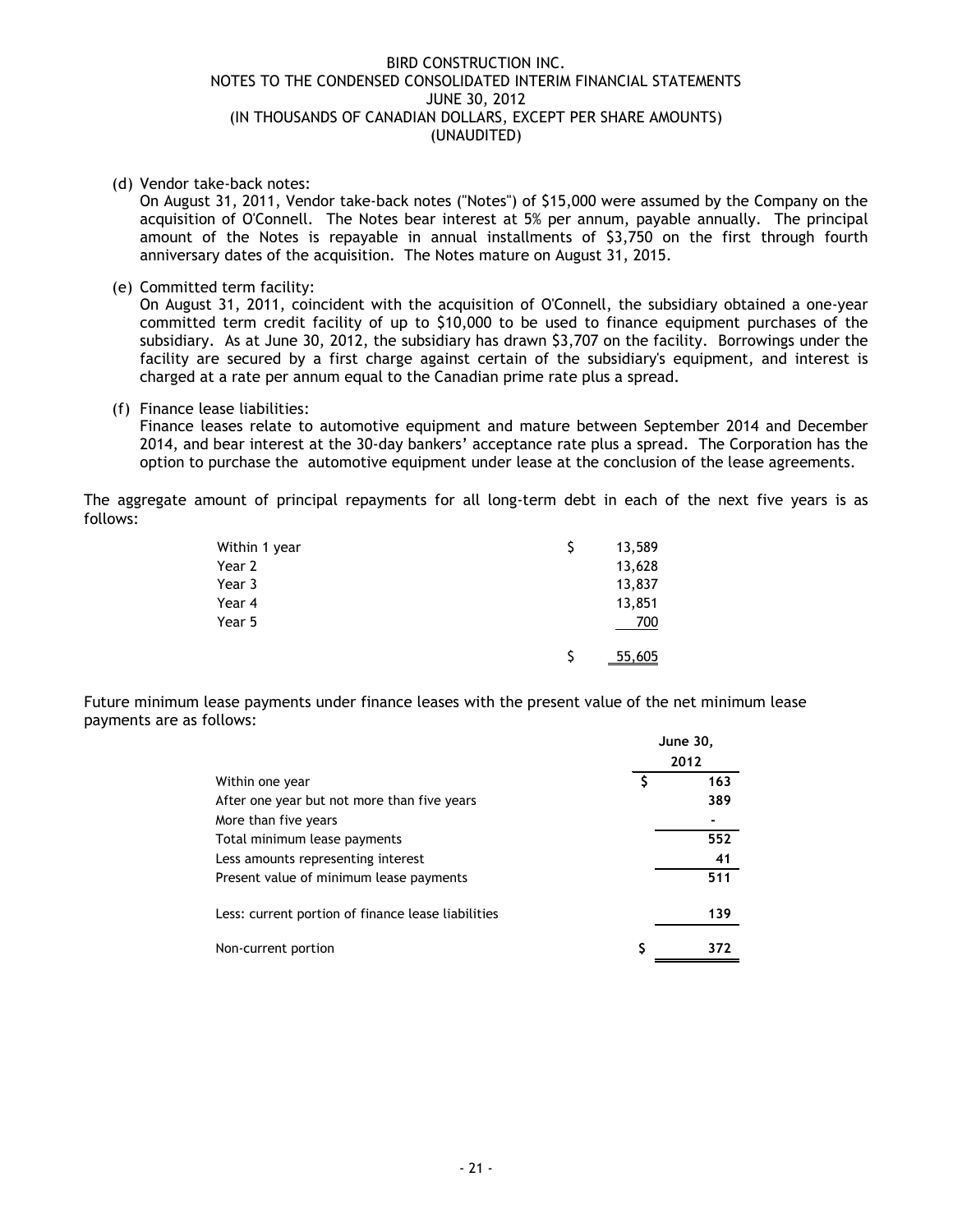## **11. Income taxes**

| Provision for income taxes                                                               | Six months ended<br>June 30,<br>2012 | Six months ended<br>June 30,<br>2011 |       |  |
|------------------------------------------------------------------------------------------|--------------------------------------|--------------------------------------|-------|--|
| Income tax expense is comprised of:                                                      |                                      |                                      |       |  |
| Current income taxes                                                                     | \$<br>1,288                          | \$                                   | 1,419 |  |
| Deferred income taxes                                                                    | 4,419                                |                                      | 1,263 |  |
|                                                                                          | 5,707                                |                                      | 2,682 |  |
| Income tax rate reconciliation                                                           |                                      |                                      |       |  |
| Combined federal and provincial income tax rate<br>Increases (reductions) applicable to: | 26.3%                                |                                      | 27.8% |  |
| Non-deductible portion of mark-to-market adjustments                                     |                                      |                                      | (0.7) |  |
| Effect of changes of valuation allowance                                                 |                                      |                                      | (0.7) |  |
| Future rate changes                                                                      | 0.4                                  |                                      | 1.6   |  |
| Dividend income                                                                          | (0.5)                                |                                      | (0.7) |  |
| Other                                                                                    | 0.8                                  |                                      | 0.1   |  |
| Effective rate                                                                           | 27.0%                                |                                      | 27.4% |  |

#### **Composition of deferred income tax assets and liabilities**

|                                               |    | June 30,<br>2012 | December 31,<br>2011 |
|-----------------------------------------------|----|------------------|----------------------|
| Provisions and accruals                       | \$ | 4,038            | 4,157                |
| Timing of recognition of construction profits |    | (11, 995)        | (6, 576)             |
| Property and equipment                        |    | (3,602)          | (4, 352)             |
| Intangible assets                             |    | (4, 773)         | (4,974)              |
| Other                                         |    | (124)            | (192)                |
| Tax loss carry forward                        |    | 1,680            | 1,580                |
|                                               |    | (14, 776)        | (10, 357)            |
| Balance sheet presentation                    |    |                  |                      |
| Deferred income tax asset                     |    | 4,693            | 6,130                |
| Deferred income tax liability                 |    | (19, 469)        | (16, 487)            |
|                                               | S  | (14, 776)        | (10, 357)            |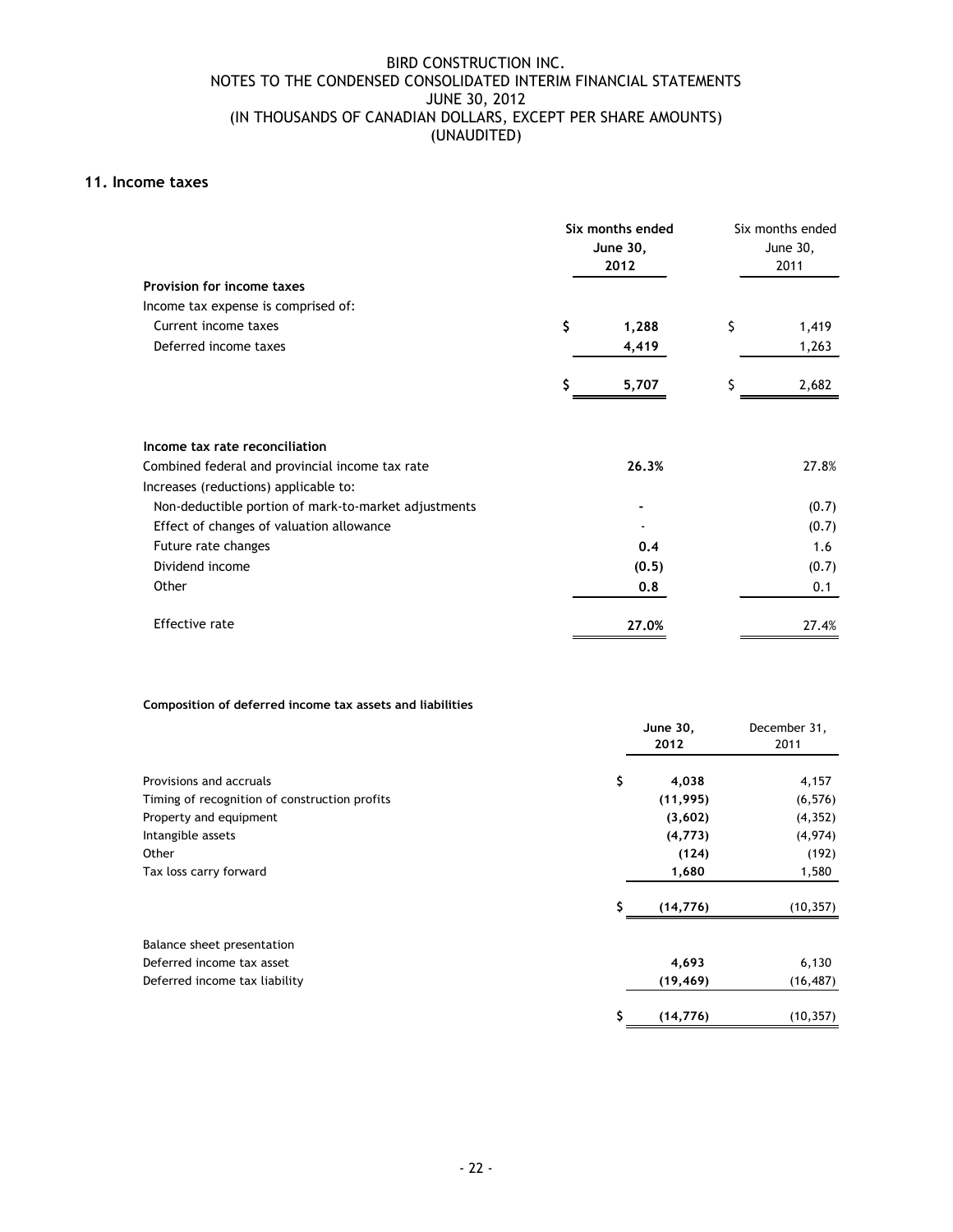The tax loss carry forward expires in 2029. The Company has deferred tax assets in the amount of \$94 that have not been recognized in these unaudited condensed consolidated interim financial statements in respect of capital losses realized on the disposal of bonds and preferred share investments in 2011. A deferred tax asset has not been recognized because it is not probable the Company will generate future taxable capital gains.

## **Movement in temporary differences for the year ended December 31, 2011**

|                                               | Balance    |                          | Recognized   | Foreign                  | Balance      |
|-----------------------------------------------|------------|--------------------------|--------------|--------------------------|--------------|
|                                               | January 1, | Acquisition              | in profit or | Currency                 | December 31, |
|                                               | 2011       | (see note 5)             | loss         | Adjustment               | 2011         |
| Provisions and accruals                       | 5,585      | 2,443                    | (3, 871)     |                          | \$<br>4,157  |
| Timing of recognition of construction profits | (1,067)    | (5, 212)                 | (297)        |                          | (6, 576)     |
| Intangible assets                             | (300)      | (5, 292)                 | 618          | ٠                        | (4, 974)     |
| Capital assets                                | 61         | (5, 340)                 | 927          |                          | (4, 352)     |
| Other                                         | 24         | (688)                    | 472          | $\overline{\phantom{0}}$ | (192)        |
| Tax loss carryforward                         | 1,642      | $\overline{\phantom{a}}$ | (90)         | 28                       | 1,580        |
|                                               | 5,945      | (14,089)                 | (2, 241)     | 28                       | (10, 357)    |

## **12. Other liabilities**

|                                                                   | June 30,<br>2012 | December 31,<br>2011 |
|-------------------------------------------------------------------|------------------|----------------------|
| Estimated contingent consideration (see note 5)<br>MTIP liability | 2,291<br>6,456   | 2,154<br>3,905       |
|                                                                   | 8,747            | 6,059                |
| Less: current portion - MTIP                                      | 3,359            | 2,262                |
| Non-current portion                                               | 5,388            | 3,797                |

|                                                                                                                                                       | <b>MTIP 2011</b>                |  |                                |  |  |  |
|-------------------------------------------------------------------------------------------------------------------------------------------------------|---------------------------------|--|--------------------------------|--|--|--|
|                                                                                                                                                       | # of Shares                     |  | Value                          |  |  |  |
| Balance January 1, 2011                                                                                                                               | 544,842                         |  | 6,754                          |  |  |  |
| Annual award of phantom shares<br>Cash payments of vested shares<br>Shares awarded - notional distributions<br>Change in fair value of phantom shares | 225,778<br>(479, 344)<br>42,226 |  | 1,977<br>(5,717)<br>545<br>346 |  |  |  |
| Balance December 31, 2011                                                                                                                             | 333,502                         |  | 3,905                          |  |  |  |
| Less: current portion                                                                                                                                 |                                 |  | 2,262<br>1,643                 |  |  |  |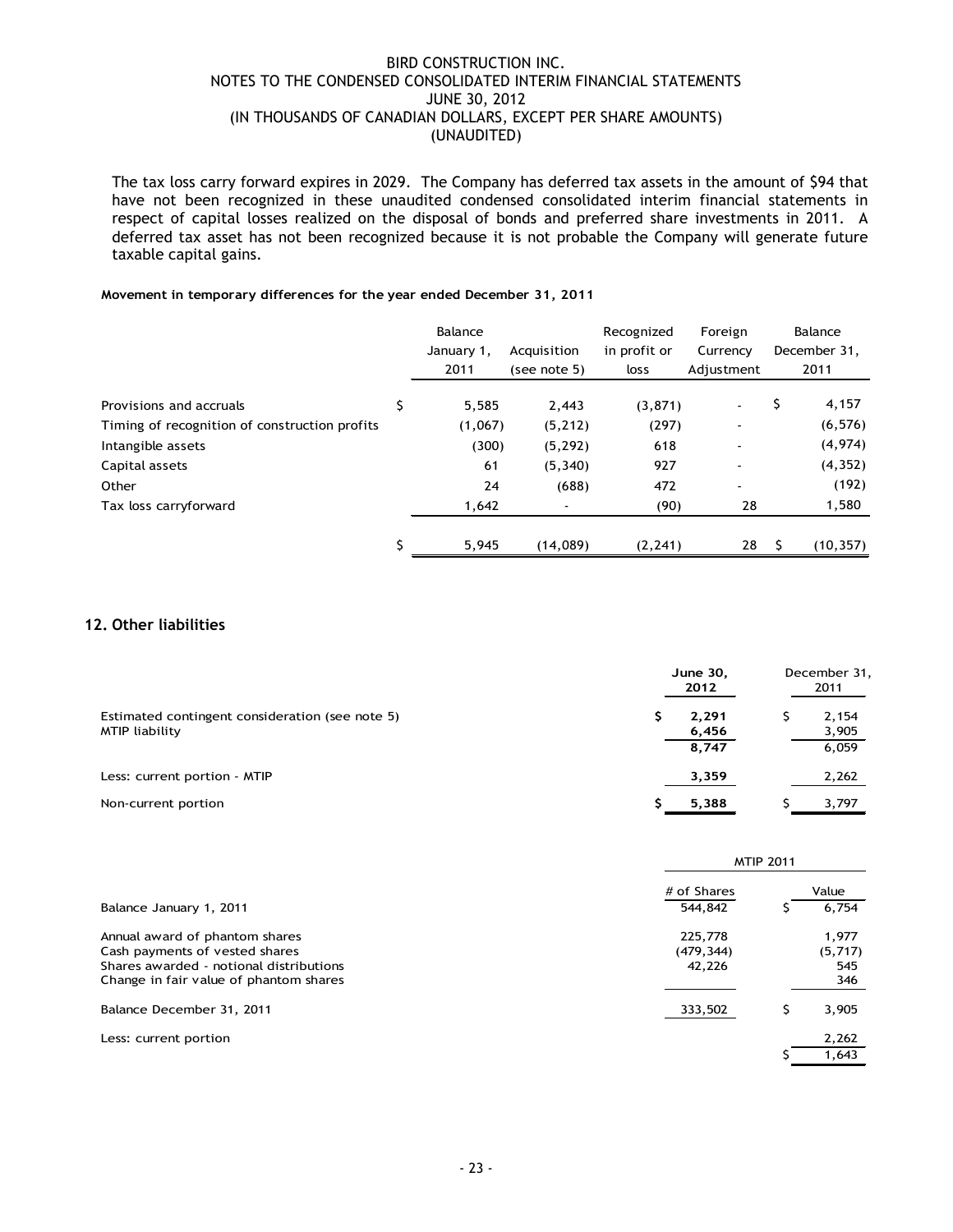As at June 30, 2012, a total of 656,649 unvested phantom shares are outstanding valued at \$9,351 of which \$6,456 has been recorded in the accounts of the Company. The number of shares and per share amounts reflect the three-for-one stock split.

## **13. Shareholders' capital**

The Company is authorized to issue an unlimited number of common shares and has issued and outstanding 42,153,846 common shares as of June 30, 2012 and December 31, 2011. The Company is authorized to issue preference shares in series with rights set by the Board of Directors, up to a balance not to exceed 35% of the outstanding common shares.

|                                                                                                                                | Number of<br>shares      | Amount |
|--------------------------------------------------------------------------------------------------------------------------------|--------------------------|--------|
| Balance, January 1, 2011<br>Converted on January 1, 2011 from trust units<br>Issued pursuant to stock dividend, April 14, 2011 | 14,051,282<br>28,102,564 | 37,527 |
| Balance, December 31, 2011 and June 30, 2012                                                                                   | 42,153,846               | 37,527 |

On March 3, 2011, the Board of Directors approved a three-for-one stock split to be effected by way of a stock dividend. Each shareholder of record of the Company on April 14, 2011, received two additional common shares for each common share held on that date. The additional shares were distributed on April 22, 2011.

## Stock options:

On May 6, 2011, at the Annual and Special Meeting of Shareholders, the Shareholders of the Company approved the implementation of the Company's Stock Option Plan. The Board of Directors, in their sole discretion, select eligible employees to be granted options, the number of options granted, the exercise price, the term of the option and the vesting periods. The number of common shares issuable under the Stock Option Plan shall not exceed 10% of the number of common shares outstanding.

Details of changes in the balance of stock options outstanding is as follows:

|                                | Number of<br>share options<br>outstanding | Weighted average<br>exercise price |  |
|--------------------------------|-------------------------------------------|------------------------------------|--|
| Outstanding at January 1, 2012 | ٠                                         |                                    |  |
| Granted during the period      | 625,000                                   | 13.98                              |  |
| Outstanding at June 30, 2012   | 625,000                                   | 13.98                              |  |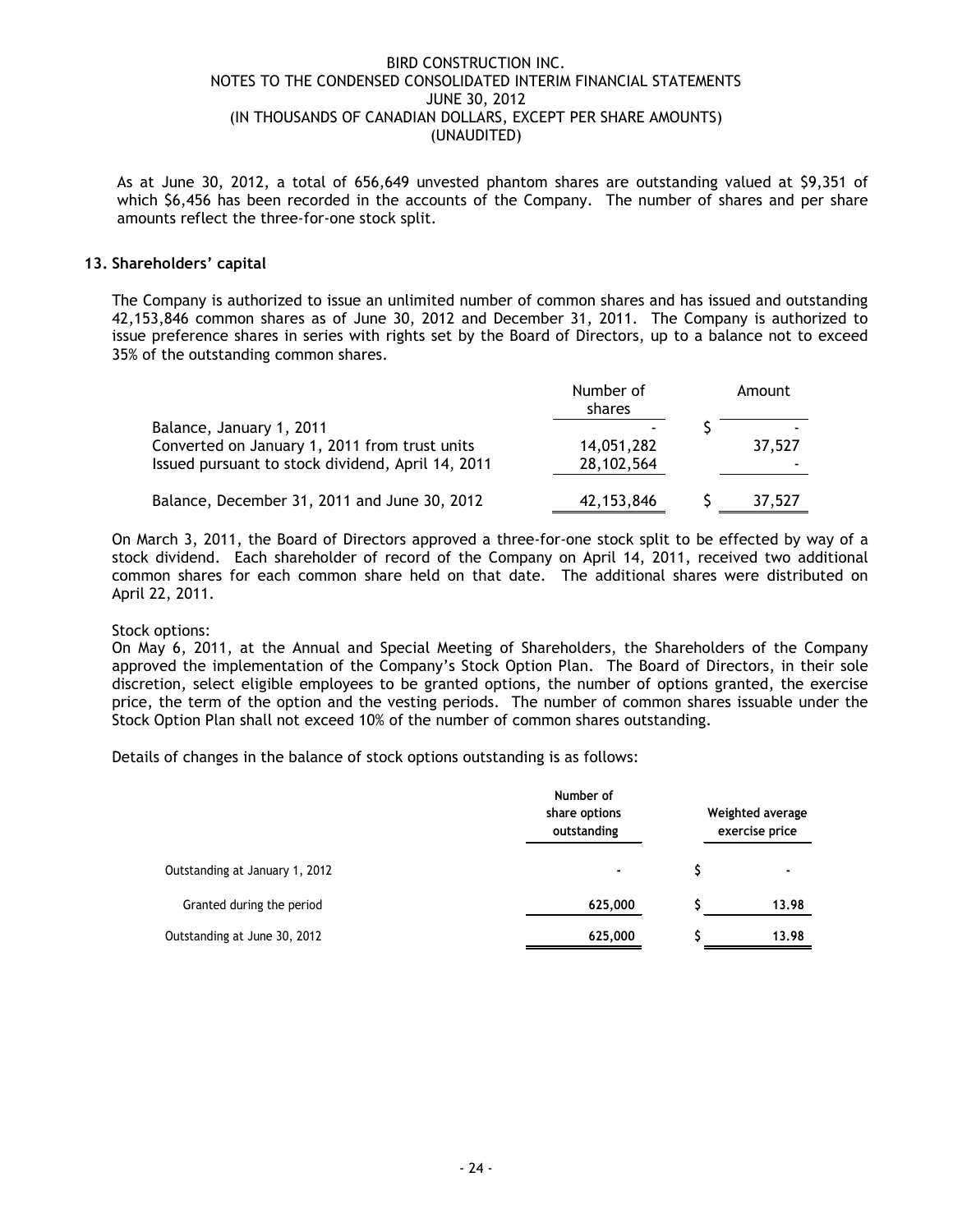The following table summarizes information about stock options outstanding and exercisable as at June 30, 2012:

|                           | Number of<br>stock options<br>outstanding | Number of<br>stock options<br>exercisable | <b>Exercise</b><br>price |       | <b>Expiry Date</b> |     | Remaining<br>contractual life<br>(years) |
|---------------------------|-------------------------------------------|-------------------------------------------|--------------------------|-------|--------------------|-----|------------------------------------------|
| Granted during the period | 625,000                                   | $\blacksquare$                            |                          | 13.98 | March 15, 2019     | 6.7 |                                          |

The following table summarizes stock options granted during the six-month period ended June 30, 2012:

|               | Weighted | Weighted     |              |  |  |
|---------------|----------|--------------|--------------|--|--|
| Number of     | average  |              | average fair |  |  |
| stock options | exercise | value of the |              |  |  |
| granted       | price    |              | option       |  |  |
| 625,000       | 13.98    |              | 3.25         |  |  |

The fair values of stock options issued during the six-month period ended June 30, 2012 have been calculated using the Black-Scholes fair value option pricing model, using the following assumptions:

|                                         | 2012  |
|-----------------------------------------|-------|
| Expected volatility <sup>(1)</sup>      | 39.7% |
| Dividend yield                          | 5.0%  |
| Risk free interest rate                 | 1.6%  |
| Weighted average expected life in years | 4.75  |

(1) Expected volatility was determined using historical volatility.

The expense recognized during the six-month period ended June 30, 2012 for stock-based compensation is \$307 (June 30, 2011 - \$nil).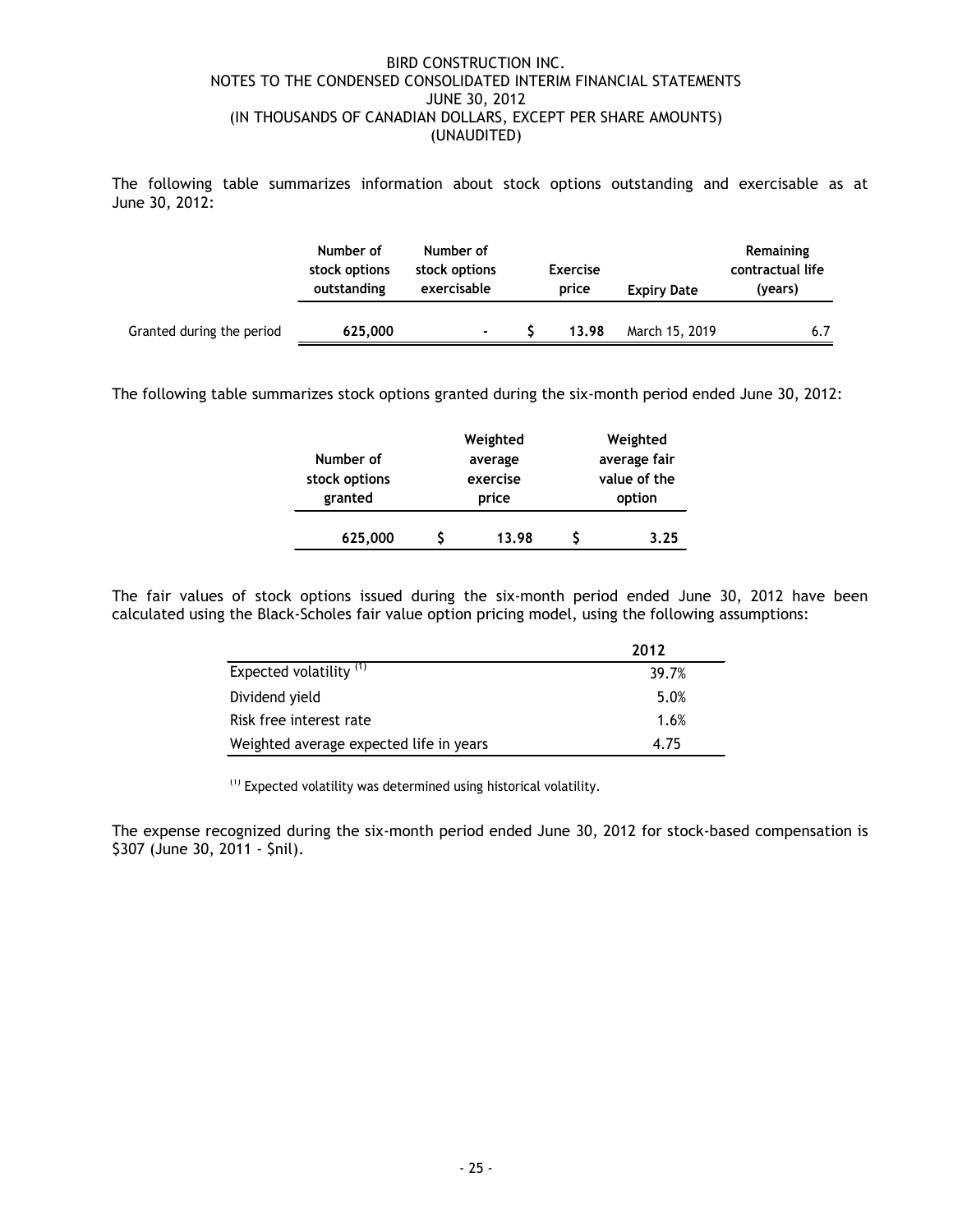## **14. Earnings per share**

Details of the calculation of earnings per share are as follows:

|                                                                                 | Three months ended |  |                  | Six months ended |     |                  |
|---------------------------------------------------------------------------------|--------------------|--|------------------|------------------|-----|------------------|
|                                                                                 | June 30.<br>2012   |  | June 30,<br>2011 | June 30.<br>2012 |     | June 30,<br>2011 |
| Profit attributable to shareholders (basic and diluted)                         | 9.002              |  | 3,013            | 15.437           |     | 7,122            |
| Average number of common shares outstanding<br>Effect of stock options on issue | 42,153,846         |  | 42,153,846       | 42,153,846       |     | 42,153,846       |
| Weighted average number of common shares (diluted)                              | 42,153,846         |  | 42,153,846       | 42,153,846       |     | 42,153,846       |
| Basic earnings per share                                                        | 0.22               |  | 0.07             | 0.37             | - 5 | 0.17             |
| Diluted earnings per share                                                      | 0.22               |  | 0.07             | 0.37             |     | 0.17             |

At June 30, 2012, 625,000 options were excluded from the diluted weighted average number of common share calculation as their effect would have been anti-dilutive.

## **15. Provisions**

|                 | <b>June 30,</b><br>2012 | December 31,<br>2011 |  |
|-----------------|-------------------------|----------------------|--|
| Warranty claims | $3,157$ \$              | 3,792                |  |
| Legal claims    | 3,471                   | 4,055                |  |
|                 | 6,628                   | 7,847                |  |

|                                     |   | Legal    |         | Total |          |
|-------------------------------------|---|----------|---------|-------|----------|
| Balance January 1, 2011             | S | 7,886    | 6,813   | S     | 14,699   |
| Provisions made during the year     |   | 2,621    | 1,100   |       | 3,721    |
| Provisions used during the year     |   | (1, 839) | (847)   |       | (2,686)  |
| Provisions reversed during the year |   | (4, 876) | (3,011) |       | (7, 887) |
| Balance December 31, 2011           |   | 3,792    | 4,055   | S     | 7,847    |

Various claims and litigation arise in the normal course of the construction business. It is management's opinion that adequate provision has been made for any potential settlements relating to such matters and that they will not materially affect the financial position or future operations of the Company.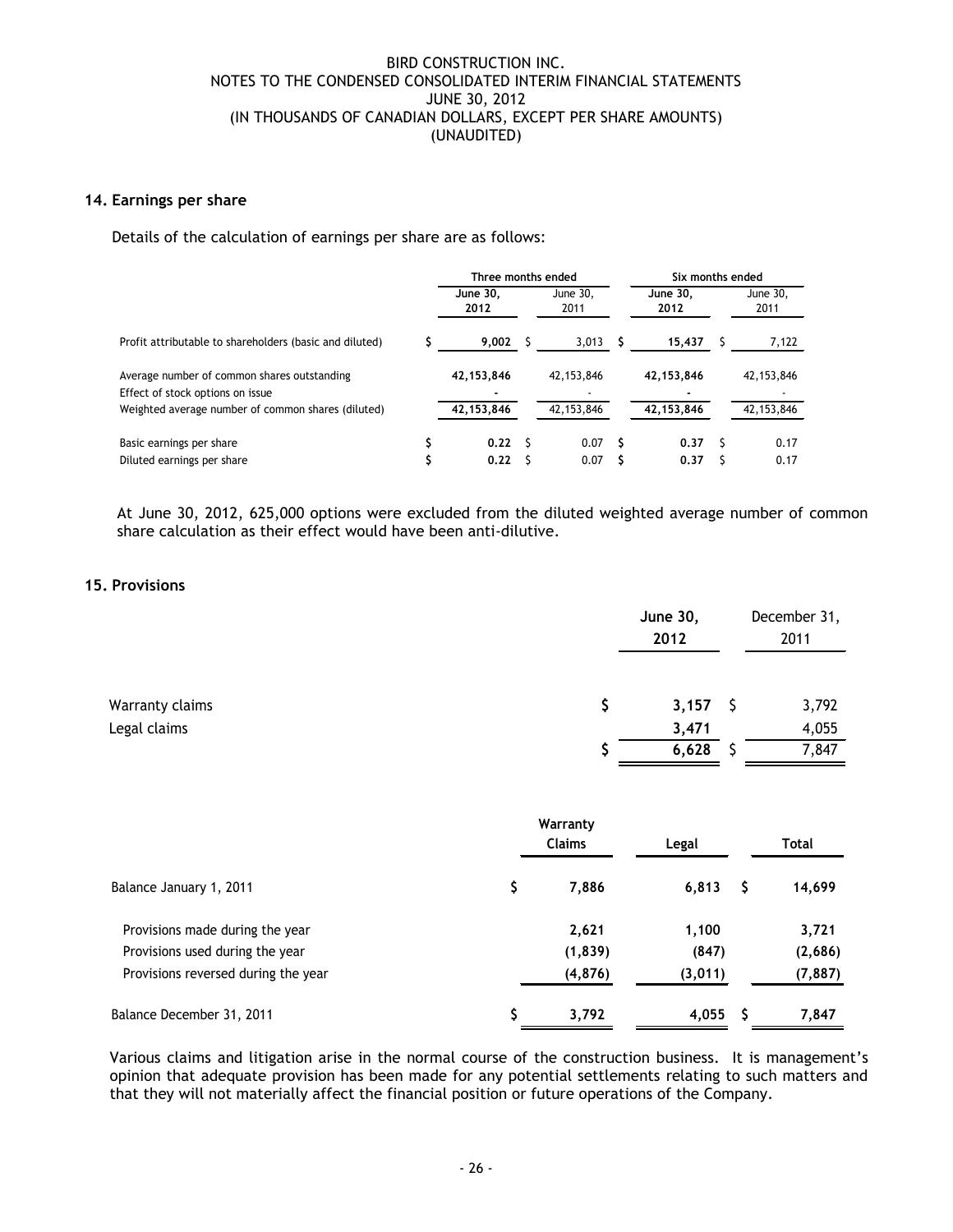## **16. Finance income**

|                                                                                                |    | Six months ended<br><b>June 30,</b><br>2012 |    | Six months ended<br>June 30,<br>2011 |  |
|------------------------------------------------------------------------------------------------|----|---------------------------------------------|----|--------------------------------------|--|
| Interest and dividend income<br>Interest income relating to accretion on holdbacks receivables | \$ | 1,380<br>754                                | \$ | 1,534<br>593                         |  |
| Realized loss on investments                                                                   |    | (1)                                         |    | (557)                                |  |
| Unrealized gain/(loss) on investments                                                          |    | (79)                                        |    | 602                                  |  |
|                                                                                                |    | 2,054                                       | Ś  | 2,172                                |  |
| <b>Finance costs</b>                                                                           |    |                                             |    |                                      |  |
|                                                                                                |    | Six months ended                            |    | Six months ended                     |  |
|                                                                                                |    | June 30,                                    |    | June 30,                             |  |
|                                                                                                |    | 2012                                        |    | 2011                                 |  |
| Interest on long-term debt                                                                     | \$ | 1,026                                       | \$ |                                      |  |
| Accretion of accounts payable and other liabilities                                            |    | 674                                         |    | 399                                  |  |
|                                                                                                | Ş  | 1,700                                       | S  | 399                                  |  |

## **18. Leases**

**17. Finance costs**

Future minimum annual lease payments relating to lease commitments on buildings, equipment and vehicles over the next five years are:

|                  | Maturities                                    |        |                |    |                  |  |
|------------------|-----------------------------------------------|--------|----------------|----|------------------|--|
|                  | Within<br><b>From 2013</b><br>2012<br>to 2016 |        | Beyond<br>2016 |    | June 30,<br>2012 |  |
| Operating leases | 5, 330                                        | 18,084 | 12             | S. | 23,426           |  |

## **19. Commitments and contingent liabilities**

(a) Commitments:

Outstanding surety lien bonds issued on behalf of the Company in connection with liens by subcontractors and suppliers at June 30, 2012 totalled \$9,317 (December 31, 2011 - \$7,741).

(b) Contingencies:

The Company is contingently liable for the usual contractor's obligations relating to performance and completion of construction contracts. These include the Company's contingent liability for the performance obligations of its subcontractors. Where possible and appropriate, the Company obtains performance bonds or alternative security from subcontractors. However, where this is not possible, the Company is exposed to the risk that subcontractors will fail to meet their performance obligations. In that eventuality, the Company would be obliged to complete the subcontractor's contract, generally by engaging another subcontractor and the cost of completing the work could exceed the original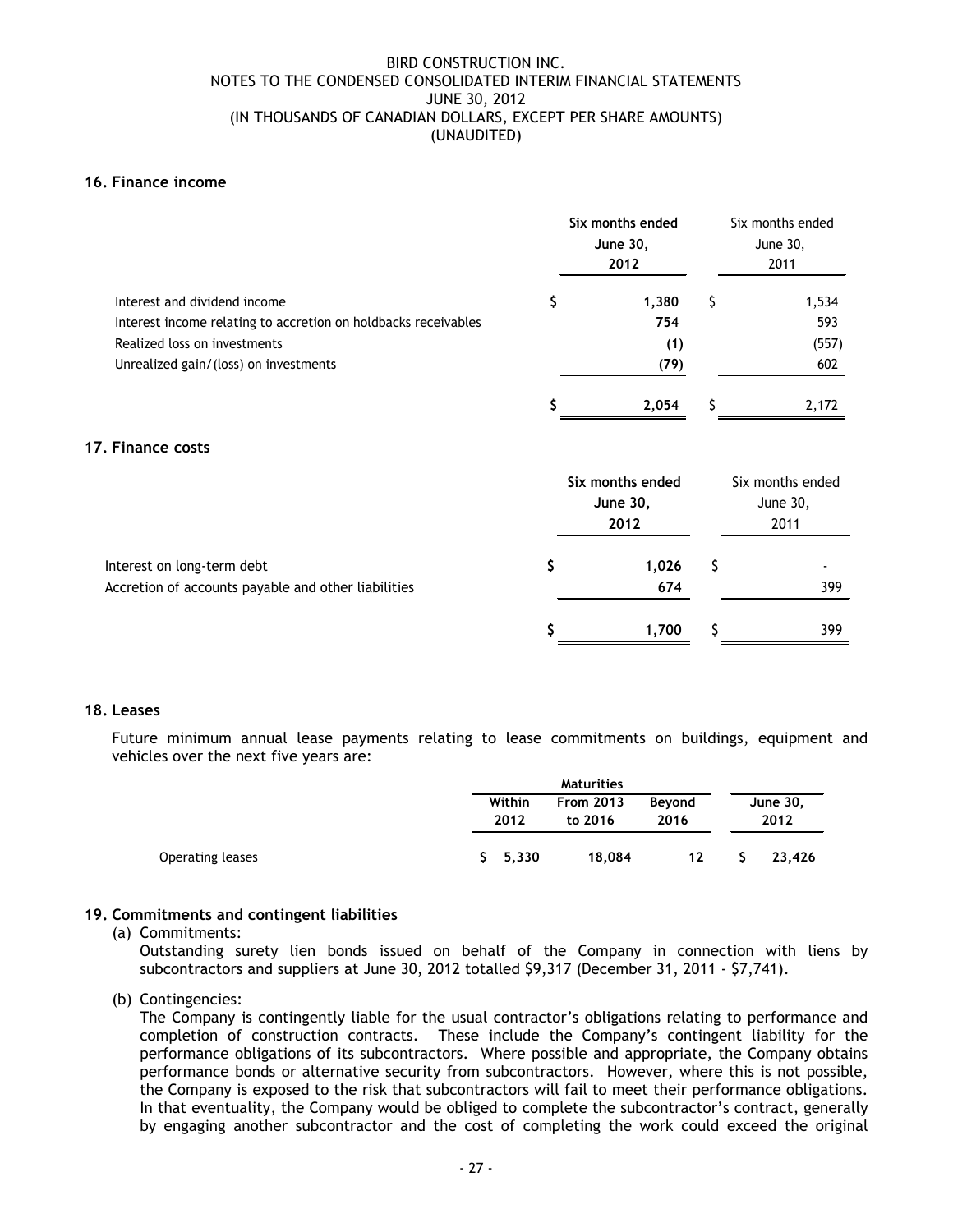subcontract price. The Company makes appropriate provision in the financial statements for all known liabilities relating to subcontractor defaults.

## **20. Related party transactions**

Compensation of key management personnel represents the aggregate amounts paid and accrued to members of the Company's Executive and the Company's Board of Directors.

|                                  | Year ended December 31, 2011 |             |                                           |                                                   |    |       |  |
|----------------------------------|------------------------------|-------------|-------------------------------------------|---------------------------------------------------|----|-------|--|
|                                  | Base<br>Salary               | <b>MTIP</b> | Annual<br><b>Profit</b><br><b>Sharing</b> | <b>Other</b><br><b>Taxable</b><br><b>Benefits</b> |    | Total |  |
| <b>Executive &amp; Directors</b> | 2.219                        | 2,341       | 2.886                                     | 141                                               | S. | 7,587 |  |

The Executive comprises the following positions

- President & Chief Executive Office ("CEO")
- Chief Financial Officer ("CFO") and Assistant Secretary
- Vice Chair
- Senior Vice President
- Vice President Operations Central
- Vice President Operations Pacific & District Manager
- Vice President Operations Atlantic
- Vice President & District Manager
- Vice President Finance

At December 31, 2011, Directors and Executive Officers of the Company controlled 6% of the voting shares of the Company.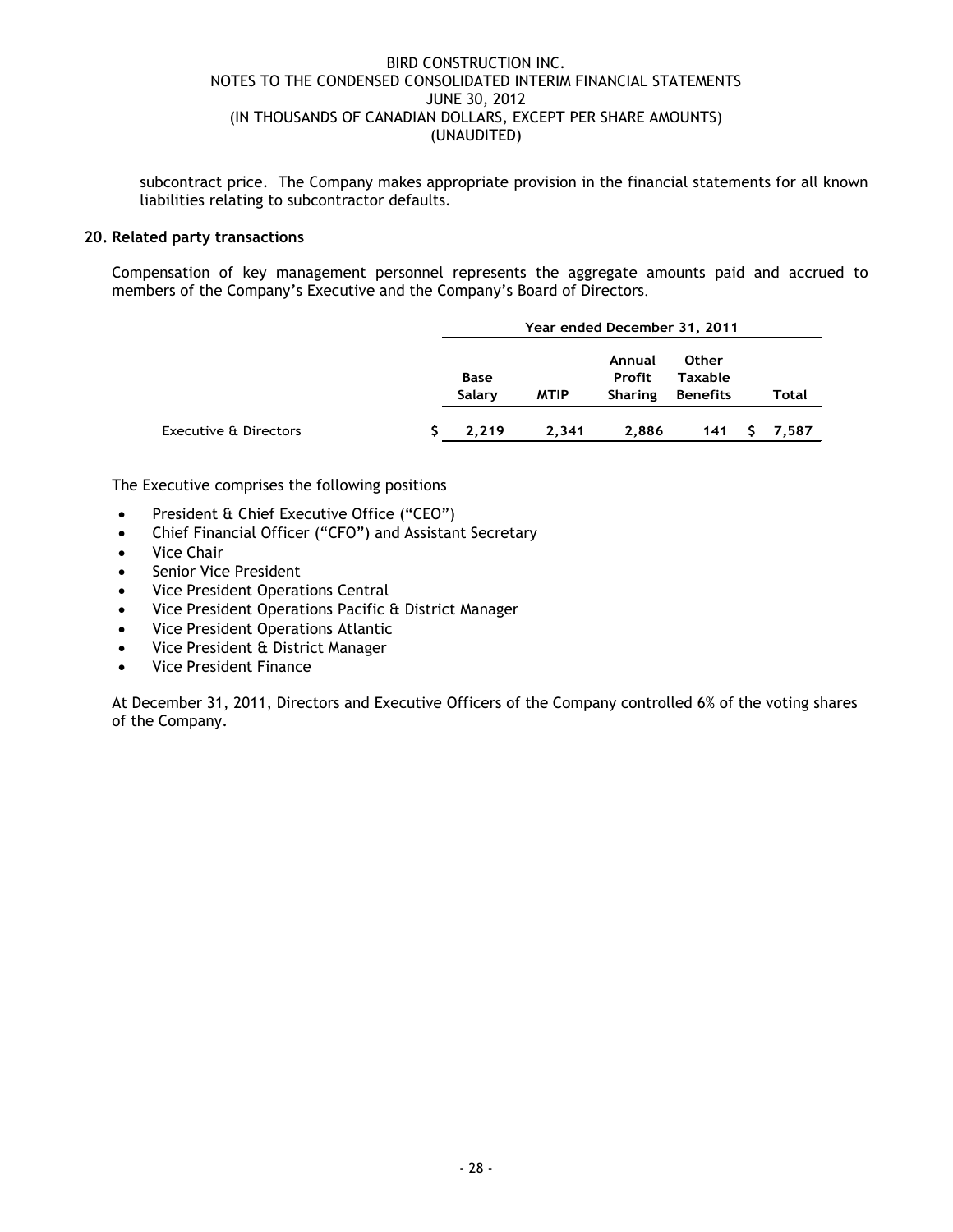## **21. Other cash flow information**

|                                                    | June 30,<br>2012 | June 30,<br>2011 |
|----------------------------------------------------|------------------|------------------|
| Changes in non-cash working capital:               |                  |                  |
| Accounts receivable                                | \$<br>(51, 024)  | \$<br>3,025      |
| Costs and estimated earnings in excess of billings | (7,998)          | (1,639)          |
| Prepaid expenses and other assets                  | 1,212            | 251              |
| Inventory                                          | 225              |                  |
| Accounts payable                                   | (9, 398)         | (25,061)         |
| Deferred contract revenue                          | 2,721            | 2,279            |
| Provisions                                         | (1, 219)         | (2, 427)         |
| Medium term incentive plan                         |                  | (1, 541)         |
| Operating cash flows from discontinued operations  |                  | (633)            |
|                                                    | (65, 481)        | (25,746)         |
|                                                    | June 30,         | June 30,         |
|                                                    | 2012             | 2011             |
| Cash and cash equivalents                          |                  |                  |
| Cash                                               | \$<br>97,813     | \$<br>160,916    |
| Bankers' acceptances and short-term deposits       | 29,275           | 27,560           |
| <b>Bank indebtedness</b>                           | (12, 339)        |                  |
|                                                    | \$<br>114,749    | \$<br>188,476    |

## **22. Financial instruments**

The Company's cash, bankers' acceptances, short-term deposits and preferred share investments have been classified as fair value through profit and loss. Accounts receivable are classified as loans and receivables. The Company's bank overdraft, if any, accounts payable, dividends payable to shareholders and long-term debt have been classified as other financial liabilities. The basis of the determination of the fair value of the Company's financial instruments is more fully described in note 3(j).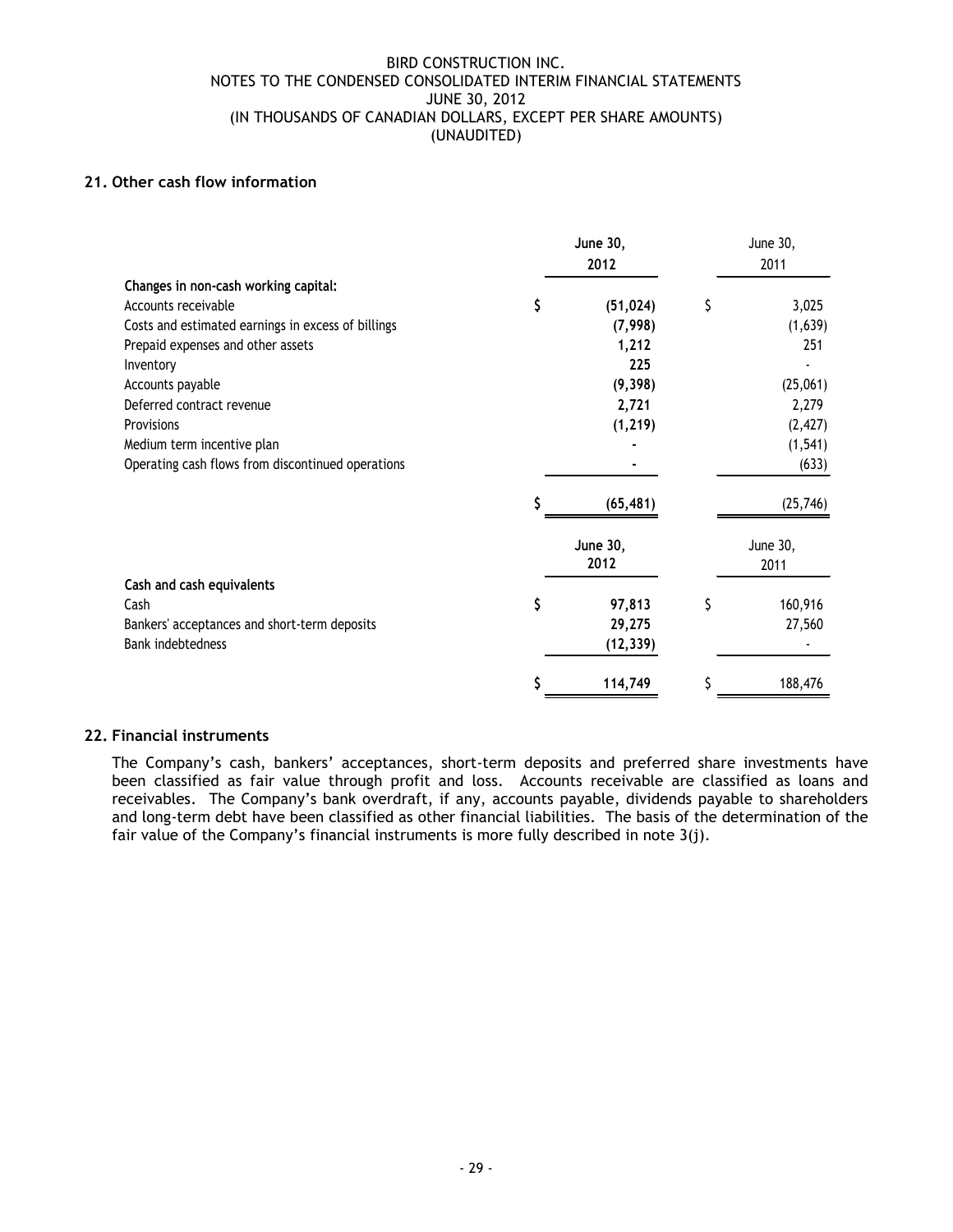## **A. Classification and fair value of financial instruments:**

| Financial Assets at Fair Value through profit or loss  |                         |     |                      |
|--------------------------------------------------------|-------------------------|-----|----------------------|
|                                                        | <b>June 30,</b><br>2012 |     | December 31,<br>2011 |
| <b>Cash and Cash Equivalents:</b>                      |                         |     |                      |
| Cash                                                   | \$<br>97,813            | \$  | 146,771              |
| Bankers' acceptances and short-term deposits           | 29,275                  |     | 26,631               |
| <b>Bank indebtedness</b>                               | (12, 339)               |     |                      |
|                                                        | 114,749                 |     | 173,402              |
| <b>Preferred Share Investments:</b>                    | 15,922                  |     | 16,752               |
|                                                        | \$<br>130,671           | \$. | 190,154              |
| Loans and Receivables and Other Financial Liabilities: |                         |     |                      |
| <b>Loans and Receivables:</b>                          |                         |     |                      |
| Accounts receivable                                    | \$<br>373,163           | \$. | 321,261              |
| <b>Other Financial Liabilities:</b>                    |                         |     |                      |
| Accounts payable                                       | 304,946                 |     | 313,411              |
| Dividends payable to shareholders                      | 2,529                   |     | 2,318                |
| Loans and borrowings                                   | 55,786                  |     | 43,495               |
|                                                        | 363,261                 |     | 359,224              |
| <b>Total Financial Instruments</b>                     | \$<br>140,573           | \$  | 152,191              |

The following table presents information about the Company's financial assets measured at fair value as at June 30, 2012 and December 31, 2011 and indicates the fair value hierarchy of inputs utilized by the Company to determine such fair value. The hierarchy of inputs is summarized below:

- Level 1 quoted prices (unadjusted) in active markets for identical assets or liabilities;
- Level 2 inputs other than quoted prices included in level 1 that are observable for the asset or liability, either directly or indirectly; and
- Level 3 inputs used in a valuation technique are not based on observable market data in determining fair values of the instruments.

Determination of fair value and the resulting hierarchy requires the use of observable market data whenever available. The classification of a financial instrument in the hierarchy is based upon the lowest level of input that is significant to the measurement of fair value.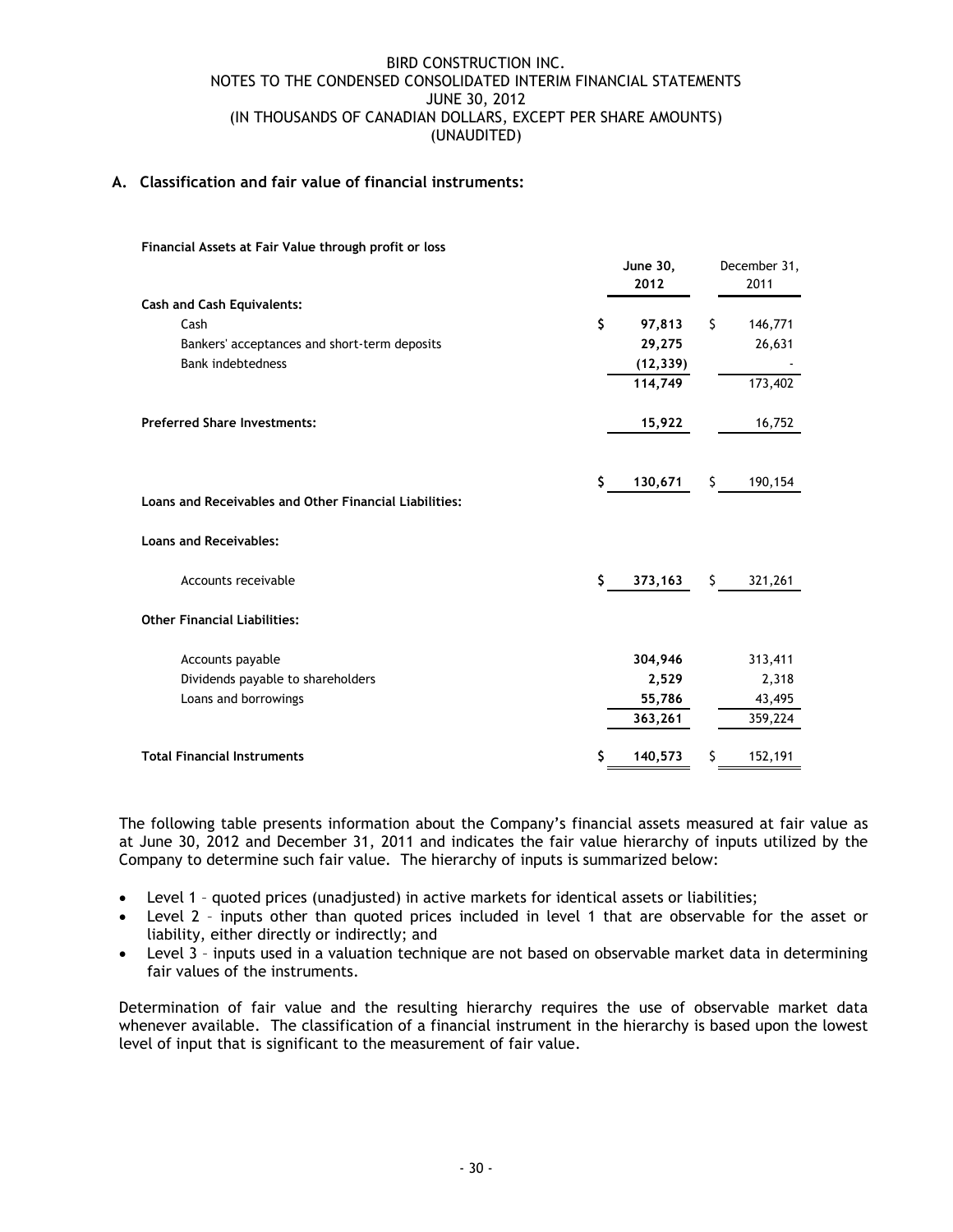|                                                |    | Quoted<br>prices in<br>active<br>markets for<br>identical<br>assets<br>(Level 1) |    | Significant<br>other<br>observable<br>inputs<br>(Level 2) |               | Significant<br>unobservable<br>inputs<br>(Level 3) |    | Total     |
|------------------------------------------------|----|----------------------------------------------------------------------------------|----|-----------------------------------------------------------|---------------|----------------------------------------------------|----|-----------|
|                                                |    |                                                                                  |    |                                                           | June 30, 2012 |                                                    |    |           |
| Cash                                           | s  | 97,813                                                                           | Ŝ. |                                                           | \$            |                                                    | \$ | 97,813    |
| Bankers' acceptances and short-term deposits   |    |                                                                                  |    | 29,275                                                    |               |                                                    |    | 29,275    |
| <b>Bank indebtedness</b>                       |    | (12, 339)                                                                        |    |                                                           |               |                                                    |    | (12, 339) |
| Preferred shares                               |    | 15,922                                                                           |    |                                                           |               |                                                    |    | 15,922    |
| Total Financial Assets through profit and loss | s  | 101,396                                                                          | S. | 29,275                                                    | S.            |                                                    | S  | 130,671   |
|                                                |    |                                                                                  |    | December 31, 2011                                         |               |                                                    |    |           |
| Cash                                           | S. | 146,771                                                                          | Ś  |                                                           | S             |                                                    | \$ | 146,771   |
| Bankers' acceptances and short-term deposits   |    |                                                                                  |    | 26,631                                                    |               |                                                    |    | 26,631    |
| Preferred shares                               |    | 16,752                                                                           |    |                                                           |               |                                                    |    | 16,752    |
| Total Financial Assets through profit and loss |    | 163,523                                                                          |    | 26,631                                                    | S             |                                                    |    | 190,154   |
|                                                |    |                                                                                  |    |                                                           |               |                                                    |    |           |

There were no transfers between levels during the period.

The fair value of the loans and borrowings approximate their carrying values on a discounted cash flow basis as the majority of these obligations bear interest at market rates.

## **B. Risk Management:**

In the normal course of business, the Company is exposed to a number of risks related to financial instruments that can affect its operating performance. These risks and the actions taken to manage them are as follows:

i. Credit Risk:

Credit risk relates to the risk of financial loss to the Company if a customer or counterparty to a financial instrument fails to meet their contractual obligation.

With respect to accounts receivable, concentration of credit risk is limited due to the geographic dispersion of revenues and a diversified customer base. Before entering into any construction contract and during the course of the construction project, the Company goes to considerable lengths to satisfy itself that the customer has adequate resources to fulfil its contractual payment obligations as construction work is completed. If a customer was unable or unwilling to pay the amount owing, the Company will generally have a right to register a lien against the project that will normally provide some security that the amount owed would be realized.

Bankers' acceptances and short-term deposits are subject to minimal credit risk as they are placed with only major Canadian financial institutions. As is reasonably practical, these investments are placed with a number of different Canadian financial institutions thereby reducing the Company's exposure to a default by any one financial institution.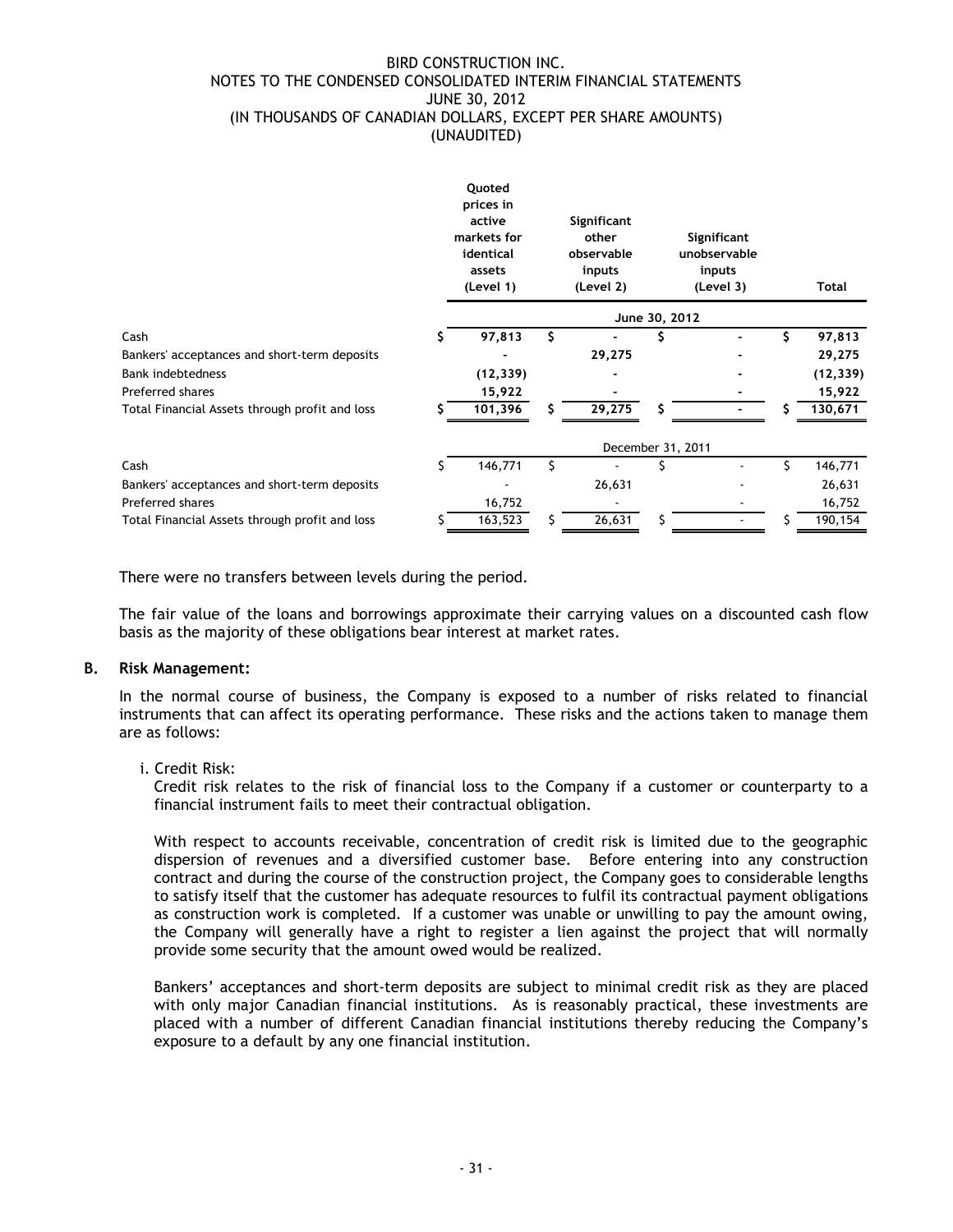Accounts receivable outstanding for greater than 90 days and considered past due by the Company's management represent 6.5% (December 31, 2011 – 3.5%) of the balance of progress billings on construction contracts receivable at June 30, 2012. Management has recorded an allowance of \$1,108 (December 31, 2011 - \$997) against these past due receivables, net of amounts recoverable from others.

|                                 |                                      | Amounts past due      |                        |                      |  |  |  |
|---------------------------------|--------------------------------------|-----------------------|------------------------|----------------------|--|--|--|
|                                 | Up to 12<br>months                   | Over 12<br>months     | June 30,<br>2012       | December 31,<br>2011 |  |  |  |
| Trade receivables<br>Impairment | 14.220 S<br>$\overline{\phantom{0}}$ | $2,964$ \$<br>(1,018) | $17,184$ \$<br>(1,018) | 7,655<br>(997)       |  |  |  |
| <b>Total Trade receivables</b>  | $14,220$ \$                          | $1,946$ \$            | $16, 166$ \$           | 6,658                |  |  |  |

The movement in the allowance for impairment in respect of loans and receivables during the period was as follows:

|                              | June 30,<br>2012 | December 31,<br>2011 |
|------------------------------|------------------|----------------------|
| Balance, beginning of period | 997              | 129                  |
| Impairment loss recognized   | 50               | 868                  |
| Amounts written off          | (29)             |                      |
|                              | 1.018            | 997                  |

## ii. Liquidity risk:

Liquidity risk relates to the risk that the Company will not be able to meet its financial obligations as they fall due.

As a component of working capital, the Company maintains significant balances of cash and cash equivalents and investments in liquid securities. These investments exceed net current liabilities and support surety and contract security requirements related to construction projects. In addition, the Company has authorized lines of credit totalling \$186,500, supported, in part, by the hypothecation of certain financial instruments, with three Canadian chartered banks, as well as long-term debt facilities. The Company believes it has access to sufficient funding through the use of these facilities to meet foreseeable operating requirements.

Principal repayments due on the loans and borrowings are disclosed in note 10. As disclosed in note 12, payments required pursuant to the Company's Medium Term Incentive Plan granted in 2009, 2010 and 2011 are due on the vesting dates of November 2012, November 2013 and November 2014 respectively, or upon retirement, if earlier.

iii. Market risk

Market risk is the risk that changes in market prices, such as interest rates and equity prices, that will affect the Company's income or the value of its holdings in liquid securities.

Interest rate risk is the risk that the fair value of future cash flows of a financial instrument will fluctuate because of changes in market interest rates. The Company is exposed to interest rate risk to the extent that its credit facilities are based on variable rates of interest. The Company has the option to convert all variable rate term facilities to fixed rate term facilities.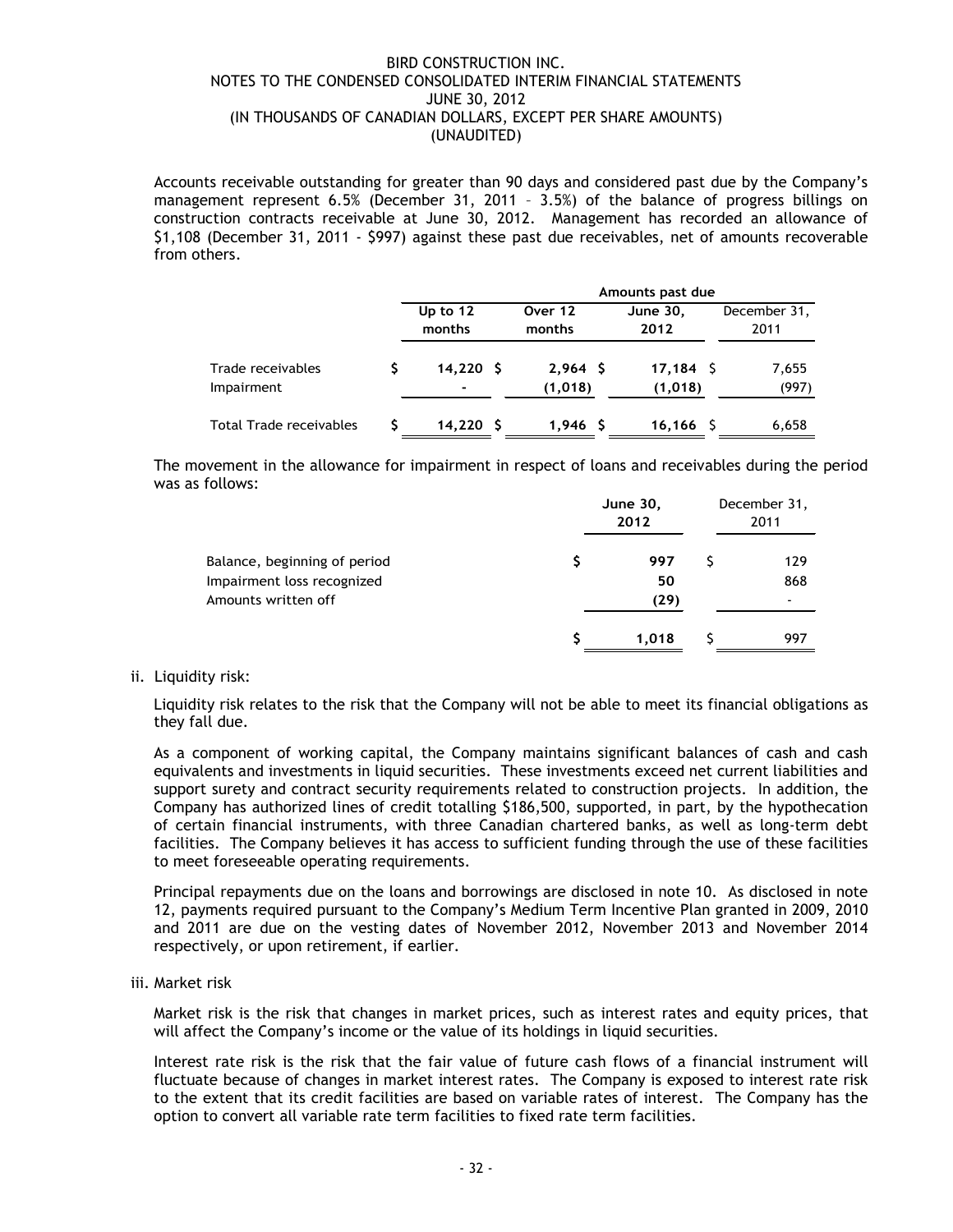At June 30, 2012, the interest rate profile of the Company's long-term debt was as follows:

| Fixed rate facilities    | 43.184        |
|--------------------------|---------------|
| Variable rate facilities | 12,421        |
| Total long-term debt     | <u>55,605</u> |

As at June 30, 2012, a one-percent change in the interest rate applied to the Company's variable rate long-term debt will change annual income before income taxes by approximately \$124.

The Company has exposure to fluctuations in the market prices of its preferred shares portfolio. Investments are made only in securities authorized in the investment guidelines approved by the Company's Board of Directors. The Company's CFO and CEO must authorize all transactions and detailed reports summarizing the performance of the investment portfolio are made to the Board of Directors quarterly. As at June 30, 2012, a one-percent change in the market price of the investments will change income before income taxes by approximately \$159 (December 31, 2011 - \$167).

## **23. Capital disclosures**

The Company's capital management objectives are to:

- Ensure that the Company has the financial capacity to support its current and anticipated volume and mix of business and to manage unforeseen operational and industry developments.
- Ensure that the Company has sufficient financial capacity to support the execution of its longer-term growth strategies.
- Provide its investors with the maximum long-term returns on equity and to generate sufficient cash flow to sustain shareholder dividends and payments on long-term debt.

In the management of capital, the Company defines capital as shareholders' equity and loans and borrowings. Loans and borrowings include bank indebtedness and the current and non-current portions of long-term debt and finance leases.

The Company manages its capital within the investment policy approved by the Board of Directors. The Company makes changes to capital based on changes in business conditions and the mix of construction contracts. In order to maintain or adjust the capital structure, the Company may adjust the amount of dividends paid to Company shareholders, issue new debt or repay existing debt, issue new Company shares, and to a lesser degree, may adjust capital expenditures.

As a component of working capital, the Company maintains significant balances of cash and cash equivalents and investments in liquid securities. These cash, cash equivalents and investment balances are intended to cover net current liabilities, fund current dividends payable to shareholders and provide capital to support surety and contract security requirements related to the current and near-term backlog of construction projects.

Backlog is not a term found in the CICA Handbook. Backlog (also referred to in the construction industry as "work on hand") is the total value of all contracts awarded to the Company, less the total value of work completed on these contracts as of the date of the most recently completed quarter. This includes all contracts that have been awarded to the Company whether the work has commenced or will commence in the normal course.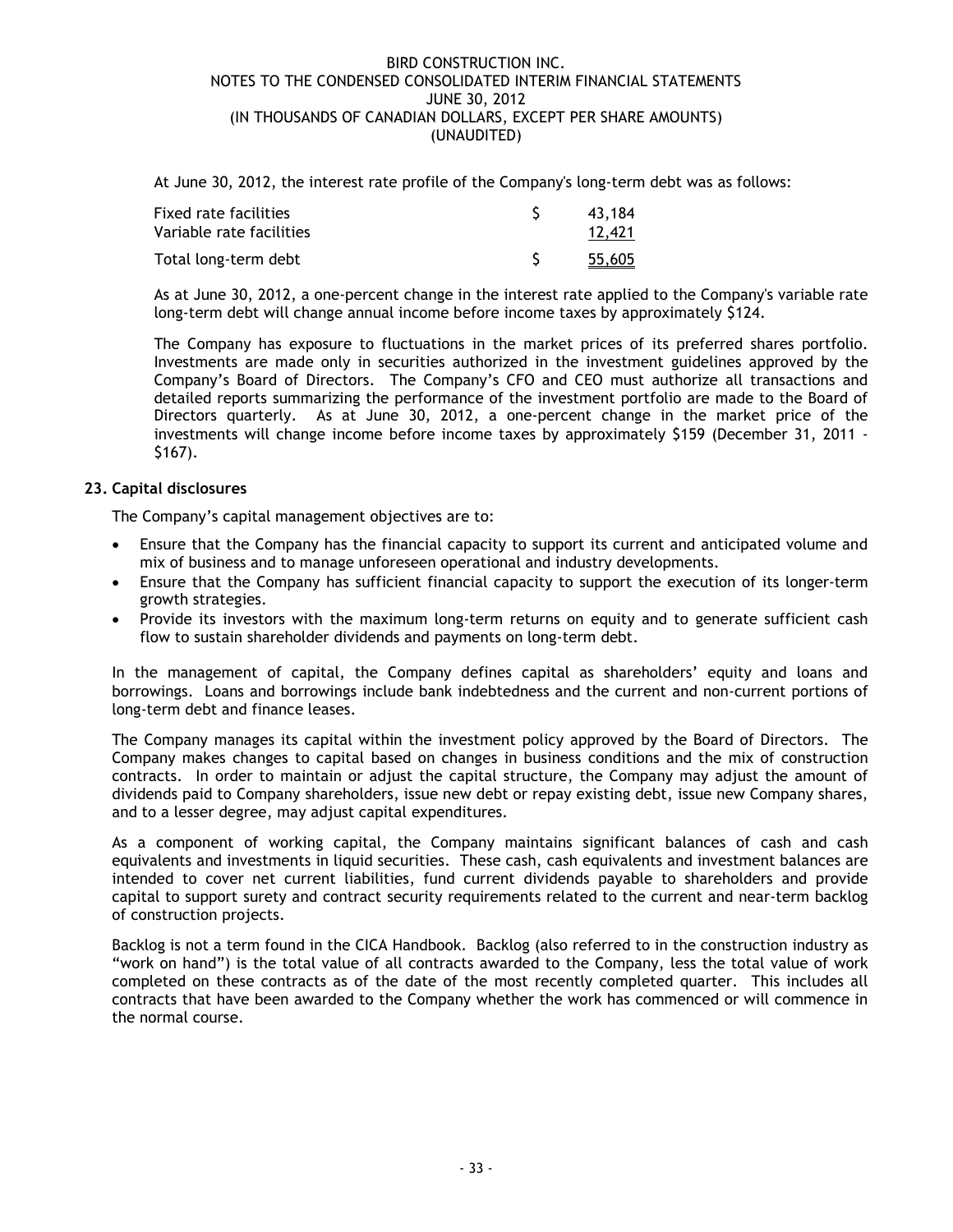The amounts of shareholders' equity, working capital and loans and borrowings at June 30, 2012 and December 31, 2011 are as follows:

|                      | <b>June 30,</b><br>2012 |         | December 31,<br>2011 |
|----------------------|-------------------------|---------|----------------------|
| Shareholders' equity |                         | 163,403 | 162,413              |
| Working capital      |                         | 128.845 | 122,962              |
| Loans and borrowings |                         | 55,786  | 43,495               |

## **24. Joint Ventures**

The unaudited condensed consolidated interim financial statements include the proportionate share in joint ventures before inter-party eliminations as follows:

|                                                      |    | <b>June 30,</b><br>2012  |    | December 31,<br>2011 |
|------------------------------------------------------|----|--------------------------|----|----------------------|
| <b>Balance Sheet:</b>                                |    |                          |    |                      |
| Current assets                                       | Ş  | 56,515<br>103            | Ş  | 60,133<br>142        |
| Property and equipment<br><b>Current liabilities</b> |    | 37,666                   |    | 35,180               |
| Retained earnings                                    |    | 18,952                   |    | 25,095               |
|                                                      |    | For the six months ended |    |                      |
|                                                      |    | June 30,                 |    | June 30,             |
|                                                      |    | 2012                     |    | 2011                 |
| Income and Comprehesive Income:                      |    |                          |    |                      |
| Construction revenue                                 | \$ | 35,527                   | \$ | 48,517               |
| Finance income                                       |    | 178                      |    | 251                  |
| Cost of construction                                 |    | (31, 817)                |    | (43, 892)            |
| Net income                                           | \$ | 3,888                    | \$ | 4,876                |
| <b>Statement of Cash Flow:</b>                       |    |                          |    |                      |
| Cash flow from operating activities                  | \$ | 3,900                    | \$ | 5,329                |
| Changes in non-cash working capital                  |    | 16,140                   |    | (2,911)              |
| Cash flow from/(used in) investing activities        |    | 4                        |    | (5)                  |
| Cash flow used in financing activities               |    | (6,000)                  |    | (11, 031)            |
| Net increase/(decrease) in cash flow                 | \$ | 14,044                   | \$ | (8,618)              |

The Company and its joint venture partners have provided contract security in the form of letters of credit, related to the construction activities of the joint ventures. At June 30, 2012, the Company has issued letters of credit in the amount of \$17,257, (December 31, 2011 - \$21,605).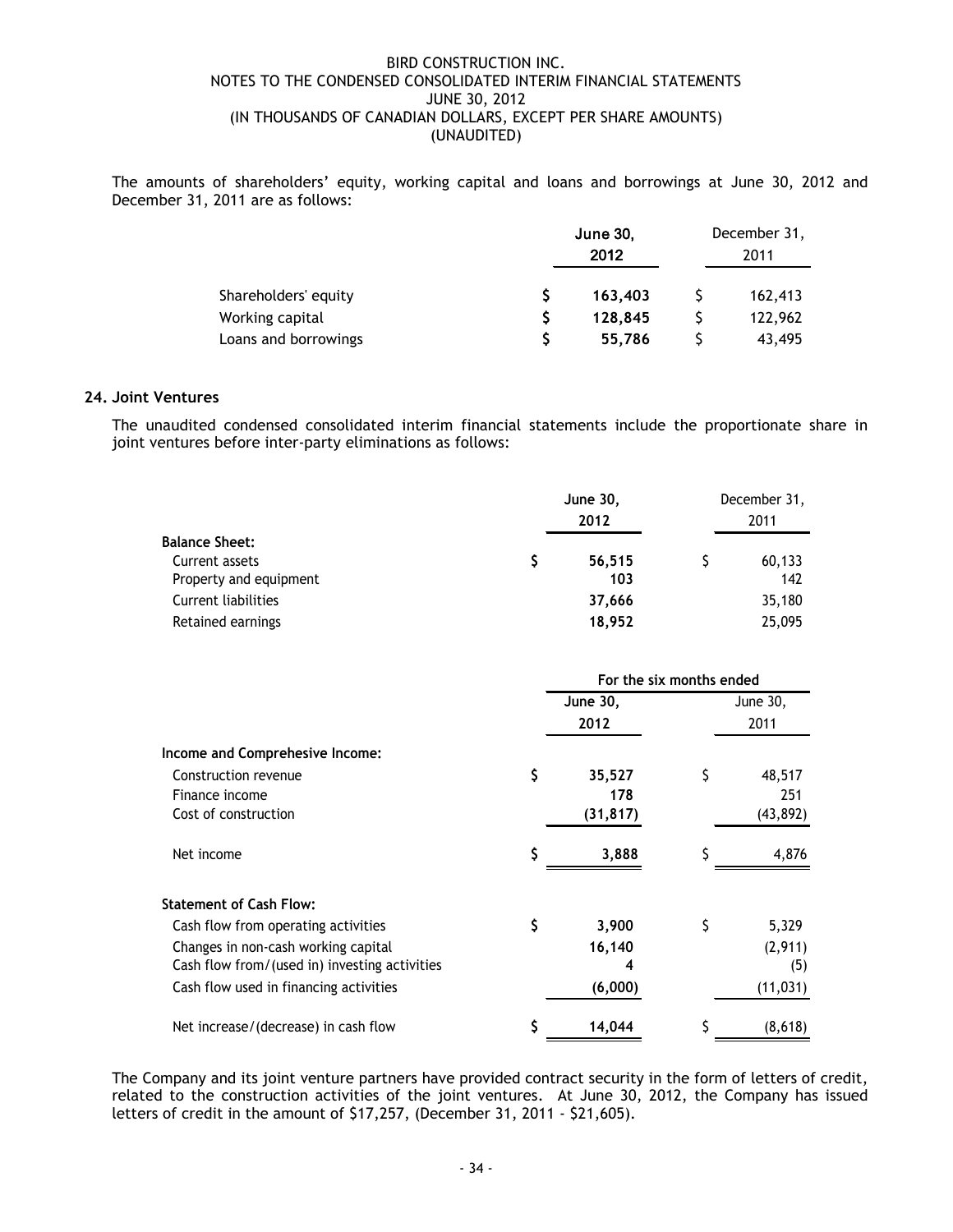The Company is contingently liable for the obligations of the joint ventures. The assets of the joint ventures are available for the purpose of satisfying such obligations.

The Company provides services of its employees, management services, parental guarantees and letters of credit to the joint ventures.

These services were transferred at the exchange amount, agreed to between the parties. The value of services provided by the Company for the six months ended June 30, 2012 and June 30, 2011 is as follows:

|   | Six months ended |    |                  |               |       |    |       |  |
|---|------------------|----|------------------|---------------|-------|----|-------|--|
|   | June 30, 2012    |    |                  |               |       |    |       |  |
|   | Management       |    |                  |               |       |    |       |  |
|   |                  |    | Services and     |               |       |    |       |  |
|   | <b>Employee</b>  |    | Parental         |               |       |    |       |  |
|   | services         |    | Guarantee        |               | Other |    | Total |  |
| Ś | 2,920            | \$ | 1,690            | \$            | 84    | \$ | 4,694 |  |
|   |                  |    |                  |               |       |    |       |  |
|   |                  |    |                  |               |       |    |       |  |
|   |                  |    | Six months ended |               |       |    |       |  |
|   |                  |    |                  | June 30, 2011 |       |    |       |  |
|   | Management       |    |                  |               |       |    |       |  |
|   |                  |    | Services and     |               |       |    |       |  |
|   | Employee         |    | Parental         |               |       |    |       |  |
|   | services         |    | Guarantee        |               | Other |    | Total |  |
|   |                  |    |                  |               |       |    |       |  |

The Company has accounts receivable from the joint ventures at June 30, 2012 totalling \$2,863 (December 31, 2011 - \$3,551). The Company has accounts payable due to the joint ventures at June 30, 2012 totalling \$71, (December 31, 2011 -\$nil).

\$ 1,774 \$ 1,476 \$ 95 \$ 3,345

## **25. Dividends declared with a record date subsequent to the balance sheet date**

The Board of Directors has declared dividends for the months of July 2012, August 2012, September 2012, October 2012 and November 2012 as follows:

- i. the July dividend of \$0.06 per share will be paid August 20, 2012 to the Shareholders of record as of the close of business on July 31, 2012;
- ii. the August dividend of \$0.06 per share will be paid September 20, 2012 to the Shareholders of record as of the close of business on August 31, 2012;
- iii. the September dividend of \$0.06 per share will be paid October 19, 2012 to the Shareholders of record as of the close of business on September 28, 2012; and
- iv. the October dividend of \$0.06 per share will be paid November 20, 2012 to the Shareholders of record as of the close of business on October 31, 2012;
- v. the November dividend of \$0.06 per share will be paid December 20, 2012 to the Shareholders of record as of the close of business on November 30, 2012.